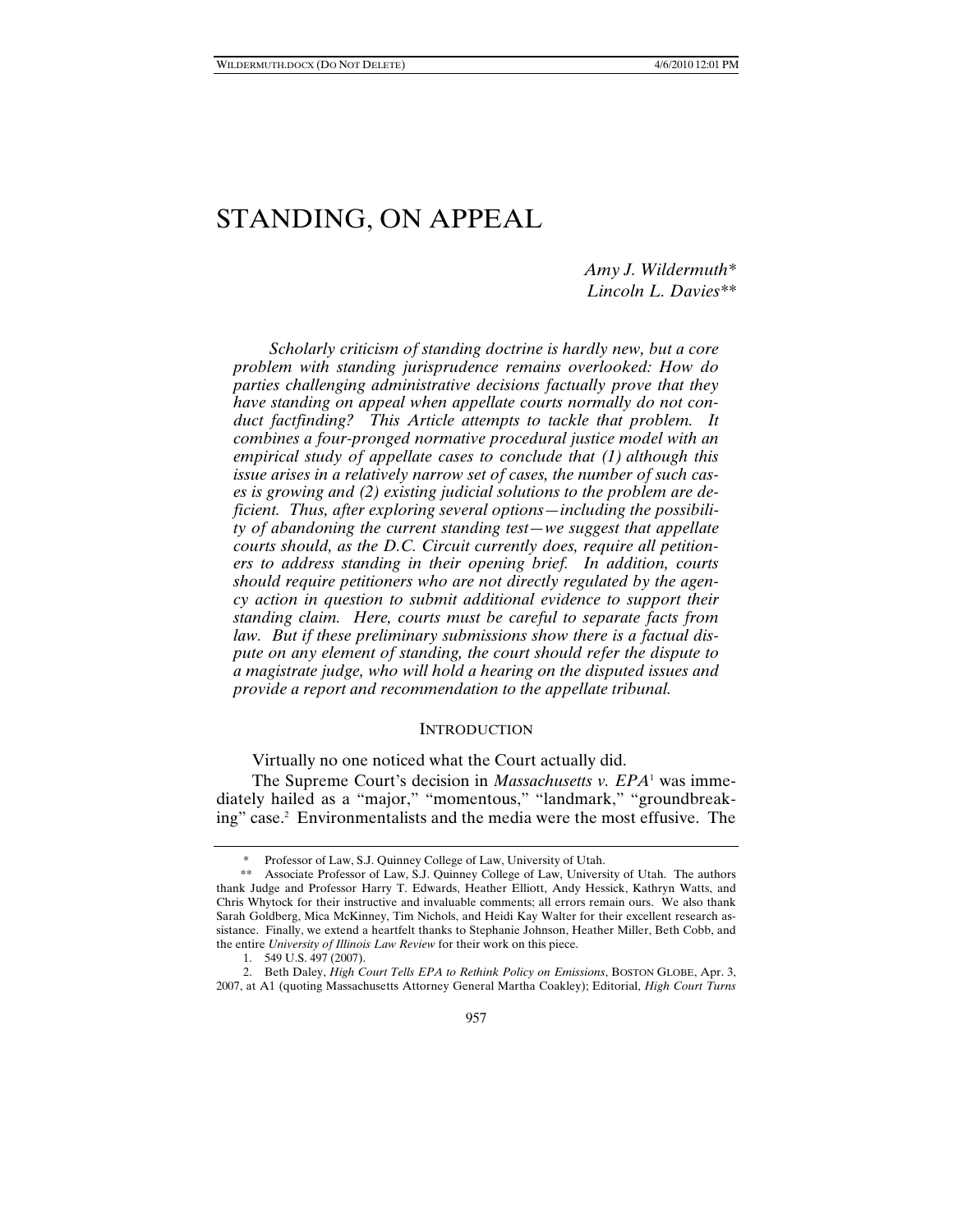*New York Times* called *Massachusetts* "one of [the Court's] most important environmental decisions in years."3 The *Washington Post* declared it "truly substantial," a "significant" ruling.4 And environmentalists were so jubilant that *Investor's Business Daily* characterized their reaction as "green extremists' glee," a presumptive "arrival of the Green Messiah."5 Scholars, too, joined the fray. As Professor Jonathan Cannon opined: "I am not suggesting this is *Brown v. Board of Education* for the environment, but it may be as close as we will come."6

The reason the case received so much attention was obvious: climate change. Yet on the issue that the Court labored longest standing—there was much less interest. Predictably, the popular press mentioned the issue, if at all, only briefly.<sup>7</sup> Several academics, including one of us,<sup>8</sup> spilled much ink analyzing the importance of the "special soli-

 6. Jonathan Z. Cannon, Essay, *The Significance of* Massachusetts v. EPA, 93 VA. L. REV. IN BRIEF 53, 62 (2007).

 7. *See, e.g.*, Editorial, *supra* note 2 (briefly mentioning standing); Juliet Eilperin, *The Court's Green Light for Green Tech*, WASH. POST, Apr. 8, 2007, at B3 (citing actual and imminent harm language from opinion but not mentioning state standing or ability to sue); Joel Lang & Michael Regan, *Court's Climate Ruling Hailed: May Help States Fight Greenhouse Emissions*, HARTFORD COURANT, Apr. 3, 2007, at A1 (same). Notably, veteran Supreme Court reporter Linda Greenhouse's article was an exception to this trend, devoting several paragraphs to the Court's discussion of standing. *See*  Greenhouse, *supra* note 3. She later followed up on the standing question in an article on Chief Justice Roberts. *See* Linda Greenhouse, *For the Chief Justice, a Dissent and a Line in the Sand*, N.Y. TIMES, Apr. 8, 2007, at WK12.

 8. *See, e.g.*, Bradford Mank, *Should States Have Greater Standing Rights than Ordinary Citizens?:* Massachusetts v. EPA*'s New Standing Test for States*, 49 WM. & MARY L. REV. 1701 (2008); Calvin Massey, *State Standing After* Massachusetts v. EPA, 61 FLA. L. REV. 249 (2009); Dru Stevenson, *Special Solicitude for State Standing:* Massachusetts v. EPA, 112 PENN. ST. L. REV. 1 (2007); Kathryn A. Watts & Amy J. Wildermuth, Massachusetts v. EPA*: Breaking New Ground on Issues Other Than Global Warming*, 102 NW. U. L. REV. 1029 (2008), 102 NW. U. L. REV. COLLOQUY 1 (2007), http://www.law.northwestern.edu/lawreview/Colloquy/2007/17/; Amy J. Wildermuth, *Why State Standing in* Massachusetts v. EPA *Matters*, 27 J. LAND RESOURCES & ENVTL. L. 273 (2007); Sara Zdeb, Note, *From* Georgia v. Tennessee Copper *to* Massachusetts v. EPA*:* Parens Patriae *Standing for State Global-Warming Plaintiffs*, 96 GEO. L.J. 1059 (2008); *cf.* Daniel A. Farber, *A Place-Based Theory of* 

*Green*, NEWSDAY, Apr. 3, 2007, at A38; Brian Hansen, *'Supreme' Ruling Comes Down, but Impacts Unclear*, INSIDE ENERGY, Apr. 9, 2007, at 1, 11 (quoting Timothy Dowling of Community Rights Counsel); John J. Monahan, *EPA Loses Emissions Court Fight: Environmentalists Hail Mass*.*-led Case*, WORCESTER TELEGRAM & GAZETTE, Apr. 3, 2007, at A1 (quoting Frank Gorke of Environmental Massachusetts).

 <sup>3.</sup> Linda Greenhouse, *Justices Say E.P.A. Has Power to Act on Harmful Gases*, N.Y. TIMES, Apr. 3, 2007, at A1.

 <sup>4.</sup> Editorial, *Regulating Emissions: Cleaner Air, Compliments of the Supreme Court*, WASH. POST, Apr. 3, 2007, at A22.

 <sup>5.</sup> Editorial, *Hot Air Court*, INVESTOR'S BUS. DAILY, Apr. 3, 2007, at A13. Others only piled on. *See, e.g.*, Zachary Coile, *Ruling Pushes a New U*.*S*. *Approach to Global Warming*, S.F. CHRON., Apr. 3, 2007, at A6 (calling *Massachusetts* "one of the court's most critical environmental decisions in decades"); Editorial, *Clearing the Air*, L.A. TIMES, Apr. 3, 2007, at A20 (denominating the decision "a gratifying victory" in "a case that could easily have been called Science vs. Bush"); Editorial, *Time to Act on Auto Emissions*, CHI. TRIB., Apr. 9, 2007, § 1, at 16 (finding *Massachusetts* a "withering retort from the Supreme Court"); Greenhouse, *supra* note 3 (characterizing the decision as a "strong rebuke" of the EPA's refusal to regulate); Michael Hawthorne, *EPA Must Regulate Greenhouse Gases*, CHI. TRIB., Apr. 3, 2007, § 1, at 3 (casting the decision as a "stinging reprimand of the Bush administration's policy on global warming"). *But cf., e.g.*, Cathy Cash, *EPA Can Regulate CO<sub>2</sub>, Supreme Court Rules, but Issue's Real Playing Field Is Still Congress*, ELECTRIC UTIL. WK., Apr. 9, 2007, at 2 (explaining that the critical path on global warming is comprehensive federal legislation).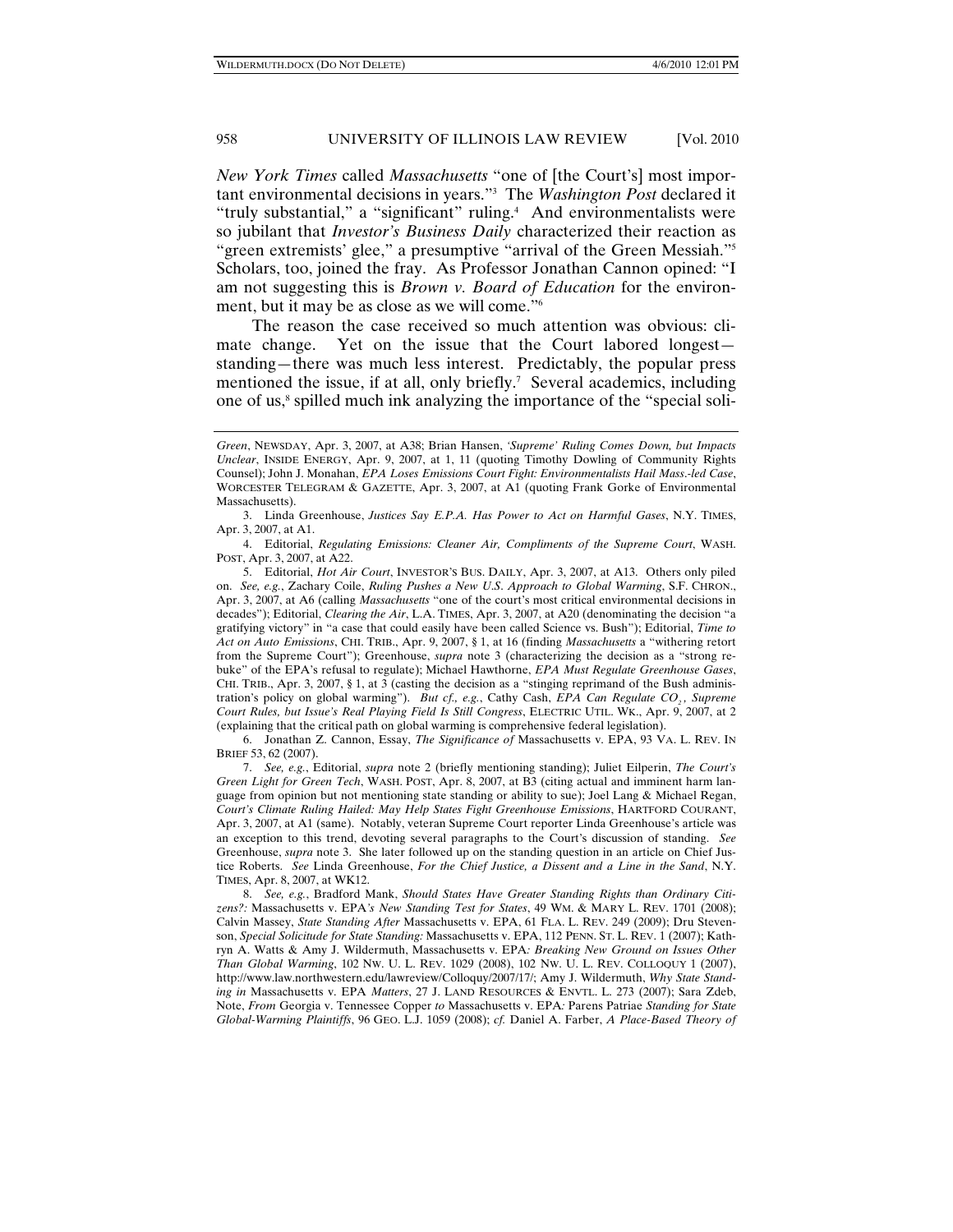citude" afforded to Massachusetts in the Court's standing analysis.<sup>9</sup> Almost none of the reaction,<sup>10</sup> however, grappled with the glaring procedural question of how the Court arrived at its conclusion: Because many administrative cases, like *Massachusetts*, are sent directly to an appellate court for judicial review rather than a district court, and because standing requires a plaintiff to show facts to prove her ability to sue, an appellate tribunal was in the awkward position of being tasked with making factual findings regarding petitioners' standing. At the Supreme Court, the particular challenge of factfinding by an appellate court seemed to go unnoticed, as did the reality that no factfinding on the standing issues in question had been completed. This was so even though the evidence in the record arguably was not "unchallenged" as the majority asserted, $11$  but was disputed by the government at several points in the litigation.<sup>12</sup>

The lack of attention paid to this issue was patent enough given how prominent the standing issue was before the Court, but it was even more striking given that the D.C. Circuit's opinion below was dominated by that court's sharp disagreement over whether petitioners had marshaled sufficient evidence to prove standing.<sup>13</sup> Indeed, both Judge Randolph and Judge Tatel were troubled by this issue, but disagreed on the appropriate course for the court to take.14

This problem—how parties challenging administrative decisions can factually prove before an appellate court that they have standing—has been presented not just in *Massachusetts* but in a growing number of cases in the last decade.<sup>15</sup> In the heat of the climate change debate, however, this critical legal issue went overlooked, both at the Supreme Court and thereafter. The procedure got lost in the substance. Virtually no one noticed what the Court actually did.

This Article seeks to shed some light on the broader, and increasingly critical, procedural question of what the Court actually did in *Massachusetts*. It is a question with serious ramifications for both administrative and procedural law; a question that cuts across industries, interest

*Standing*, 55 UCLA L. REV. 1505 (2008); Andrew Long, *Standing & Consensus: Globalism in* Massachusetts v. EPA, 23 J. ENVTL. L. & LITIG. 73 (2008); Jonathan Remy Nash, Essay, *Standing and the Precautionary Principle*, 108 COLUM. L. REV. 494 (2008).

 <sup>9.</sup> Massachusetts v. EPA, 549 U.S. 497, 520 (2007).

 <sup>10.</sup> *Cf.* 13B CHARLES ALAN WRIGHT ET AL., FEDERAL PRACTICE AND PROCEDURE: JURISDICTION AND RELATED MATTERS § 3531.15, at 351–52 (3d ed. 2008) (concluding that *Massachusetts v*. *EPA* "laid bare" the fact that "trial-finding standards of proof are not easily addressed in a court of appeals"); Wildermuth, *supra* note 8, at 281 n.71 (highlighting the fact that the petitioners in *Massachusetts* submitted uncontested affidavits, but noting that "the D.C. Circuit . . . does not normally engage in fact-finding [and therefore] is ill-equipped to handle" dueling factual declarations).

 <sup>11.</sup> *Massachusetts*, 549 U.S. at 522.

 <sup>12.</sup> *E.g.*, *id.* at 542 (Roberts, C.J., dissenting) ("[T]here is nothing in petitioners' 43 standing declarations and accompanying exhibits to support an inference of actual loss of Massachusetts coastal land from 20th century global sea level increases. It is pure conjecture.").

 <sup>13.</sup> Massachusetts v. EPA, 415 F.3d 50, 54–56 (D.C. Cir. 2005).

 <sup>14.</sup> *Id.* at 55–56; *id.* at 66–67 (Tatel, J., dissenting).

 <sup>15.</sup> *See infra* Part I.C.2.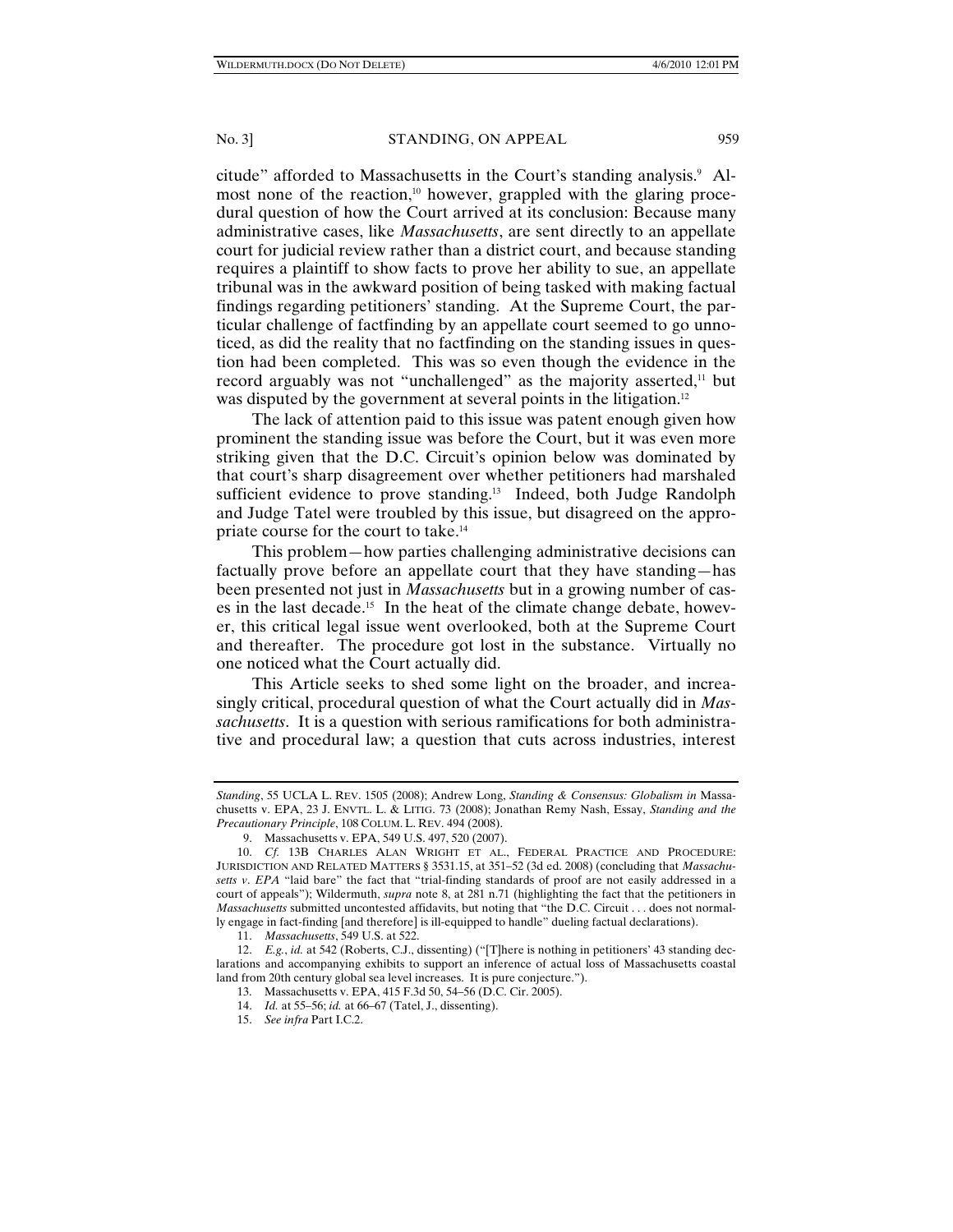groups, and disputes; a question that runs to the core of what role our courts play in society, and the role appellate courts play in the federal judicial system. It is a question that was at the center of *Massachusetts* but that extends far beyond that case. How should appellate courts address challenges to standing, which is predominantly factual in nature, when those courts have no mechanism for conducting factfinding?

The problem of standing on direct review of administrative decisions is important from a number of perspectives.<sup>16</sup> Chief among them, it appears that agencies increasingly raise and are successful on standing challenges. The pitfalls of relying on standing to demarcate who can and cannot question the validity of governmental action are well documented.<sup>17</sup> But the fact that agencies increasingly have been able to insulate the *substance* of their decision making based on standing—basically, a *procedural* device—complicates the equation even further.

The result is a dual paradox: First, agencies widely employ very permissive intervention standards in their own proceedings, standards that are even more lax when it comes to rulemakings. The very purpose of this is to promote public involvement in agency work, thus improving the legitimacy, efficacy, and accountability of administrative decision making.<sup>18</sup> But when, on judicial review, the standing of parties whose very involvement they invited in the proceeding below is disputed, a kind of public participation bait-and-switch occurs. Parties are (purportedly) warmly welcomed by the agency when it is trying to formulate policy, but are suddenly shunned when the parties question the legality of the agency's action.19

Second, given the increase in standing challenges, numerous courts of appeals—the D.C. Circuit foremost among them—have begun developing mechanisms attempting to deal with the problem of evaluating standing on direct appellate review of administrative decisions.<sup>20</sup> None of these mechanisms, however, solve the problem. They ignore the fact that they call on appellate courts to make factual findings, when appellate courts are ill-suited, by design, for the task. Moreover, they fail to acknowledge that dressing a court's standing determinations in a shroud of appellate "facts" risks exacerbating one of the core problems standing doctrine creates in the first place: the perception that judges will use

 <sup>16.</sup> *See* John D. Echeverria, *Standing and Mootness Decisions in the Wake of* Laidlaw, 10 WIDENER L. REV. 183, 188 n.44 (2003).

 <sup>17.</sup> *See infra* Part II.A.

 <sup>18.</sup> *E.g.*, Sean Connelly, *Congressional Authority to Expand the Class of Persons with Standing to Seek Judicial Review of Agency Rulemaking*, 39 ADMIN. L. REV. 139, 159 (1987); Eileen Gauna, *The Environmental Justice Misfit: Public Participation and the Paradigm Paradox*, 17 STAN. ENVTL. L.J. 3, 17–31 (1998).

 <sup>19.</sup> *Cf.* 13B WRIGHT ET AL., *supra* note 10, § 3531.13, at 275 ("Once a party has been permitted to appear in the administrative proceeding, there are strong reasons to extend this administrative standing into standing for judicial review.").

 <sup>20.</sup> *See, e.g.*, D.C. CIR. R. 28(a)(7), *available at* http://www.cadc.uscourts.gov/ (follow "Rules and Operating Procedures" hyperlink; then follow "Circuit Rules" hyperlink).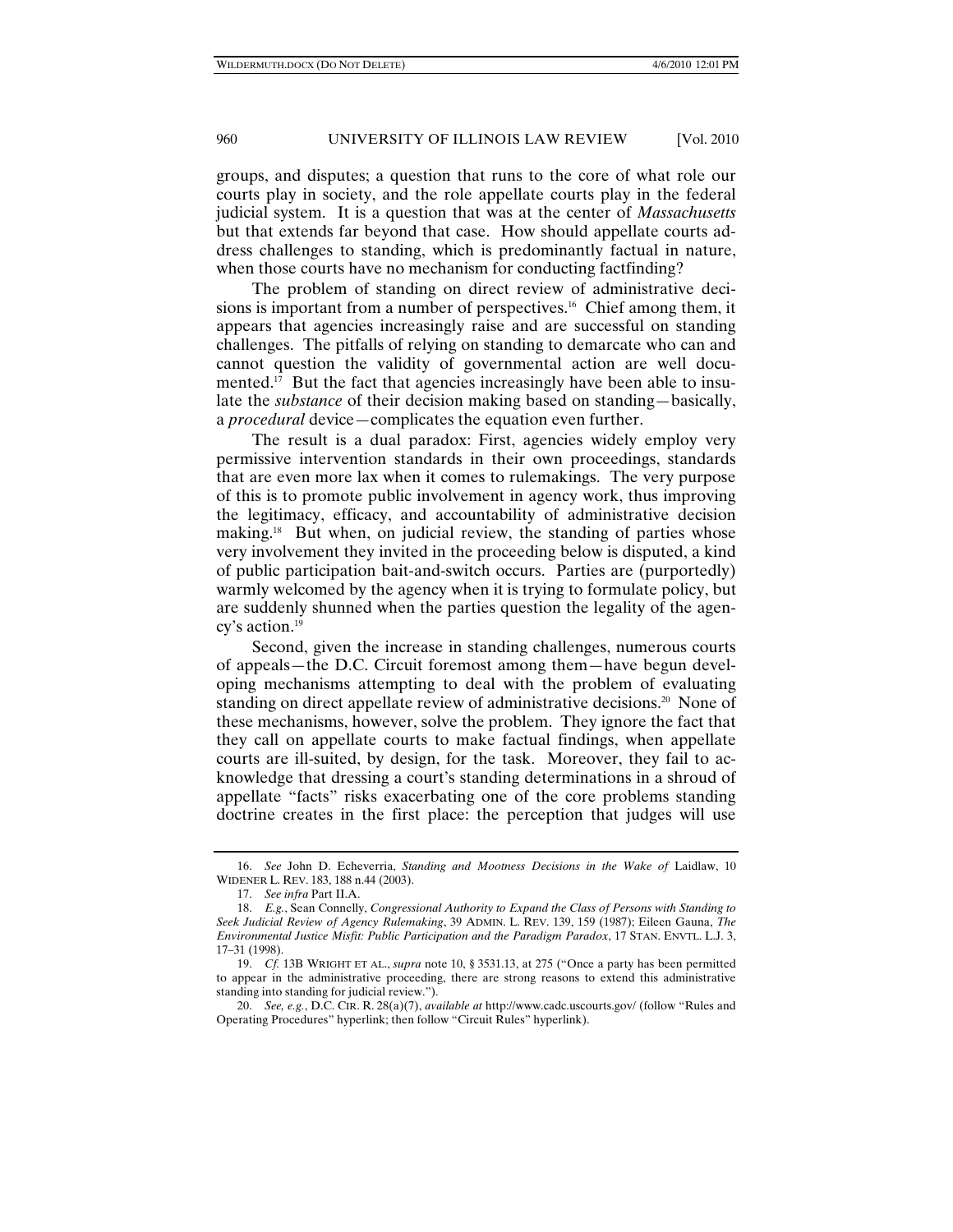standing as a subterfuge to make results-oriented decisions without admitting they have done so.<sup>21</sup> Add to all this the fact that much of lawmaking today occurs in the administrative state, $22$  and that legal challenges to that lawmaking are a key way the "headless fourth branch"<sup>23</sup> is kept in check, $24$  and the continuing lack of a judicial solution for effectively dealing with standing in administrative appeals is problematic indeed.

This Article grapples with the problems created by the murky procedures on which courts have been relying to address standing on appeal, and offers a new solution for negotiating them. We do so in three parts.

Part I begins with an empirical analysis of the existing case law, surveying 94 appellate court opinions in which courts have ruled on parties' standing to seek review of administrative decisions when the facts supporting standing are in question. From this survey, we outline the various tests that courts have used to assess standing on appeal, and the problems that have arisen from them. Our empirical survey shows that the issue of standing in these cases has become more common in recent years; that standing has been raised, especially over the last ten years, in more administrative cases than it ever had before, irrespective of whether the petition for review is from a rulemaking or an administrative adjudication; and that the mechanisms currently used to deal with standing in these cases impose unnecessary costs on both parties and courts. Using a four-pronged normative procedural justice model of (1) accuracy, (2) judicial economy, (3) procedural economy, and (4) access to justice, Part I evaluates each of the approaches courts have used thus far and reaches a single conclusion: A new solution is needed.

The final two parts identify and assess possible new solutions. Specifically, Part II reviews the critiques of standing to determine whether the difficulties detailed in Part I argue for a substantive change in standing jurisprudence. In particular, we explore the rationales for current standing doctrine and, echoing a growing number of scholars, conclude that other doctrines might better achieve these purposes, at least in the administrative context.

 <sup>21.</sup> *See infra* notes 163–65 and accompanying text.

 <sup>22.</sup> *See, e.g.*, Mistretta v. United States, 488 U.S. 361, 372 (1989) ("Congress simply cannot do its job absent an ability to delegate power under broad general directives."); INS v. Chadha, 462 U.S. 919, 986 (1983) (White, J., dissenting) ("There is no question but that agency rulemaking is lawmaking in any functional or realistic sense of the term.").

 <sup>23.</sup> THE PRESIDENT'S COMM. ON ADMIN. MGMT., ADMINISTRATIVE MANAGEMENT IN THE GOVERNMENT OF THE UNITED STATES 30 (1937) (internal quotation marks omitted); *see also, e.g.*, FTC v. Ruberoid Co., 343 U.S. 470, 487–88 (1952) (Jackson, J., dissenting) ("Administrative agencies have been called quasi-legislative, quasi-executive or quasi-judicial . . . . The mere retreat to the qualifying 'quasi' is implicit with confession that all recognized classifications have broken down, and 'quasi' is a smooth cover which we draw over our confusion . . . ."). The term "headless fourth branch" originally referred to so-called "independent" agencies such as the FCC, ICC, and FERC. The term is now sometimes used, as we do here, more expansively to encompass agencies generally.

 <sup>24.</sup> *See* 5 U.S.C. § 702 (2006) (providing judicial review of agency action).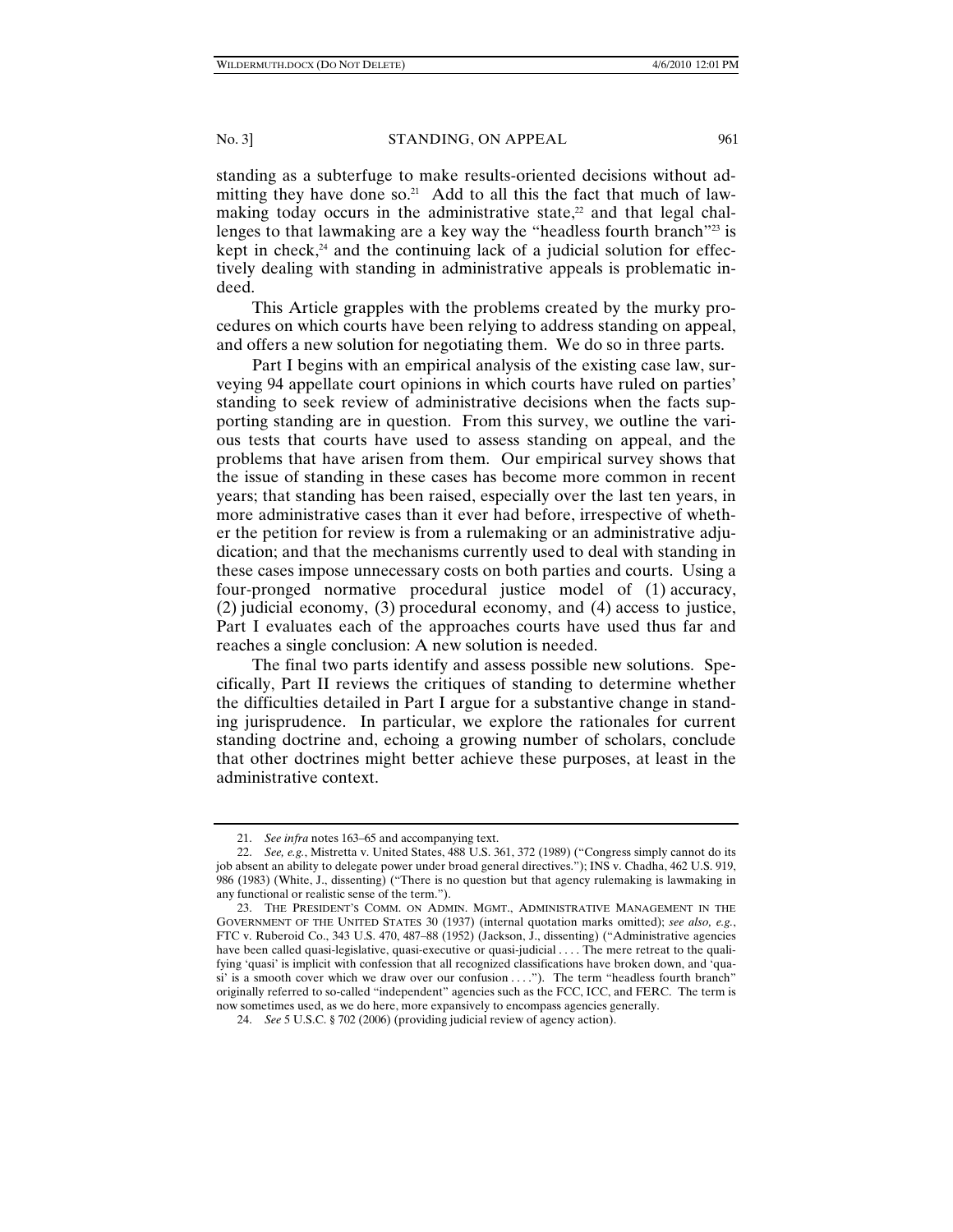Although we view sweeping changes to substantive standing law worthy of consideration, we nevertheless believe existing standing doctrine is unlikely to undergo wholesale change. Equally unlikely is a change to the statutes permitting review of administrative cases in the first instance in the appellate courts. Accordingly, we next examine potential solutions to remedy the discrete factual problem with standing in administrative appellate cases.

Based on our assessment of the law and existing practice, we conclude in Part III that when reviewing administrative decisions in the first instance, federal appellate courts should embrace a new, clear standard for assessing standing.

First, courts should, as the D.C. Circuit currently does, require all petitioners to address standing in their opening brief. In addition, courts should require petitioners who are not directly subject to the agency action in question to submit additional evidence showing that they have standing. Here, courts must be diligent in separating facts from law. But if these preliminary submissions show that there is a factual dispute on any element of standing, we suggest that courts of appeals employ special masters well versed in both factfinding and the Federal Rules of Evidence to help resolve the standing problem. We posit that magistrate judges fit this bill quite nicely.

Although this proposal is not without drawbacks, it should offer a number of benefits, including conserving appellate courts' resources, making courts' expectations of parties clearer, and making standing doctrine more transparent. We begin, however, by describing the problems created when appellate courts evaluate standing claims in the first instance.

# I. TRACING THE GORDIAN KNOT: THE PROBLEM OF STANDING ON APPEAL

*Massachusetts* reveals, at least in part, the problem presented when Article III standing is challenged for the first time in a case that is reviewed in the first instance in the court of appeals. That case, however, is more emblematic than extraordinary. Many other cases have brought to the fore the procedural quandary that courts face when a party's standing is questioned but there is no factual record—let alone factual findings for the appellate court to rely upon. This Part seeks to identify and weigh this dilemma, first, by tracing its potential procedural ramifications through three recent cases, and second, by constructing a normative framework through which to assess those ramifications. It then offers an initial empirical assessment of what we will call, for ease rather than accuracy,<sup>25</sup> the "standing on appeal" cases to date. We conclude that stand-

 <sup>25.</sup> Appellate review of agency decisions in the first instance is by petitions for review, not appeal. *See* FED R. APP. P. 15(a)(1) ("Review of an agency order is commenced by filing, within the time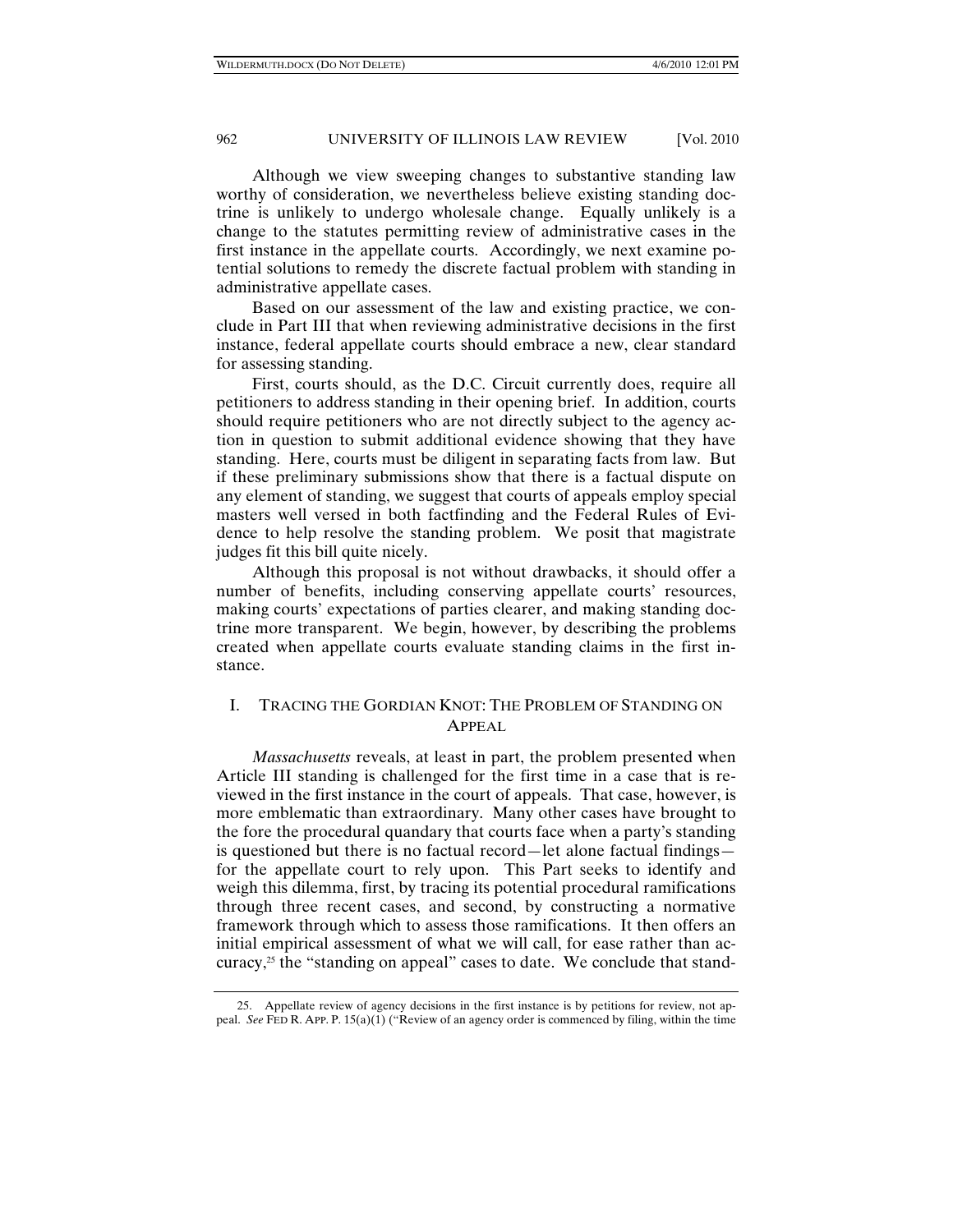ing on appeal cases are becoming more common and, in fact, present numerous procedural problems.

# *A. Identifying the Problems of Standing on Appeal—Three Cases*

Perhaps the best way to trace the difficulties presented by standing challenges in administrative appeals is to juxtapose those cases with "normal," non-administrative civil appeals.

Because the Court has defined it in Article III terms, standing is a jurisdictional question that, by definition, cannot be waived.<sup>26</sup> Today, the elements required to show Article III standing are so routine as to be de rigueur.<sup>27</sup> A party has standing if it can demonstrate injury in fact, causation, and redressability. As famously summarized in *Lujan v. Defenders of Wildlife*: 28

Over the years, our cases have established that the irreducible constitutional minimum of standing contains three elements. First, the plaintiff must have suffered an "injury in fact"—an invasion of a legally protected interest which is (a) concrete and particularized, and (b) "actual or imminent, not 'conjectural' or 'hypothetical.'" Second, there must be a causal connection between the injury and the conduct complained of—the injury has to be "fairly . . . trace[able] to the challenged action of the defendant, and not . . . th[e] result [of] the independent action of some third party not before the court." Third, it must be "likely," as opposed to merely "speculative," that the injury will be "redressed by a favorable decision."29

Because it is a constitutional requirement, standing can be raised at any time;30 in fact, a court must determine first that a plaintiff has standing before it considers the merits of any case.31

prescribed by law, a petition for review with the clerk of a court of appeals authorized to review the agency order."). To emphasize that this problem surfaces only when appellate courts hear these cases, however, this Article occasionally refers to the problem of resolving standing disputes on direct appellate review of agency decisions using the shorthand "standing on appeal."

 <sup>26.</sup> *E.g.*, Lewis v. Casey, 518 U.S. 343, 349 n.1 (1996) ("[S]tanding . . . is jurisdictional and not subject to waiver.").

 <sup>27.</sup> *E.g.*, Hein v. Freedom From Religion Found., Inc., 551 U.S. 587, 598 (2007) (calling standing elements "well established"); DaimlerChrysler Corp. v. Cuno, 547 U.S. 332, 342 (2006) (calling the requisite elements of standing familiar); United States v. Hays, 515 U.S. 737, 742 (1995) (standing elements "now well settled").

 <sup>28. 504</sup> U.S. 555 (1992).

 <sup>29.</sup> *Id.* at 560–61 (alterations in original) (citations and footnote omitted). In addition, parties must show that they have satisfied the strictures of so-called "prudential" standing: the "judicially selfimposed" "prohibition on a litigant's raising another person's legal rights, the rule barring adjudication of generalized grievances more appropriately addressed in the representative branches, and the requirement that a plaintiff's complaint fall within the zone of interests protected by the law invoked." Elk Grove Unified Sch. Dist. v. Newdow, 542 U.S. 1, 11–12 (2004) (quoting Allen v. Wright, 468 U.S. 737, 751 (1984)).

 <sup>30.</sup> *E.g.*, Gene & Gene LLC v. BioPay LLC, 541 F.3d 318, 323–24 (5th Cir. 2008); Pa. Prison Soc'y v. Cortés, 508 F.3d 156, 158 (3d Cir. 2007); *accord* FED. R. CIV. P. 12(h)(3) ("If the court determines at any time that it lacks subject-matter jurisdiction, the court must dismiss the action.").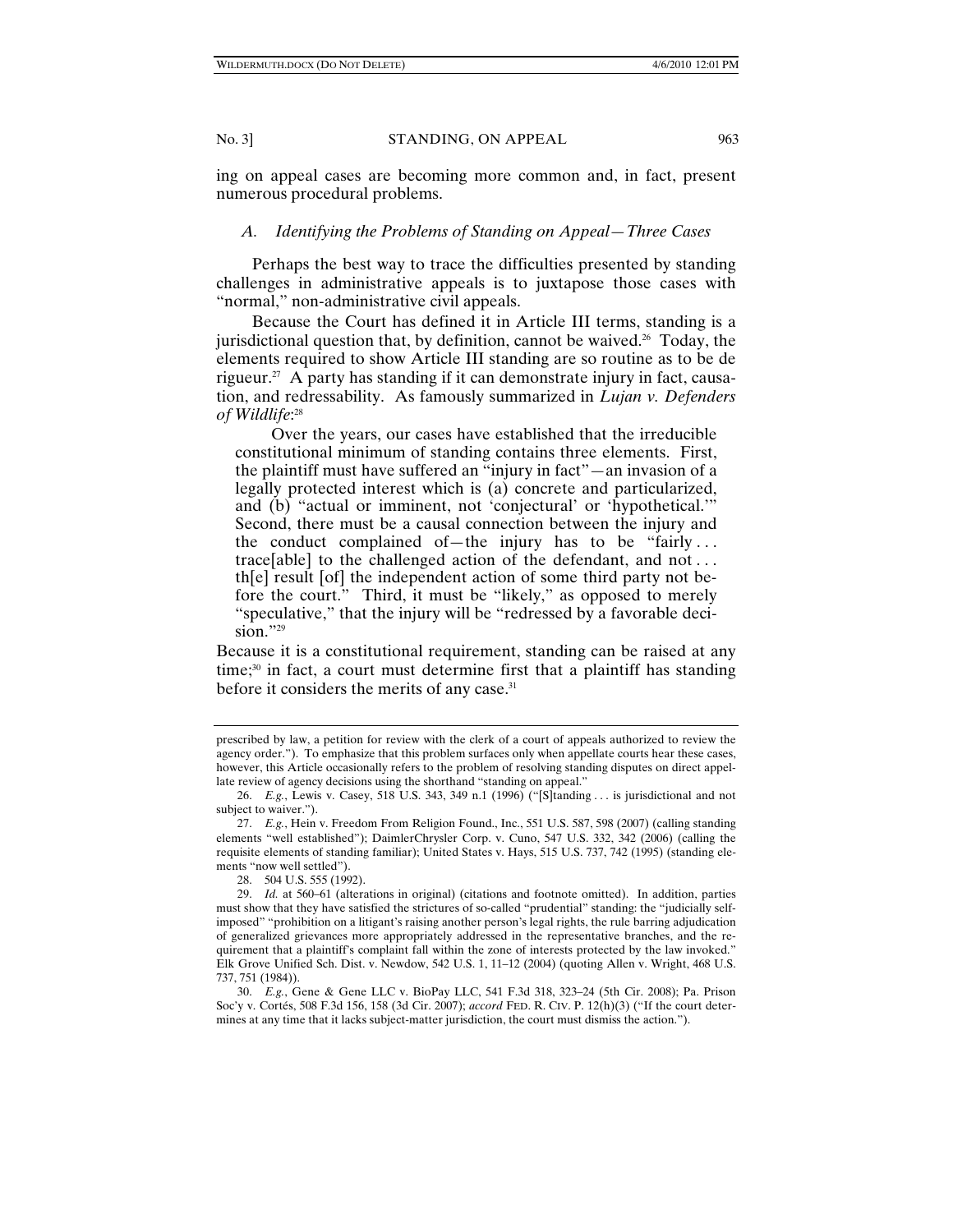When an appellate court entertains a standing challenge in a *non*administrative case, or an administrative case that was heard in the first instance in the district court, $32$  it is unlikely to be procedurally peculiar. If the district court already ruled on standing, the appellate court will simply apply traditional standards of review. It will defer to any factual findings the district court made unless they are clearly erroneous,<sup>33</sup> and it will review the legal aspects of the court's standing ruling de novo.<sup>34</sup>

If standing was not considered in the district court, an appellate court will resort to what it typically does when new, non-waivable issues are raised on appeal.35 It will resolve the standing challenge to the extent the question is legal and, to the extent it is factual, the court will simply remand for any necessary factfinding by the district court.<sup>36</sup>

This is precisely why, in *Lujan*, the Supreme Court went to great pains to enunciate the different levels of factual proof required in standing challenges. $37$  When the facts are not in dispute, appellate courts are

 34. *See* ACLU of N.M. v. Santillanes, 546 F.3d 1313, 1318 (10th Cir. 2008); Arreola v. Godinez, 546 F.3d 788, 794 (7th Cir. 2008); Rattlesnake Coal. v. EPA, 509 F.3d 1095, 1100 (9th Cir. 2007).

 35. *See, e.g.*, Sporty's Farm L.L.C. v. Sportsman's Market, Inc., 202 F.3d 489, 496–97 (2d Cir. 2000) ("[E]ven if a new law controls, the question remains whether in such circumstances it is more appropriate for the appellate court to apply it directly or, instead, to remand to the district court to enable that court to consider the effect of the new law.").

 36. *See, e.g.*, Pa. Prison Soc'y v. Cortés, 508 F.3d 156, 169 (3d Cir. 2007) ("Because the issue of standing was raised for the first time on appeal, none of the plaintiffs have had the opportunity to present evidence or to litigate this issue. We will therefore dismiss this appeal *without prejudice* for lack of jurisdiction and remand to the District Court . . . ."); United States v. One Lincoln Navigator 1998, 328 F.3d 1011, 1014 (8th Cir. 2003) ("If a threshold issue of Article III standing raises material fact disputes, including credibility issues, the district court may conduct an evidentiary hearing and resolve them."); *see also* Halicki Films, L.L.C. v. Sanderson Sales & Mktg., 547 F.3d 1213, 1226 (9th Cir. 2008); Friends of the Earth, Inc. v. Gaston Copper Recycling Corp., 263 F. App'x 348, 356 (4th Cir. 2008); Friery v. L.A. Unified Sch. Dist., 448 F.3d 1146, 1147 (9th Cir. 2006); Cent. States Se. & Sw. Areas Health & Welfare Fund v. Merck-Medco Managed Care, L.L.C., 433 F.3d 181, 185–86 (2d Cir. 2005); Bevill Co., Inc. v. Sprint/United Mgmt. Co., 77 F. App'x 461, 463–64 (10th Cir. 2003); Lopez v. Behles (*In re* Am. Ready Mix, Inc.), 14 F.3d 1497, 1500 (10th Cir. 1994); HARRY T. EDWARDS & LINDA A. ELLIOTT, FEDERAL STANDARDS OF REVIEW 34 (2007) (noting that when resolving a standing issue, "'if the factual record compiled in the district court is inadequate to the task,' the court of appeals must remand the case to the district court for appropriate factual findings." (citation omitted)). *But see* Ford v. NYLCare Health Plans of the Gulf Coast, Inc., 301 F.3d 329, 331–32 (5th Cir. 2002) (dismissing for lack of standing sua sponte even though issue was not raised below and plaintiff had no opportunity to submit evidence in support of standing); *id.* at 334 (Benavides, J., concurring) (criticizing majority's decision, noting that "if the appellate court raises the issue *sua sponte* without notice to the parties, the plaintiff is deprived of a meaningful opportunity to address the court's concerns by identifying record evidence to satisfy the standing requirements").

37. The Court said:

At the pleading stage, general factual allegations of injury . . . may suffice, for on a motion to dismiss we "presum[e] that general allegations embrace those specific facts that are necessary to support the claim." In response to a summary judgment motion, however, the plaintiff can no

 <sup>31.</sup> *See* Steel Co. v. Citizens for a Better Env't, 523 U.S. 83, 101–02 (1998); Rivera v. Wyeth-Ayerst Labs., 283 F.3d 315, 319 (5th Cir. 2002).

 <sup>32.</sup> Where the statute that authorizes the agency action is silent regarding review, judicial review of administrative action must be sought in the district court under 28 U.S.C. § 1331. Robbins v. Reagan, 780 F.2d 37, 42 (D.C. Cir. 1985); CHARLES H. KOCH, JR., ADMINISTRATIVE LAW AND PRACTICE, § 8.11[2](b) (2008).

 <sup>33.</sup> *E.g.*, Me. People's Alliance v. Mallinckrodt, Inc., 471 F.3d 277, 283 (1st Cir. 2006); Retired Chi. Police Ass'n v. City of Chi., 76 F.3d 856, 862 (7th Cir. 1996).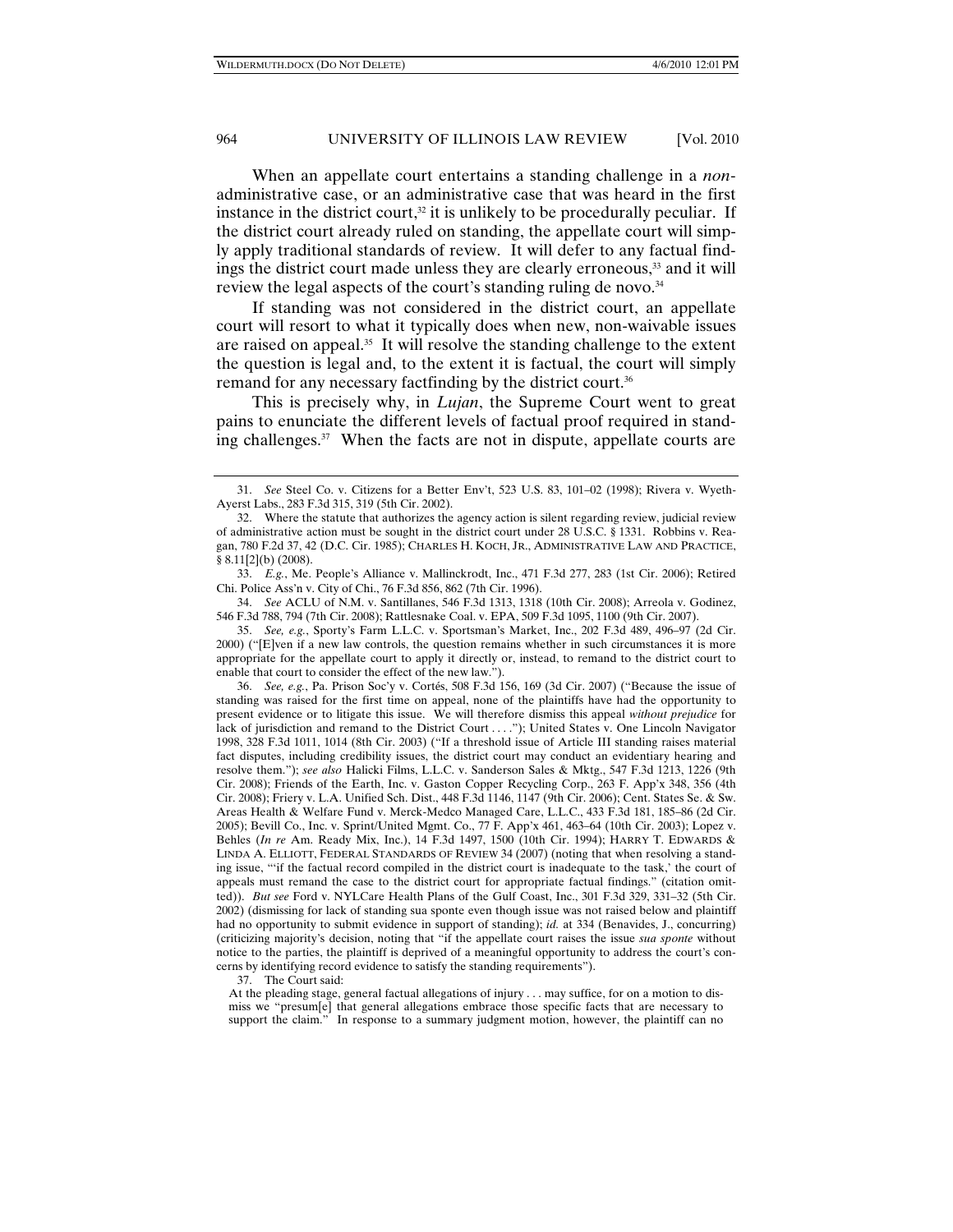just as well equipped as trial courts to rule on standing because the question is a legal one.<sup>38</sup> When the facts are contested, however, the appropriate place to resolve those issues is in a trial court.39

All of this is turned upside down when standing questions arise for the first time during appellate review of an agency decision. After a decision is made by an agency, many cases are reviewed not in a district court but instead in a court of appeals.<sup>40</sup> The reason for this direct path to an appellate tribunal is quite sensible. A record has been developed at the agency level, and a decision has been made on that record. A court then typically reviews the agency decision under deferential standards of review,41 much like the review of a district court decision on factual matters.<sup>42</sup> As such, review of these cases in the courts of appeals is quite logical, because it is similar to what those courts usually do.

Making this more complicated, however, is that it is not enough for a complainant to assert in an agency case that she should be there. She still must show standing, despite her participation in the proceeding below. Thus, for instance, it is not enough for a party to an administrative case to allege procedural harm, such as being "denied the ability to file comments on some Forest Service actions."43 Instead, as the Supreme Court recently made clear in *Summer v. Earth Island Institute*, a party in an administrative case must still show harm to a concrete interest: "[T]he requirement of injury in fact is a hard floor of Article III jurisdiction that cannot be removed by statute."44 This means that an appellate tribunal, unaccustomed to dealing with factual disputes, is put in the situation of facing them head-on.

41. *See* 5 U.S.C. § 706 (2006).

43. Summers v. Earth Island Inst., 129 S. Ct. 1142, 1151 (2009).

longer rest on such "mere allegations," but must "set forth" by affidavit or other evidence "specific facts," which for purposes of the summary judgment motion will be taken to be true. And at the final stage, those facts (if controverted) must be "supported adequately by the evidence adduced at trial."

Lujan v. Defenders of Wildlife, 504 U.S. 555, 561 (1992) (alterations in original) (citations omitted).

Of course, if factual questions are raised regarding jurisdiction at an early stage in litigation, courts are permitted to hold a limited evidentiary hearing on those issues. *See* Alliance for Envtl. Renewal, Inc. v. Pyramid Crossgates Co., 436 F.3d 82, 83–84 (2d Cir. 2006); Holt v. United States, 46 F.3d 1000, 1003 (10th Cir. 1995).

 <sup>38.</sup> *See* Am. Ad Mgmt., Inc. v. Gen. Tel. Co., 190 F.3d 1051, 1054 (9th Cir. 1999); Miller v. Stuart, 117 F.3d 1376, 1380 (11th Cir. 1997); United States v. Kovac, 795 F.2d 1509, 1510 (9th Cir. 1986).

 <sup>39.</sup> *See Lopez*, 14 F.3d at 1500 ("If there is a dispute in the relevant facts, the issue of an appellant's standing should be remanded to the district court."); Munoz-Mendoza v. Pierce, 711 F.2d 421, 425 (1st Cir. 1983) ("The [district] court must resolve any genuine disputed factual issue concerning standing, either through a pretrial evidentiary proceeding or a trial itself.").

 <sup>40.</sup> *See, e.g.*, 42 U.S.C. § 7607(b) (2006) (authorizing review of some administrative actions taken under the Clean Air Act in the United States Court of Appeals for the D.C. Circuit and, for other actions, review is in the "appropriate" court of appeals); 47 U.S.C. § 402(b) (2006) (providing for review of a number of FCC orders in the D.C. Circuit).

<sup>42.</sup> *Cf. Dickinson v. Zurko, 527 U.S. 150 (1999) (comparing the clearly erroneous standard used* to evaluate factual findings made by the district court to the substantial evidence standard used to review the product of formal agency proceedings).

 <sup>44.</sup> *Id.*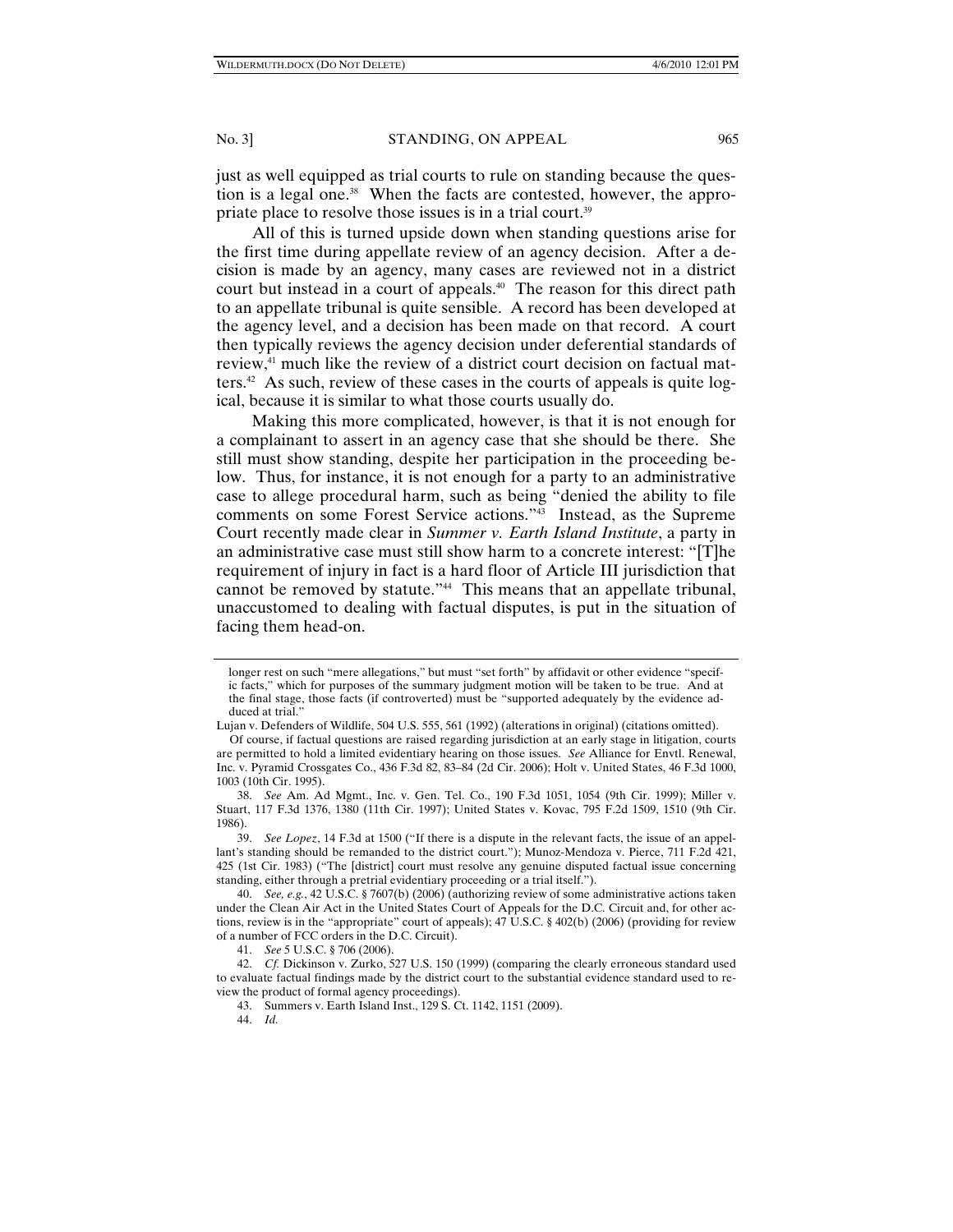It is of course true that if the standing challenge is legal rather than factual, there is little difference between an appeal of that issue from a trial court and a petition for review of an administrative decision.45 The difficulty instead arises in the large number of administrative cases where the facts on standing are disputed. In most of these cases, there are no facts "found" at all that go to standing—let alone by a neutral party—in the proceeding under review.

In these cases, the agency is unlikely to have engaged in any kind of standing inquiry at all. This is because, unlike federal courts, agencies are not governed by the requirement of Article III and therefore may employ extraordinarily malleable standards for intervention and other involvement in proceedings. Quite typical is the language of the Federal Communications Commission's (FCC) requirement: An FCC hearing officer has the discretion to allow "[a]ny . . . person" to intervene so long as the party identifies its "interest" and explains how its "participation will assist the Commission" in resolving the case.46 Agencies differ on whether such a general "interest" must equate to a concrete injury in fact under Article III, but generally the notion of an "interest" is seen much more broadly in the administrative context than in the judicial sphere.<sup>47</sup> The D.C. Circuit has observed:

Within their legislative mandates, agencies are free to hear actions brought by parties who might be without party standing if the same issues happened to be before a federal court. The agencies' responsibility for implementation of statutory purposes justifies a wider discretion, in determining what actions to entertain, than is allowed to the courts by either the [C]onstitution or the common law.48

 47. *See* Margaret H. Lemos, *The Other Delegate: Judicially Administered Statutes and the Nondelegation Doctrine*, 81 S. CAL. L. REV. 405, 472 n.329 (2008) ("Courts already are less accessible to public participation than agencies (and Congress). Standing rules further restrict the range of voices that can be heard." (citation omitted)); *see also, e.g.*, Envirocare of Utah, Inc. v. NRC, 194 F.3d 72, 74 (D.C. Cir. 1999) ("Federal agencies may, and sometimes do, permit persons to intervene in administrative proceedings even though these persons would not have standing to challenge the agency's final action in federal court."); Wilcox Elec., Inc. v. FAA, 119 F.3d 724, 727 (8th Cir. 1997) ("In certain instances . . . , parties who lack Article III standing . . . will have standing to litigate that dispute in an agency adjudication."); *cf.* Ritchie v. Simpson, 170 F.3d 1092, 1095 (Fed. Cir. 1999) ("[T]he starting point for a standing determination for a litigant before an administrative agency is not Article III, but is the statute that confers standing before that agency.").

 48. Gardner v. FCC, 530 F.2d 1086, 1090 (D.C. Cir. 1976); *accord, e.g.*, Cal. Ass'n of the Physically Handicapped, Inc. v. FCC, 778 F.2d 823, 826 n.8 (D.C. Cir. 1985); Ingalls Shipbuilding Div. v. White, 681 F.2d 275, 285 (5th Cir. 1982); Ecee, Inc. v. FERC, 645 F.2d 339, 349–50 (5th Cir. 1981).

 <sup>45.</sup> *See* Nat'l Ass'n of State Util. Consumer Advocates v. FCC, 457 F.3d 1238, 1246 (11th Cir. 2006); Bonds v. Tandy, 457 F.3d 409, 411 (5th Cir. 2006).

 <sup>46. 47</sup> C.F.R. § 1.223(b) (2009). The intervenor must also describe any issues it seeks to add to the proceeding. *Id.*; *see also id.* § 1.225(a) (allowing for "[a]ny person," including non-parties, "to appear and give evidence on any matter"). For examples of other agencies' requirements, see 14 C.F.R. § 302.19 (2009) (Dep't of Transp.) ("Any person . . . may appear at any hearing, other than in an enforcement proceeding, and present any evidence that is relevant to the issues."); 17 C.F.R. § 10.33(a) (2009) (CFTC) ("Any person whose interests may be affected substantially by the matters to be considered in a proceeding may petition the Administrative Law Judge for leave to intervene as a party . . . ."); 21 C.F.R. § 12.45(a) (2009) (FDA) ("[A] person desiring to participate in a hearing is to file with the Division of Dockets Management . . . a notice of participation in the following form . . . .").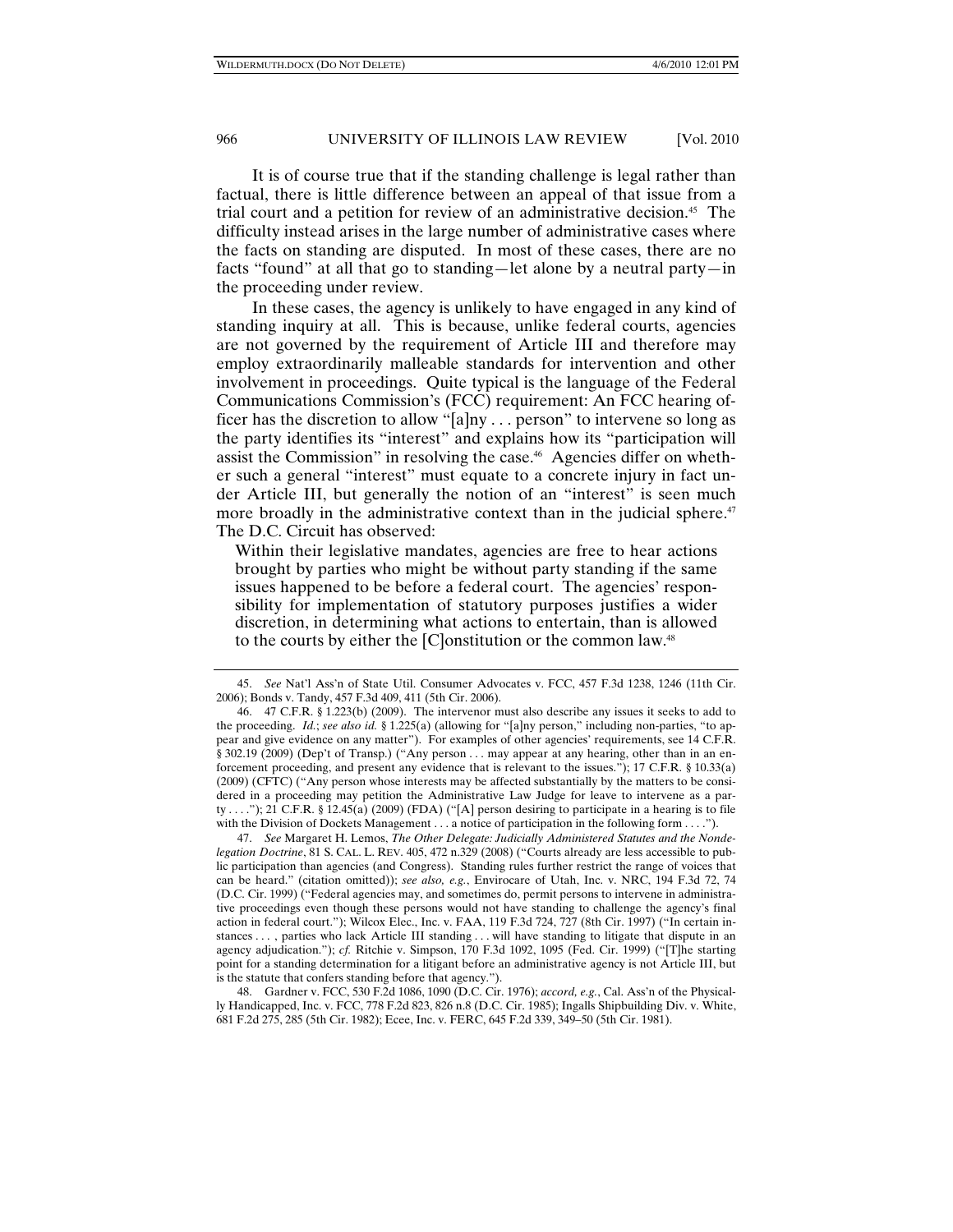The net result is often mass participation in agency proceedings. It is not unusual, for instance, for a Federal Energy Regulatory Commission (FERC) adjudication to include literally dozens of intervenors—an entire region of industry players.<sup>49</sup> Likewise with rulemakings, often hundreds if not thousands of people, companies, and interest groups comment on proposed agency rules.50 Such parties clearly have *some* interest in the proceeding's outcome or they would not have intervened, or commented, in the first place. But just because they intervened does not mean that their interest rises to the level of judicial standing. Courts consistently have recognized as much: "While it is perfectly proper, and indeed appropriate and even necessary, for the political branches to respond to the abstract, ideological, philosophical or even idiosyncratic wishes and needs of citizens or, for that matter, persons at large, the courts are granted authority only for the purpose delineated" under the Constitution.<sup>51</sup>

Another problem is that even if agencies were charged with finding facts relevant to the standing inquiry, those agencies are interested parties—particularly once their decisions are challenged in an appellate tribunal. As Judge Randolph pointed out in *Massachusetts*, asking the agency to draw conclusions that could thwart judicial review "would make no sense."52

What this means for an appellate court hearing a newly lodged standing challenge in an administrative case is that, unlike in a normal civil appeal, the court lacks numerous benefits it would otherwise have in assessing whether standing exists. The court does not have the benefit of

 <sup>49.</sup> *E.g.*, N.Y. Indep. Sys. Operator, Inc., 129 F.E.R.C. ¶ 61,164 (Nov. 20, 2009), http://www.ferc. gov/whats-new/comm-meet/2009/111909/E-5.pdf (allowing intervention of more than two dozen parties); Exelon Corp., Pub. Serv. Enter. Corp., Inc., 112 F.E.R.C. ¶ 61,011 (July 1, 2005), http://www.ferc. gov/whats-new/comm-meet/063005/E-4.pdf (allowing intervention of over sixty parties); *cf.* Barry B. Boyer, *Funding Public Participation in Agency Proceedings: The Federal Trade Commission Experience*, 70 GEO. L.J. 51, 52–57 (1981) (discussing governmental funding of public participation in administrative proceedings and the backlash thereto).

 <sup>50.</sup> *E.g.*, *In re* Digital Broad. Content Prot., 18 F.C.C.R. 23,550, 23,582 app. A (2003) (listing over 40 commenters); Adjustment of the Immigration and Naturalization Benefit Application and Petition Fee Schedule, 72 Fed. Reg. 29,851, 29,854 (May 30, 2007) (to be codified at 8 C.F.R. pt. 103) ("USCIS provided a 60-day comment period in the proposed rule and received more than 3,900 comments."); National Organic Program, 65 Fed. Reg. 13,512, 13,540 (proposed Mar. 13, 2000) (to be codified at 7 C.F.R. pt. 205) ("We received hundreds of thousands of comments . . . ."); Promoting Wholesale Competition Through Open Access Non-discriminatory Transmission Services by Public Utilities; Recovery of Stranded Costs by Public Utilities and Transmitting Utilities, 61 Fed. Reg. 21,540, 21,696 (May 10, 1996) (to be codified at 18 C.F.R. pts. 35, 385) (listing 457 commenters).

 <sup>51.</sup> Gettman v. DEA, 290 F.3d 430, 433–34 (D.C. Cir. 2002); *see also* Hydro Res., Inc. v. EPA, 562 F.3d 1249, 1259 (10th Cir. 2009) ("Standing must be established even though the [statutory authority for review] provides an expansive avenue for petitions for review."); Inner City Press v. Bd. of Governors, 130 F.3d 1088, 1089 (D.C. Cir. 1997) ("[P]articipation before any agency does not, without more, satisfy a petitioner's Article III injury-in-fact requirement." (citation omitted)); United States v. Fed. Mar. Comm'n, 694 F.2d 793, 800 n.25 (D.C. Cir. 1982) ("Although participation in the [administrative] proceeding below may be an inflexible prerequisite to be a '*party* aggrieved' . . . , it does not follow that participation in and of itself provides a springboard for judicial review . . . ." (citation omitted)).

 <sup>52.</sup> Massachusetts v. EPA, 415 F.3d 50, 55 (D.C. Cir. 2005).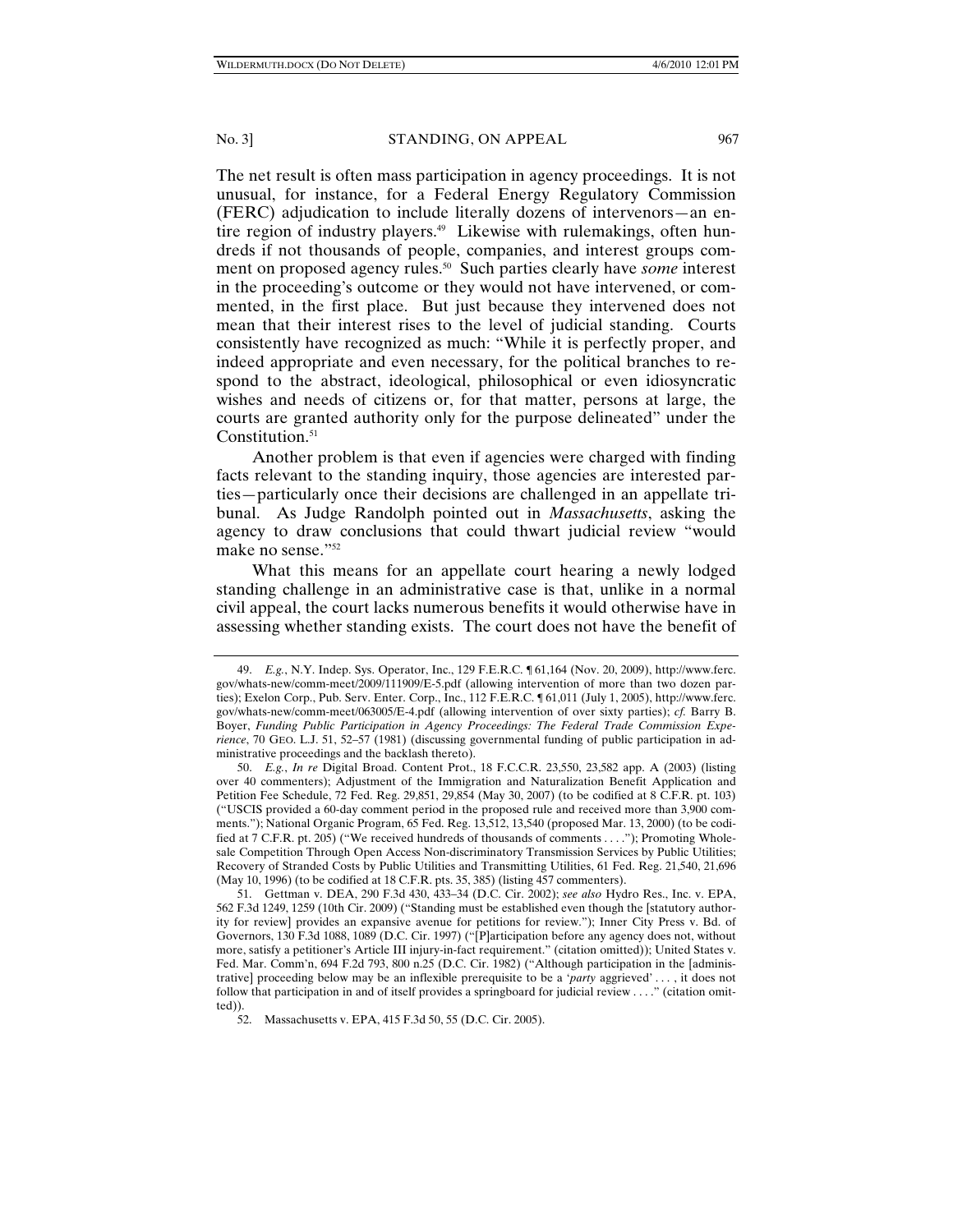a first opinion, forcing it to begin its standing analysis from scratch rather than assessing the logic, or lack thereof, of another sophisticated take on the issue.53 Even more troubling, the court does not have an evidentiary record on which to base its standing analysis.<sup>54</sup> As a result, where factual questions arise, as they often do in standing challenges,<sup>55</sup> the court must find a way to have that record created, or create the record itself.

Each of these differences from a "regular" civil appeal puts the appellate court in an unusual, uncomfortable place. Appellate courts do not "redo" what was done at the trial court. Instead, they correct substantial errors made by the trial court<sup>56</sup> and develop the law.<sup>57</sup> As the D.C. Circuit has candidly acknowledged, "we are ill-equipped to judge" factual disputes "in the first instance."58 But appellate courts, when faced with standing questions on direct review of agency decisions, must either attempt to rule without a concrete factual record, or create a factual record and then render factual findings.

Because appellate courts are on foreign ground when they are faced with factual-based standing questions, the procedures they have created for the cases they normally hear are unlikely to work. They do not have

 <sup>53.</sup> *E.g.*, United States v. Ness, 565 F.3d 73, 77 (2d Cir. 2009) ("Ordinarily, we might remand this issue to the district court to benefit from its views."); Transamerica Ins. Group v. Turner Constr. Co., 601 N.E.2d 473, 475 n.2 (Mass. App. Ct. 1992) ("In discharging their function, appellate judges benefit from rulings of law made by trial judges . . . . [A] trial judge['s decision] is generally the jumping off place for our own deliberative process."); Barry A. Miller, *Sua Sponte Appellate Rulings: When Courts Deprive Litigants of an Opportunity to Be Heard*, 39 SAN DIEGO L. REV. 1253, 1305 (2002) ("Appellate courts should use remand in lieu of supplemental briefing whenever trial court or agency input would be useful."); *cf.* Patricia M. Wald, *Making "Informed" Decisions on the District of Columbia Circuit*, 50 GEO. WASH. L. REV. 135, 137 (1982) ("In my experience, our responsibility is made more difficult by the constraints of the judicial process on access to needed information and expertise.").

 <sup>54.</sup> *Cf., e.g.*, Regal-Beloit Corp. v. Kawasaki Kisen Kaisha Ltd., 557 F.3d 985, 1003 n.22 (9th Cir. 2009) ("This factual morass may benefit from further development before the district court on remand."); United States v. Mills, 122 F.3d 346, 350 n.5 (7th Cir. 1997) ("In other circumstances, the 'normal law-clarifying benefits that come from an appellate decision,' will not be possible and there will be countervailing benefits from deferring to the 'fact-intensive, close calls' of the trial court." (citation omitted)).

 <sup>55. &</sup>quot;The major problem in the standing cases . . . is that the central issues are factual and thus must be examined anew in each individual case." Ronald M. Levin, *Understanding Unreviewability in Administrative Law*, 74 MINN. L. REV. 689, 751 n.308 (1990); *see also, e.g.*, Bender v. Williamsport Area Sch. Dist., 475 U.S. 534, 542 & n.5 (1986); Valley Forge Christian Coll. v. Ams. United for Separation of Church & State, Inc., 454 U.S. 464, 472 (1982); Marchezak v. McKinley, 607 F.2d 37, 40 (3d Cir. 1979); Peter A. Appel, *Intervention in Public Law Litigation: The Environmental Paradigm*, 78 WASH. U. L.Q. 215, 289 n.384 (2000); Bruce J. Terris, *Standing on Weak Ground*, 10 WIDENER L. REV. 173, 181 (2003); James E. Brown, Case Note, 60 TEMP. L.Q. 1045, 1045 (1987).

 <sup>56.</sup> PAUL D. CARRINGTON ET AL., JUSTICE ON APPEAL 2 (1976) ("The traditional appeal calls for an examination of the rulings below to assure that they are correct, or at least within the range of error the law for sufficient reasons allows the primary decisionmaker.").

 <sup>57.</sup> *See* Chad M. Oldfather, *Universal De Novo Review*, 77 GEO. WASH. L. REV. 308, 317–18 (2009) ("The law declaration function [of courts] involves the articulation and refinement of legal standards through . . . case-by-case adjudication. Prior to the Legal Realist movement . . . this function was regarded as, at best, secondary. Now, however, most view it as at least the equal of, if not primary to, error correction as a responsibility of an appellate court." (footnote omitted)).

 <sup>58.</sup> Kennecott Corp. v. EPA, 804 F.2d 763, 768 (D.C. Cir. 1986); *see also* Connelly, *supra* note 18, at 155–56 ("It is axiomatic that appellate courts lack both the authority and competence to engage in factfinding.").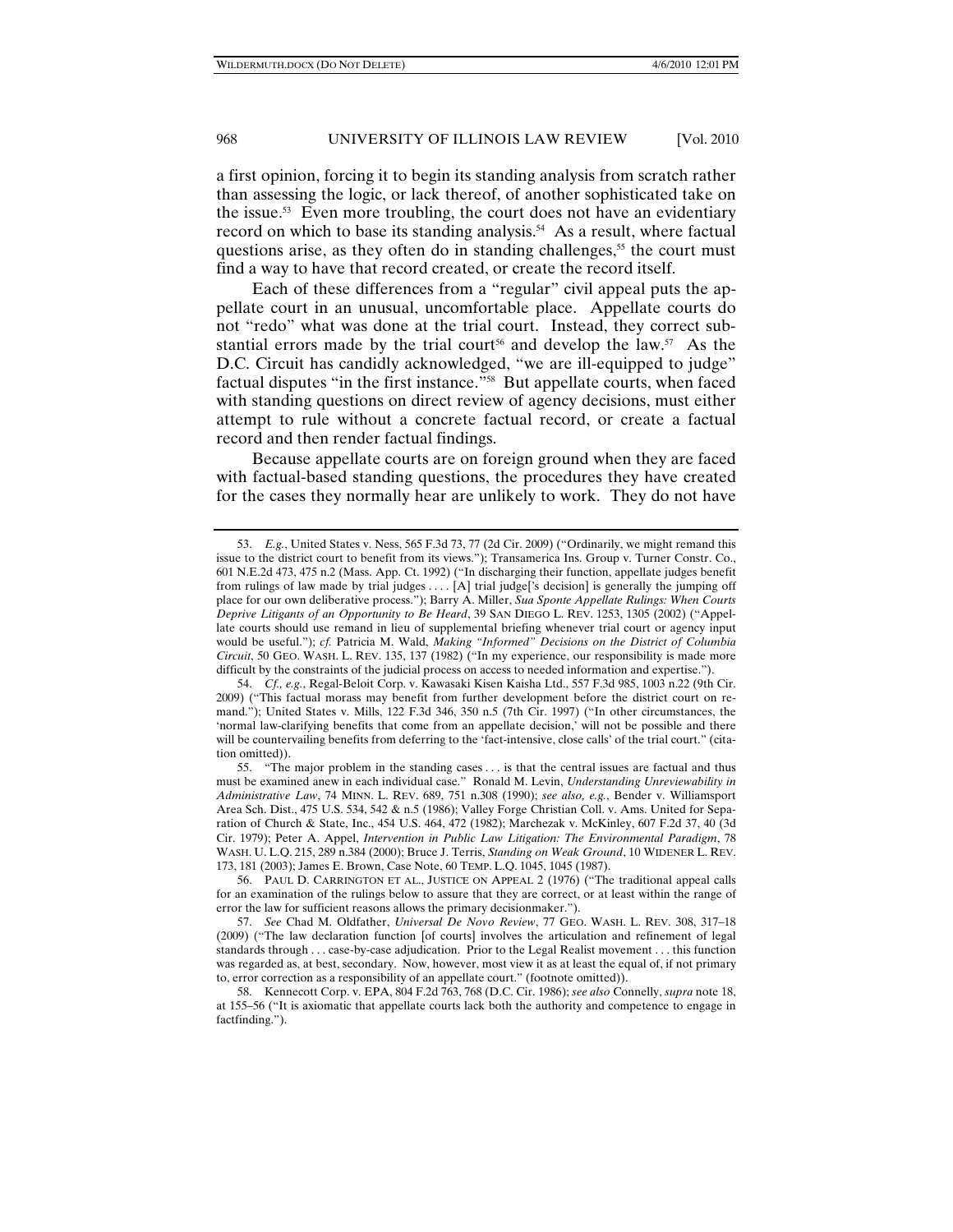at their disposal the suite of factfinding procedures, such as live testimony and examination of witnesses, as district courts do. As a result, it is cliché but true, as the old saying goes, that "hard cases . . . make bad law."59 This is precisely what standing on appeal cases often are—hard cases where the established procedure, the legal problem, and the judicial expertise do not match. It is for this reason that one commentator has called appellate courts "the worst forum to litigate" standing questions for the first time.<sup>60</sup> Three cases illustrate the point. *Massachusetts* is the first.

In *Massachusetts*, the procedural problem created by the Environmental Protection Agency's (EPA) challenge to the petitioners' standing was clear, but the route the Supreme Court chose obscured it. The majority focused on the "special solicitude" it afforded to Massachusetts' "quasi-sovereign interest[]," and, as a result, largely glossed over the procedural problem of standing on appeal.61 In only a few brief sentences, the majority labeled the "harms associated with climate change . . . serious and well recognized," cited petitioners' declarations supporting both this notion and the idea that an EPA rule on greenhouse gas emissions would help ameliorate those harms as "uncontested," and moved on to the merits of the standing inquiry. $62$ 

This treatment of the evidentiary record, however, pushed an important problem to the side: There were serious questions about what the standing evidence was—both as to the extent of petitioners' alleged injury and as to whether the relief they sought would cure that harm. But neither the Supreme Court nor the D.C. Circuit had ready a mechanism to deal with these factual disputes.

Below, the D.C. Circuit's three-judge panel had splintered three different ways over how to address these questions. Judge Randolph, writing for the court, spotlighted the difficulties in grappling with the standing question. He noted that the "two volumes" of petitioners' declarations and affidavits "from scientists, engineers, state officials, homeowners," and others sufficiently detailed the "catastrophic consequences from global warming . . . , including loss of or damage to state and private property, . . . floods, and increased health care costs" to *facially establish* standing.63 But aware that, among other things, the EPA had emphasized the uncertainty of climate change's consequences in its rulemaking, Judge Randolph viewed petitioners' declarations as potentially insufficient to *factually prove* standing:

Petitioners' declarations do "support each element" of standing. But supporting an allegation is one thing; *proving an allegation is* 

 <sup>59.</sup> *Ex parte* Long, (1854) 3 W.R. 19 (Q.B.) (Lord Campbell, C.J.); *see also* N. Sec. Co. v. United States, 193 U.S. 197, 400 (1904) (Holmes, J., dissenting) ("Great cases like hard cases make bad law.").

 <sup>60.</sup> Appel, *supra* note 55, at 289 n.384.

 <sup>61.</sup> Massachusetts v. EPA, 549 U.S. 497, 519–20 (2007).

 <sup>62.</sup> *Id.* at 521, 526.

 <sup>63.</sup> Massachusetts v. EPA, 415 F.3d 50, 54–56 (D.C. Cir. 2005).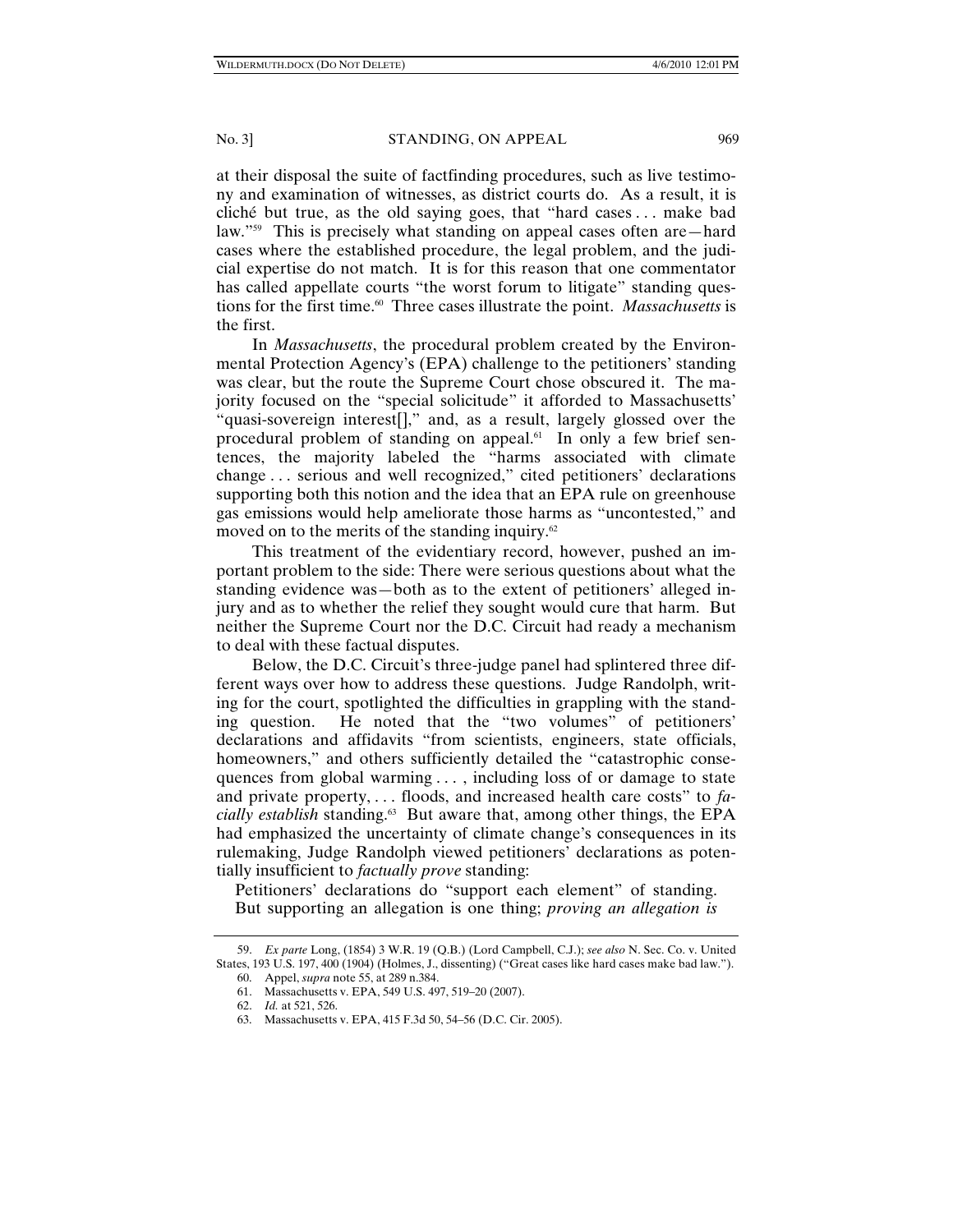*quite another*. *Lujan* holds that when a plaintiff's standing is challenged in a motion for summary judgment, the plaintiff "must 'set forth' by affidavit or other evidence 'specific facts' . . . ." If we were to analogize the situation here to one in which EPA filed such a summary judgment motion, we would conclude that petitioners had submitted enough evidence raising genuine issues of material fact to defeat the motion.<sup>64</sup>

Because, however, of the "wealth" of record evidence "contradict[ing] petitioners' claim[s]," Judge Randolph concluded that surviving summary judgment was not enough.<sup>65</sup> Rather, the conflicting evidence made the case more akin to the "final stage" of litigation—trial—where actual proof of standing is required.<sup>66</sup> Accordingly, factfinding would be necessary.<sup>67</sup>

But Judge Randolph was not satisfied by this possibility either, because equating an administrative appeal to a trial would put the appellate court in an unusual place—that of a factfinder. "[T]he analogy is not entirely apt. As an appellate court we do not conduct evidentiary hearings in order to make findings of fact."68 He thus saw three possibilities to avoid entangling the court in factfinding: refer the case to a special master, remand to the EPA, or assume that standing exists and address the merits because the question of standing was so intertwined with the merits.69 Rejecting the first option as "'folly'" for requiring a "duplicat[ion of] the proceedings on the rulemaking," and dismissing the second as asking the EPA to encroach on the "responsibility of the federal courts," Judge Randolph opted for the third and then rejected the petitions for review on their substance.70

Judge Sentelle disagreed with Judge Randolph's approach of invoking hypothetical jurisdiction. Instead, he argued that no petitioner's declaration showed the "particularized" injury required by Article III, and thus, suggested that the court lacked jurisdiction.<sup>71</sup> Nevertheless, he concurred in the decision as pronouncing a "judgment closest to that which I myself would issue."72

Judge Tatel, dissenting from both of these paths, put the procedural quandary of standing on appeal in even starker terms. He was willing to factually credit petitioners' declarations, both because they were "unqualified" in their assertions and because the EPA failed to challenge them.<sup>73</sup> In other words, Judge Tatel was willing to engage in the very kind of

 <sup>64.</sup> *Id.* at 55 (emphasis added) (citation omitted).

 <sup>65.</sup> *Id.*

 <sup>66.</sup> *Id.*

 <sup>67.</sup> *Id.* at 55–56.

 <sup>68.</sup> *Id.* at 55. 69. *Id.* at 55–56.

 <sup>70.</sup> *Id.* at 55–56, 58–59 (citation omitted). 71. *Id.* at 59–60 (Sentelle, J., dissenting in part and concurring in judgment).

 <sup>72.</sup> *Id.* at 61.

 <sup>73.</sup> *Id.* at 65–67 (Tatel, J., dissenting).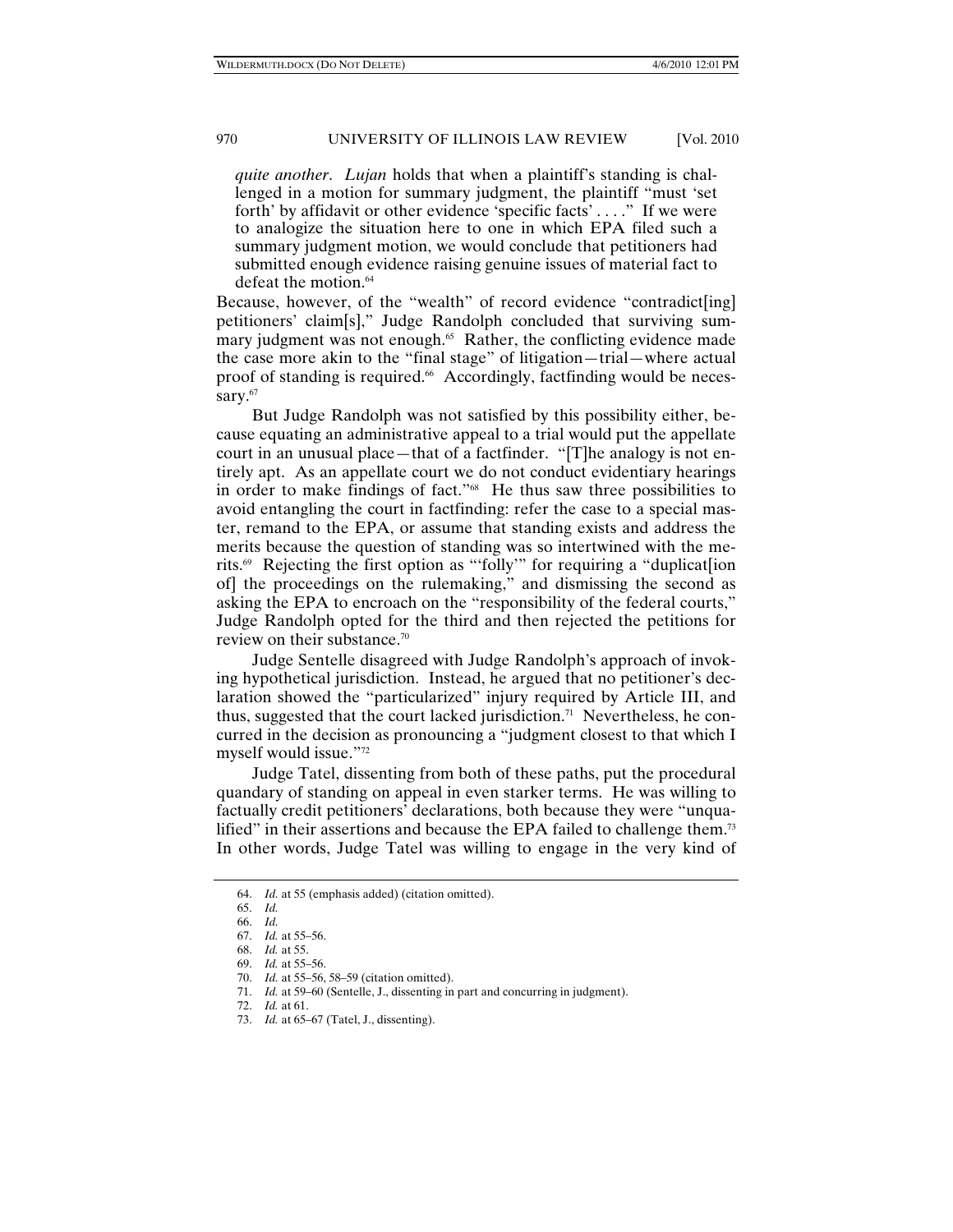weighing of facts that Judge Randolph found so troublesome. To be sure, in doing so, Judge Tatel acknowledged the "fascinating" question of what to do when an "agency submits evidence that contradicts that of petitioners."74 But he saw no reason to resolve that knotty problem. Deeming the case's procedural status more analogous to summary judgment than trial, he found the EPA's failure to either supply opposing affidavits or point to specific contradictory evidence in the record as dispositive.<sup>75</sup> This, he said, was what mattered most.<sup>76</sup> Thus, Judge Tatel reached exactly the opposite conclusion of Judge Randolph: The relevant evidence on standing was not conflicted, but "plain."<sup>77</sup>

Four years before *Massachusetts*, the Tenth Circuit found itself in this same unfamiliar appellate territory in *Qwest Communications International, Inc. v. FCC*. 78 There, Qwest disputed FCC orders implementing the Telecommunications Act of 1996's new phone number "portability" requirement.79 Initially, the FCC attacked Qwest's standing, but later retreated from that position.<sup>80</sup> Nevertheless, the Tenth Circuit invoked standing sua sponte as a grounds for dismissing the appeal, $\delta$ <sup>1</sup> and again, evidentiary problems became the dispute's core.

The crux of Qwest's petition for review was that the FCC had improperly forced telephone carriers to pay their "own costs of currently available number portability measures," rather than sharing with others the expense of allowing customers who switch to competing telephone providers to keep their same phone number.<sup>82</sup> Though this kind of economic harm is the textbook example of an Article III injury in fact,<sup>83</sup> the Tenth Circuit found standing lacking.<sup>84</sup> The court noted that there was no evidence in the agency record showing the extent of Qwest's harm, and, while "mindful" that Qwest had "'no reason'" to introduce facts into the rulemaking proceeding "'sufficient to establish standing,'" the court still faulted Qwest for not providing that evidence on appeal.<sup>85</sup> The Su-

 83. *E.g.*, Sierra Club v. Morton, 405 U.S. 727, 733–34 (1972) ("[E]conomic injuries have long been recognized as sufficient to lay the basis for standing . . . ."); Indep. Living Ctr. of S. Cal., Inc. v. Shewry, 543 F.3d 1050, 1065 (9th Cir. 2008) ("The Supreme Court 'repeatedly has recognized that such [direct economic] injuries establish the threshold requirements' of Article III standing." (alteration in original) (citation omitted)).

84. *Qwest*, 240 F.3d at 890.

 85. *Id.* at 892 (quoting Nw. Envtl. Def. Ctr. v. Bonneville Power Admin., 117 F.3d 1520, 1527–28 (9th Cir. 1997)).

 <sup>74.</sup> *Id.* at 66.

 <sup>75.</sup> *Id.*  76. *Id.* at 67.

 <sup>77.</sup> *Id.* 

 <sup>78. 240</sup> F.3d 886 (10th Cir. 2001).

 <sup>79.</sup> *Id.* at 889.

 <sup>80.</sup> *Id.* at 891.

 <sup>81.</sup> *Id.*

<sup>82.</sup> *Id.* at 890 (citation omitted). The statutory provision implemented by the FCC in the challenged rule requires that "[t]he cost of . . . number portability . . . be borne by all telecommunications carriers on a competitively neutral basis as determined by the Commission." *Id.* (alterations in original) (citing 47 U.S.C. § 251(e)(2) (2006)).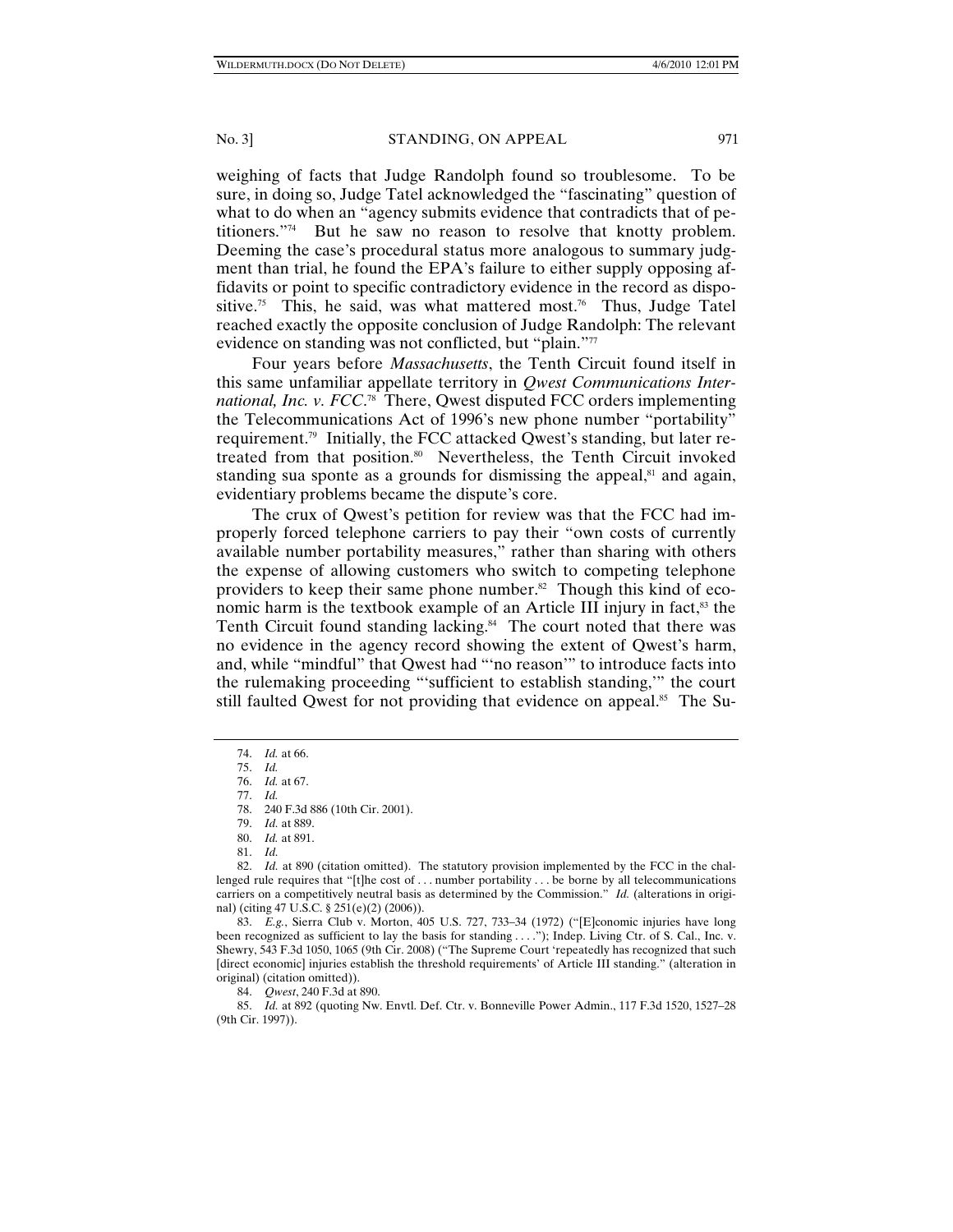preme Court, the Tenth Circuit observed, had counseled litigants a decade earlier to "'supplement the record in any manner necessary to enable [the court] to address with as much precision as possible any question of standing that may be raised,'" and Qwest had "not availed itself of this opportunity."86

Likewise in *American Library Association v. FCC*, 87 the lack of factual evidence proving standing took center stage on appeal. In that case—a challenge to an FCC rule that sought to dictate the design of every device manufactured after July 1, 2005 capable of reading a digital television signal—the D.C. Circuit readily acknowledged petitioners' "obvious interest in the rule."88 The court further recognized petitioners' contention that the rule would injure them as "plausible."<sup>89</sup> The FCC, in fact, did not challenge standing. Nevertheless, based on what the court itself called a "vague and limited" standing challenge in a single footnote in the intervenor's brief, the panel found itself "dubitante" on standing and thus gave petitioners two weeks to submit affidavits proving their injury.90 Following submittal of those affidavits and supplemental briefing by both sides, the court weighed this new factual "record" and, despite the intervenor's continued protests to the contrary, found it "clear" that standing existed.<sup>91</sup>

In each of these cases, the problem of standing on appeal was readily apparent: There were no established facts on which the courts could rest their standing determination, putting them in a procedurally unusual place. Had any of the appeals been from a district court, this problem would not have existed because the appellate court could have simply remanded to resolve the factual deficiency. Moreover, as Judge Edwards and Professor Linda Elliott have noted, "several circuits explicitly prohibit district courts from resolving disputed factual questions or making credibility determinations essential to the question of standing on the basis of affidavits alone."92 It therefore makes little sense for the circuits to require less of themselves in cases involving standing on appeal. Yet if standing decisions are made at the appellate level on the basis of affidavits that either are disputed, or would have been in a district court, that is exactly the result. And, just as problematic, each of these published opinions here reached very different solutions. The possibilities appear to be (1) assume standing and go to the merits, (2) rely only on the evidence that is presented by the parties before the agency, and (3) receive additional evidence in some manner on standing.

 <sup>86.</sup> *Id.* at 892–93 (quoting Pennell v. City of San Jose, 485 U.S. 1, 8 (1988)).

 <sup>87.</sup> Am. Library Ass'n v. FCC (*Am*. *Library I*), 401 F.3d 489 (D.C. Cir. 2005).

 <sup>88.</sup> *Id.* at 490.

 <sup>89.</sup> *Id.*

 <sup>90.</sup> *Id.* at 491, 495–96.

 <sup>91.</sup> Am. Library Ass'n v. FCC (*Am*. *Library II*), 406 F.3d 689, 697 (D.C. Cir. 2005).

 <sup>92.</sup> EDWARDS & ELLIOT, *supra* note 36, at 34.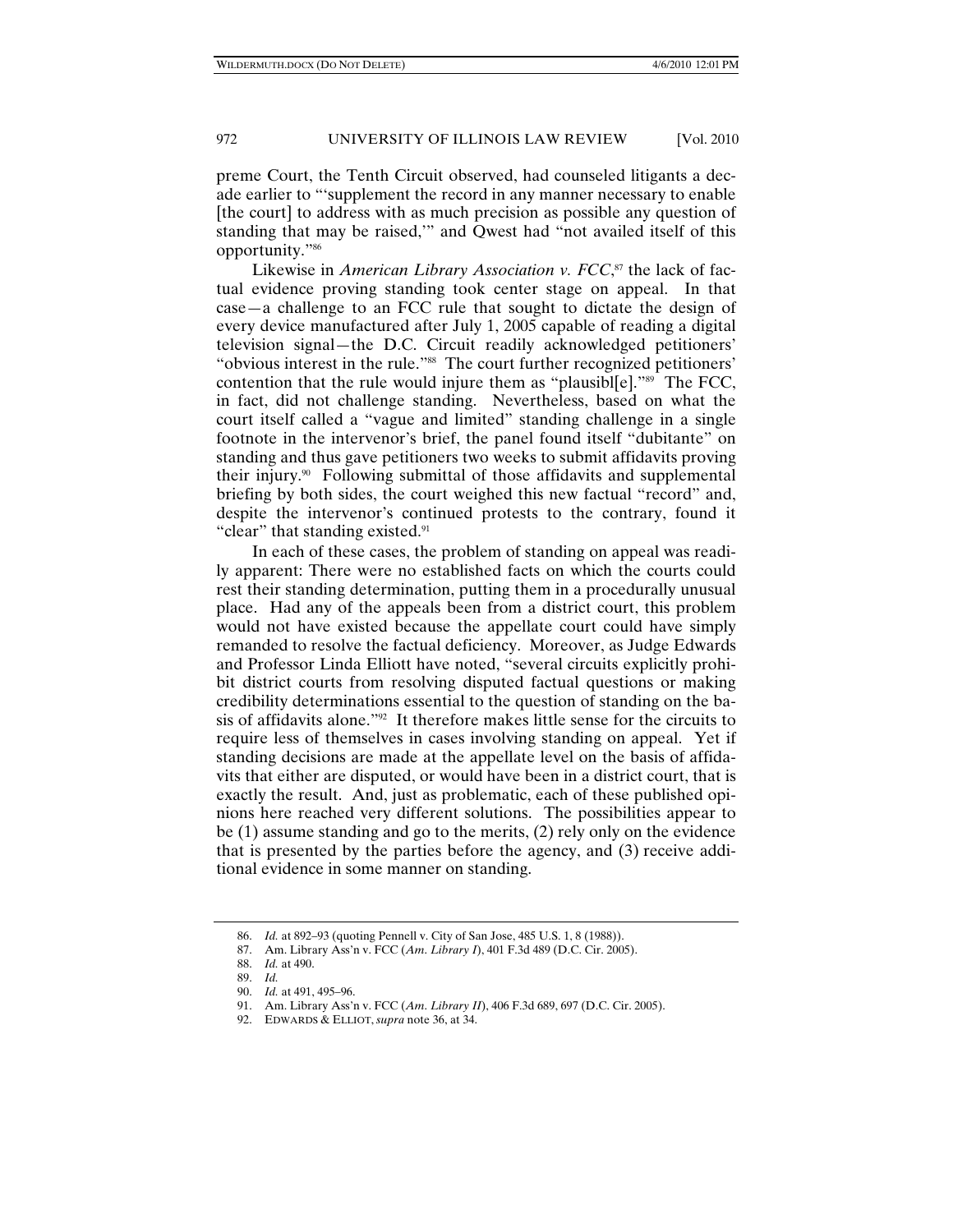The very difference in how courts—sometimes in the same case struggle to solve this dilemma confirms the risks these cases present. If courts of appeals cannot agree on how to deal with standing issues first raised in petitions for review, how will litigants know how to address the issue? If litigants cannot predict how courts will address the problem, what is to stop judges from manipulating the procedures to reach outcomes that satisfy judges' individual preferences under the guise of procedure? And if courts can use the procedural rules for standing to surreptitiously reach the merits, and agencies can invoke these procedures to defend their own decisions, how meaningful does judicial review remain? In short, the problem of evaluating standing in these cases is not merely a narrow procedural one, but a problem with potentially much broader implications across administrative and appellate law as a whole.

# *B. Examining the Problem—A Normative Assessment*

Although the problem of standing on appeal appears to beget a deep procedural quandary for courts, it is possible that the appearance distorts the actual. Cases like *Massachusetts*, *Qwest*, and *American Library* could be outliers, oddities that rarely occur. Likewise, even if standing in these kinds of cases is a common dilemma, it may be that the problem's *effects* are not actually that troublesome, or difficult, for courts to address. In fact, it appears that the number of cases where standing is raised for the first time on direct appellate review of agency actions what we, for ease, are calling "standing on appeal" cases—although small when compared to the total number of cases heard in courts of appeals, is nevertheless growing.<sup>93</sup> Before addressing that question, however, we evaluate the latter inquiry, assessing why standing on appeal cases are problematic from the perspective of our appellate system's aims. We do this, first, by building a normative model of procedural justice from which to evaluate the standing on appeal problem and, second, by applying that model to the existing case law. The nub of it is that standing on appeal cases risk frustrating each of the key goals of our appellate system.

#### *1. Constructing the Model*

Different scholars frame our adjudicative system's purpose in different terms, but at their core, all of these models recognize the fundamental tension at the system's center: the delicate balance of accuracy and efficiency.<sup>94</sup> From the very initiation of a lawsuit, these twin—and

 <sup>93.</sup> *See infra* Part I.C.2.

 <sup>94.</sup> *E.g.*, Louis Kaplow, *The Value of Accuracy in Adjudication: An Economic Analysis*, 23 J. LEGAL STUD. 307, 307–08 (1994) ("[A] large portion of the rules of civil, criminal, and administrative procedure . . . involve an effort to strike a balance between accuracy and legal costs."); Michael I. Swygert & Katherine Earle Yanes, *A Unified Theory of Justice: The Integration of Fairness into Effi-*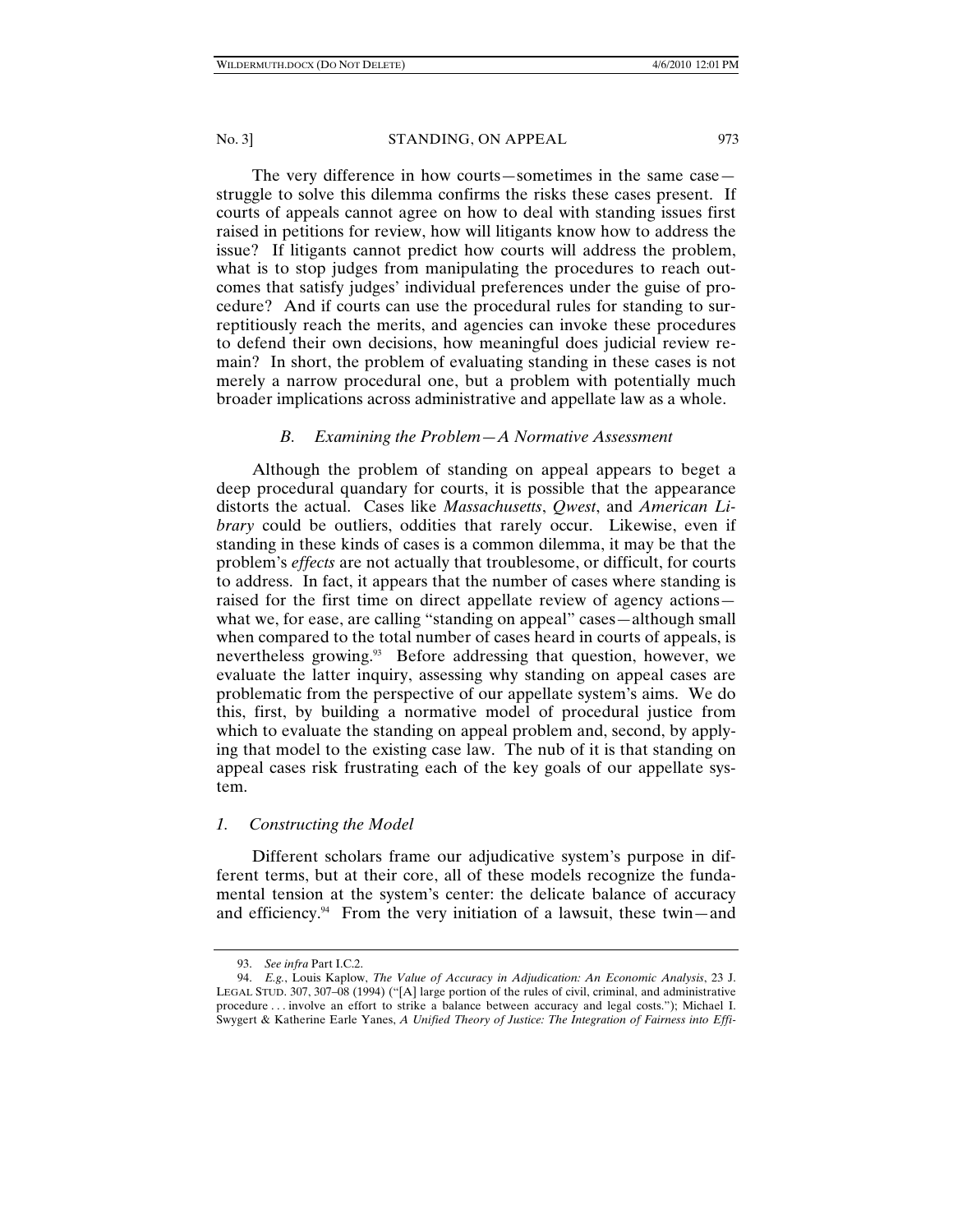often countervailing—objectives of civil justice pervade. Rule 1 of the Federal Rules of Civil Procedure declares: "[These rules] should be construed and administered to secure the *just, speedy, and inexpensive* determination of every action and proceeding."<sup>95</sup> This oft-cited language thus infuses our justice system with multiple meanings from the beginning. The very notion of civil justice in the United States does not turn solely on getting every case right, or reaching "just" results alone; nor is it only about rendering decisions quickly and efficiently, or the exercise of "speedy" and "inexpensive" dispute resolution.<sup>96</sup> Rather, the American conception of civil justice envisions the simultaneous pursuit of all these goals: a judicial system that always seeks to reach substantively correct results but that does not sacrifice access to the system for absolute or perfect correctness. "The government-created rules of procedure represent, in this symbolic sense, the system's best efforts to find a correct balance between fairness and efficiency, and to provide facially equal opportunities for all litigants."97

The end purpose is no different for appellate courts. Though they serve a narrower role, primarily error correction,<sup>98</sup> appellate courts, like trial courts, embrace accuracy and efficiency as two of their guiding lights.<sup>99</sup>

Beyond the settled understanding that American civil justice rests on the tension of accuracy and efficiency, however, there are few comprehensive models of overall civil procedural justice.<sup>100</sup> The hard ques-

*ciency*, 73 WASH. L. REV. 249, 251 (1998) (arguing that procedural and substantive justice embody both fairness and efficiency).

 <sup>95.</sup> FED. R. CIV. P. 1 (emphasis added).

 <sup>96.</sup> *Id.*; *see also, e.g.*, Robert G. Bone, *Mapping the Boundaries of Dispute: Conceptions of Ideal Lawsuit Structure from the Field Code to the Federal Rules*, 89 COLUM. L. REV. 1, 88 (1989) (noting the tension between "the social interest in predictability and certainty" and "an individualized approach to justice"); Allan Erbsen, *From "Predominance" to "Resolvability": A New Approach to Regulating Class Actions*, 58 VAND. L. REV. 995, 1003 n.11 (2005) ("Accuracy is of course not the only value that procedure should promote—others include efficiency, distributive justice, an opportunity to be heard and participate, and the avoidance of invidious bias . . . ."); Henry J. Friendly, *"Some Kind of Hearing*,*"* 123 U. PA. L. REV. 1267, 1276 (1975); John Lande, *How Much Justice Can We Afford?: Defining the Courts' Roles and Deciding the Appropriate Number of Trials, Settlement Signals, and Other Elements Needed to Administer Justice*, 2006 J. DISP. RESOL. 213, 214 ("In the real world, however, courts have limited resources, and they need to manage their resources wisely to accomplish their goals."); *Washington State Access to Justice Technology Principles*, 79 WASH. L. REV. 5, 5 (2004) (recognizing transparency, fairness, effectiveness, and efficiency all as aspects of access to justice).

 <sup>97.</sup> Elizabeth Thornburg, *Designer Trials*, 2006 J. DISP. RESOL. 181, 207–08.

 <sup>98.</sup> *See* Oldfather, *supra* note 57, at 316.

 <sup>99.</sup> *E.g.*, Darryl K. Brown, *Criminal Procedure Entitlements, Professionalism, and Lawyering Norms*, 61 OHIO ST. L.J. 801, 865 (2000); Elizabeth Chamblee Burch, *Nonjurisdictionality or Inequity*, 102 NW. U. L. REV. COLLOQUY 64, 68 (2007), http://www.law.northwestern.edu/lawreview/Colloquy/ 2007/24/; Stephen H. Legomsky, *Forum Choices for the Review of Agency Adjudication: A Study of the Immigration Process*, 71 IOWA L. REV. 1297, 1313 (1986); Amy E. Sloan, *Appellate Fruit Salad and Other Concepts: A Short Course in Appellate Process*, 35 U. BALT. L. REV. 45, 51–52 (2005).

 <sup>100.</sup> Lawrence B. Solum, *Procedural Justice*, 78 S. CAL. L. REV. 181, 183 (2004); *see also* Robert G. Bone, *Agreeing to Fair Process: The Problem with Contractarian Theories of Procedural Fairness*, 83 B.U. L. REV. 485, 488–89 (2003). This is in contrast to the broader social science literature, of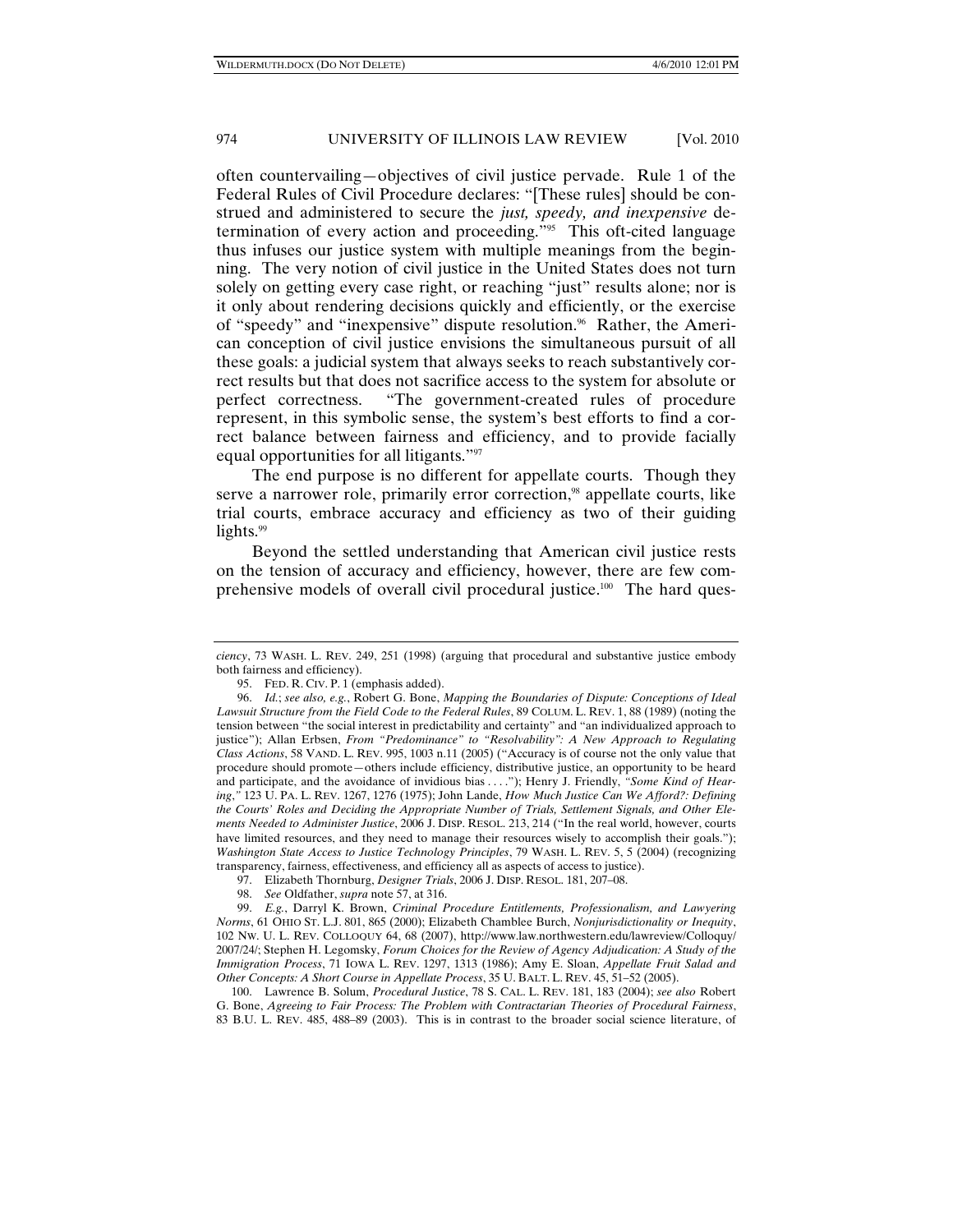tion is not whether there is a tension, but how the tension should be resolved. We do not pretend to take up here the daunting task of building an overall model of procedural justice that can be used to evaluate any dispute resolution system's effectiveness. Rather, drawing on prior legal and social science scholarship, we seek more narrowly to frame a normative model to assess what impact, if any, the problem of standing on appeal may have for the federal appellate system's procedural objectives.101 We find that potential impact both pervasive and large.

We begin with Professor Lawrence Solum's comprehensive legal work seeking to construct a holistic model of procedural justice.102 Professor Solum posits that procedure, in general, has two overarching objectives: to "guarantee correct outcomes" under the substantive law, and "to guide primary conduct after the judgment is rendered."103 Procedure serves both of these functions. It sets, "ex post," the framework in which the substantive law is applied, and it signals, "ex ante," what those rules will be.<sup>104</sup> Nevertheless, because "[p]rocedural perfection is unattainable,"105 it is necessary to strike the time-worn balance of accuracy-andefficiency that pervades procedural law. To find where this balance should lie, Professor Solum weighs three different conceptions of procedural justice: the *accuracy model*, or a "utopian" notion of perfect justice and correct results; the *balancing model*, or "imperfect procedural justice," the recognition that "diminishing marginal returns" mean that perfection is "too costly at some point"; and the *participation model*, or the idea that "procedural fairness requires that those affected by a decision have the option to participate" in the decision-making process.<sup>106</sup> From this assessment, Professor Solum concludes that "[a]ccuracy, cost, and participation must all play a role" in procedural justice.<sup>107</sup> He thus constructs a cascading model that places the ability of interested parties to participate first and the goal of maximizing the "likelihood" of a "legally correct outcome" second.<sup>108</sup> In this model, the objective of arriving at correct results in a given case can be limited only by (1) the need for participation or (2) the need to protect important substantive or constitutional rights or liberties, to fairly distribute the risk of incorrect results, to promote correct results systemically in future cases, or to keep justice's costs proportional to the "interests at stake."109

which there are literally hundreds of articles positing and testing possible procedural justice models. *See infra* note 113 and accompanying text.

 <sup>101.</sup> Certainly our model may have application elsewhere; we simply do not explore those circumstances here.

 <sup>102.</sup> *See* Solum, *supra* note 100.

 <sup>103.</sup> *Id.* at 184, 188.

 <sup>104.</sup> *Id.*

 <sup>105.</sup> *Id.* at 185.

 <sup>106.</sup> *Id.* at 244, 252, 259.

 <sup>107.</sup> *Id.* at 305.

 <sup>108.</sup> *Id.* at 305–06.

 <sup>109.</sup> *Id.*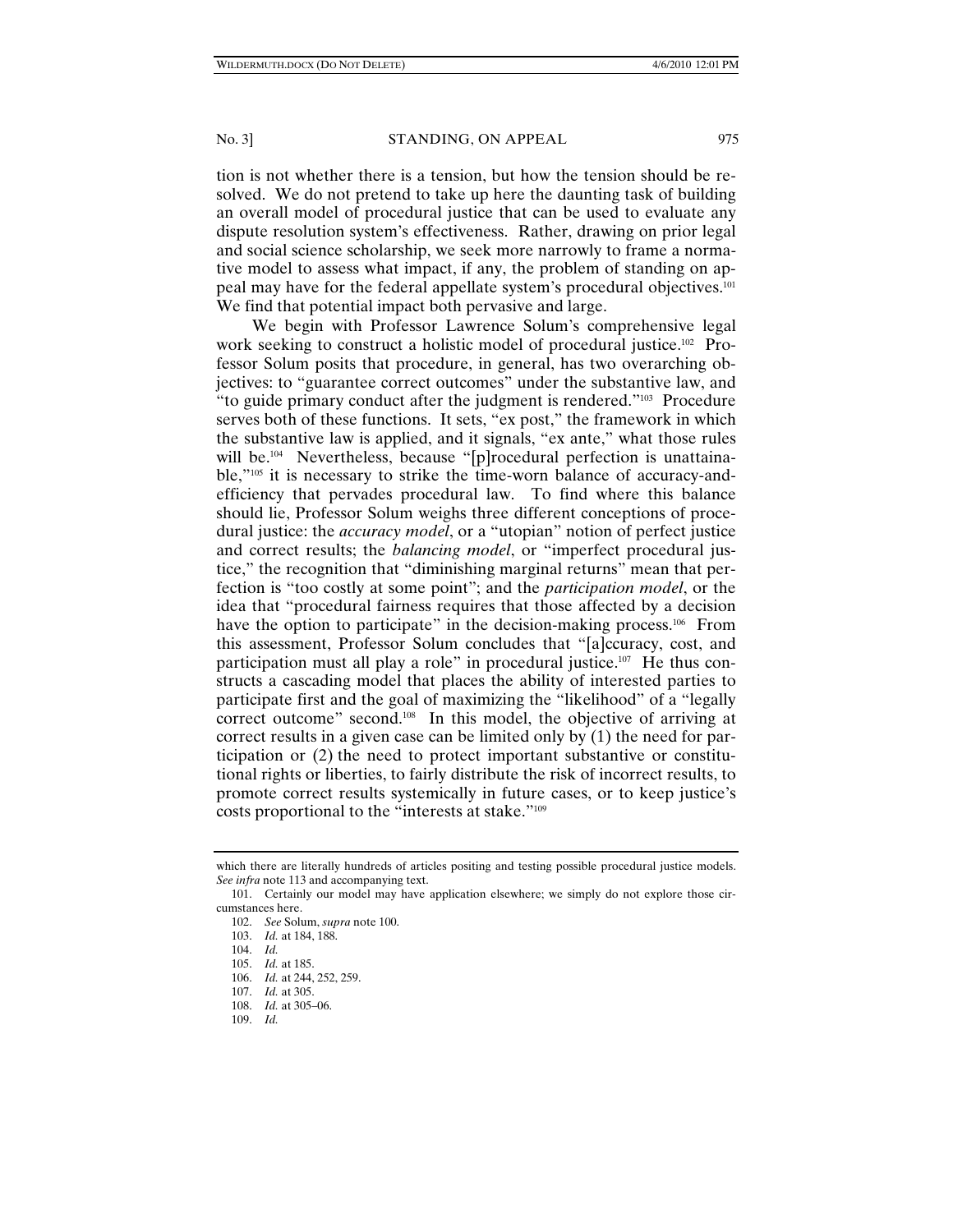Apart from Professor Solum's efforts, Professor Tom Tyler has used empirical work to identify, in the context of citizen contacts with courts and police, seven criteria of procedural justice.110 The criteria are (1) the degree to which the decisionmaker appears motivated to act fairly, (2) is honest, (3) is unbiased, (4) is ethical, (5) the extent to which the citizen could participate in the process or give voice to her views, (6) the quality of the decisions made, and  $(7)$  the possibility for error correction.<sup>111</sup> Coalescing these factors, Professor Tyler contends that procedural justice is best achieved when decision making is consistent, accurate, impartial, and participative.112 His research rests on a broad foundation of scholarship showing that citizens see the *legal system* as more just when the system's *procedure* is more just, irrespective of the results reached.113 Professor Tyler thus observes that "procedural justice is complex and multifaceted."114 Citizens do not use "any simple, unidimensional approach" to assess procedural justice.<sup>115</sup> Rather, procedural justice has numerous "positively interrelated clusters" that overlap, influence each other, and take on more or less importance depending on the situation.116

Other researchers have identified their own models of procedural justice. The taxonomies these scholars use to denominate procedural justice's attributes are as diverse as the methodologies, expertise, and purposes they employ to develop them.117 Ultimately, however, some

111. *Id.*

114. Tyler, *supra* note 110, at 128.

115. *Id.*

116. *Id.* at 131.

 <sup>110.</sup> Tom R. Tyler, *What Is Procedural Justice?: Criteria Used by Citizens to Assess the Fairness of Legal Procedures*, 22 LAW & SOC'Y REV. 103, 103 (1988).

 <sup>112.</sup> *Id.* at 121.

 <sup>113.</sup> *See, e.g.*, Robert Folger, *Distributive and Procedural Justice: Combined Impact of "Voice" and Improvement on Experienced Inequity*, 35 J. PERSONALITY & SOC. PSYCHOL. 108 (1977); Robert Folger et al., *Effects of "Voice" and Peer Opinions on Responses to Inequity*, 37 J. PERSONALITY & SOC. PSYCHOL. 2253 (1979); E. Allan Lind et al., *. . . And Justice for All: Ethnicity, Gender, and Preferences for Dispute Resolution Procedures*, 18 LAW & HUM. BEHAV. 269 (1994); E. Allan Lind et al., *Voice, Control, and Procedural Justice: Instrumental and Noninstrumental Concerns in Fairness Judgments*, 59 J. PERSONALITY & SOC. PSYCHOL. 952 (1990); John Thibaut & Laurens Walker, *A Theory of Procedure*, 66 CAL. L. REV. 541 (1978); John Thibaut et al., *Procedural Justice as Fairness*, 26 STAN. L. REV. 1271 (1974); Tom R. Tyler & Robert Folger, *Distributional and Procedural Aspects of Satisfaction with Citizen-Police Encounters*, 1 BASIC & APPLIED SOC. PYSCHOL. 281 (1980).

 <sup>117.</sup> *Compare, e.g.*, Steven L. Blader & Tom R. Tyler, *A Four-Component Model of Procedural Justice: Defining the Meaning of a "Fair" Process*, 29 PERSONALITY & SOC. PSYCHOL. BULL. 747, 749 (2003) (conceptualizing a procedural justice model around "formal" and "informal" decision-making quality and treatment of individuals and groups), *with* E. ALLAN LIND & TOM R. TYLER, THE SOCIAL PSYCHOLOGY OF PROCEDURAL JUSTICE (1988) (defining fairness as based on trust in decisionmakers, dignity for affected parties, and neutrality in decision-making processes), E. Allan Lind et al., *Procedural Context and Culture: Variation in the Antecedents of Procedural Justice Judgments*, 73 J. PERSONALITY & SOC. PSYCHOL. 767 (1997) (examining status of recognition, trust in benevolence, and neutrality in decision making as indications of procedural justice), Robert J. MacCoun, *Voice, Control, and Belonging: The Double-Edged Sword of Procedural Fairness*, 1 ANN. REV. L. & SOC. SCI. 171, 172 (2005) (fair process includes "lack of bias, thoroughness, clarity" and giving "dignified, respectful treatment" to the voice of the affected), *and* Chad M. Oldfather, *Remedying Judicial Inactivism: Opinions as Informational Regulation*, 58 FLA. L. REV. 743, 750–52 (2006) (espousing a minimum adjudi-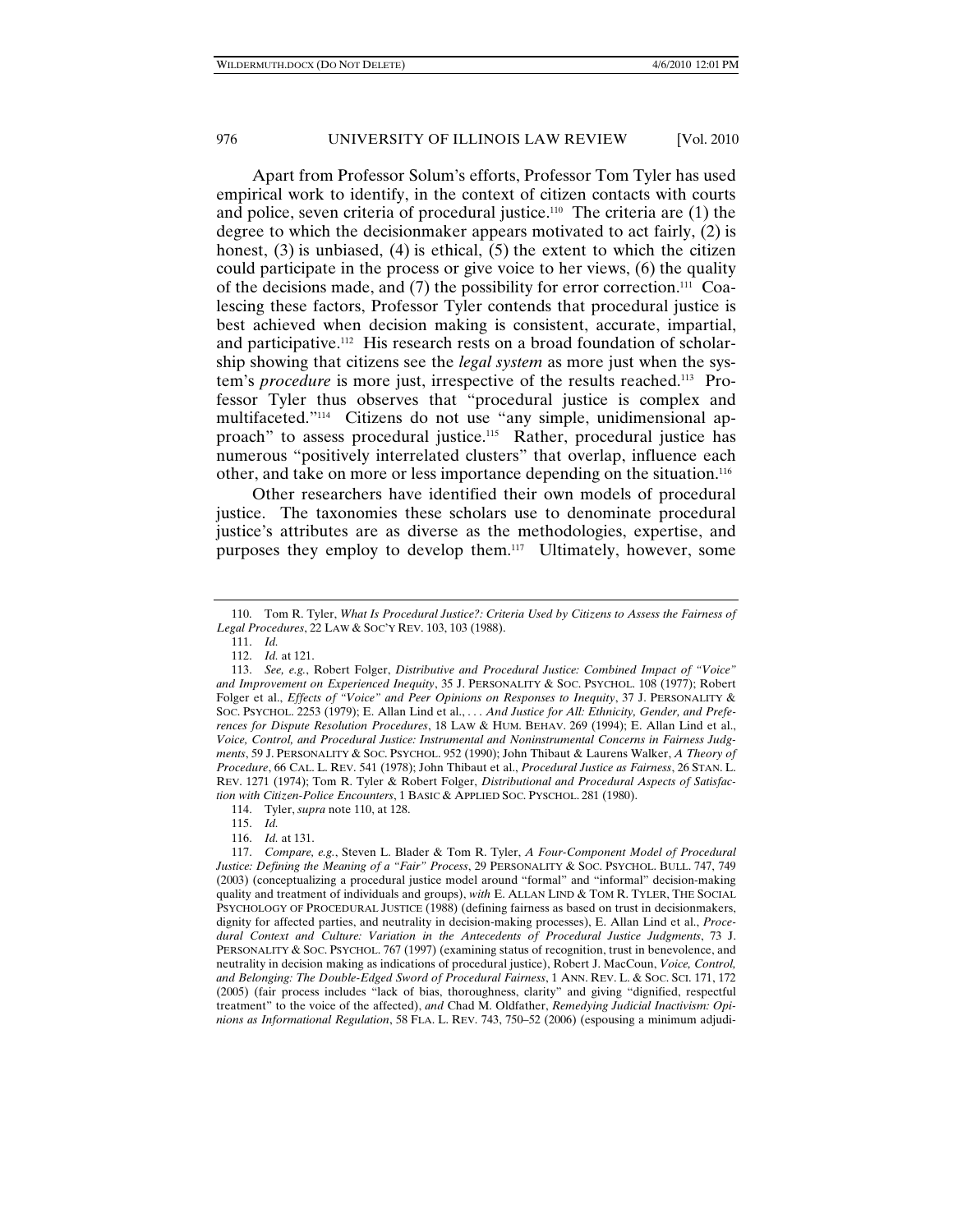common themes bridge the models' boundaries. First, procedural justice is malleable. Procedural justice means different things in different situations, so the effective model must be tailored to the specific circumstances in which it labors.118 Second, procedural justice is both internal and external; it is longitudinal. Procedural justice must be measured both from the short-term perspective of specific cases and specific litigants and from the long-term perspective of providing systemic legitimacy and "norm-setting" over time.<sup>119</sup> Third, procedural justice is participatory. Essentially all of the postulated models recognize that to have legitimacy, any kind of dispute resolution system must give voice to the affected—procedural justice demands affording parties their "day in court."120 Finally, procedural justice is contextually value-based. Typically the values our society ascribes to "fair" procedure include non-bias, neutrality, equality, consistency, accuracy, and rights-enforcement, but certainly from the vantage of litigation, efficiency also must be added to the list.121

Apply these conceptual criteria to the specific circumstance of standing in administrative appeals and a more particularized normative model of procedural justice emerges. The model must be tailored to the appellate system's goals, so it must account both for the tension of accuracy-and-efficiency built into the civil judicial system and for the need of public involvement in agency decision making. Indeed, because litigant challenges are a key way that agencies' arrogation of power is kept in

cative duty based on party participation, court engagement of arguments and facts, and transparency in reasoning).

 <sup>118.</sup> *See, e.g.*, Blader & Tyler, *supra* note 117, at 749; Solum, *supra* note 100, at 307–09; Tyler, *supra* note 110, at 107, 125, 131; E. Allan Lind, *Perspective and Procedural Justice: Attorney and Litigant Evaluations of Court Procedures* 5 (Am. Bar Found. Working Paper No. 9106, 1992).

 <sup>119.</sup> *See, e.g.*, Lande, *supra* note 96, at 222; Oldfather, *supra* note 117, at 749; Issachar Rosen-Zvi & Talia Fisher, *Overcoming Procedural Boundaries*, 94 VA. L. REV. 79, 105–06 (2008); Solum, *supra*  note 100, at 247–52; Tom R. Tyler, *Restorative Justice and Procedural Justice: Dealing with Rule Breaking*, 62 J. SOC. ISSUES 307, 315–16 (2006).

 <sup>120.</sup> *See, e.g.*, LIND & TYLER, *supra* note 117; MacCoun, *supra* note 117, at 172; Bobbi McAdoo & Nancy A. Welsh, *Look Before You Leap and Keep on Looking: Lessons from the Institutionalization of Court-Connected Mediation*, 5 NEV. L.J. 399, 404–05 (2004/05); Oldfather, *supra* note 117, at 755; Solum, *supra* note 100, at 305, 308–11; Tyler, *supra* note 110, at 111; E. Allan Lind, *Procedural Justice, Disputing, and Reactions to Legal Authorities* 10 (Am. Bar Found. Working Paper No. 9403, 1994).

 <sup>121.</sup> *See, e.g.*, Robert G. Bone, *Securing the Normative Foundations of Litigation Reform*, 86 B.U. L. REV. 1155, 1162 (2006) (arguing that "procedure must *always* be measured in terms of the substantive values at stake" because "[a]ccuracy is valuable only insofar as it improves enforcement of the substantive law and bolsters protection for the values served" thereby); Elizabeth Chamblee Burch, *CAFA's Impact on Litigation as a Public Good*, 29 CARDOZO L. REV. 2517, 2534–36 (2008); Orna Rabinovich-Einy, *Beyond Efficiency: The Transformation of Courts Through Technology*, 12 UCLA J.L. & TECH. 1, 11 (2008); Solum, *supra* note 100, at 184–90, 320–21; Tom R. Tyler & Steven L. Blader, *The Group Engagement Model: Procedural Justice, Social Identity, and Cooperative Behavior*, 7 PERSONALITY & SOC. PSYCHOL. REV. 349, 354–55 (2003); Lind, *supra* note 120, at 14 (noting that individuals' views of procedural justice depend on cultural assessments of whether they are being treated fairly).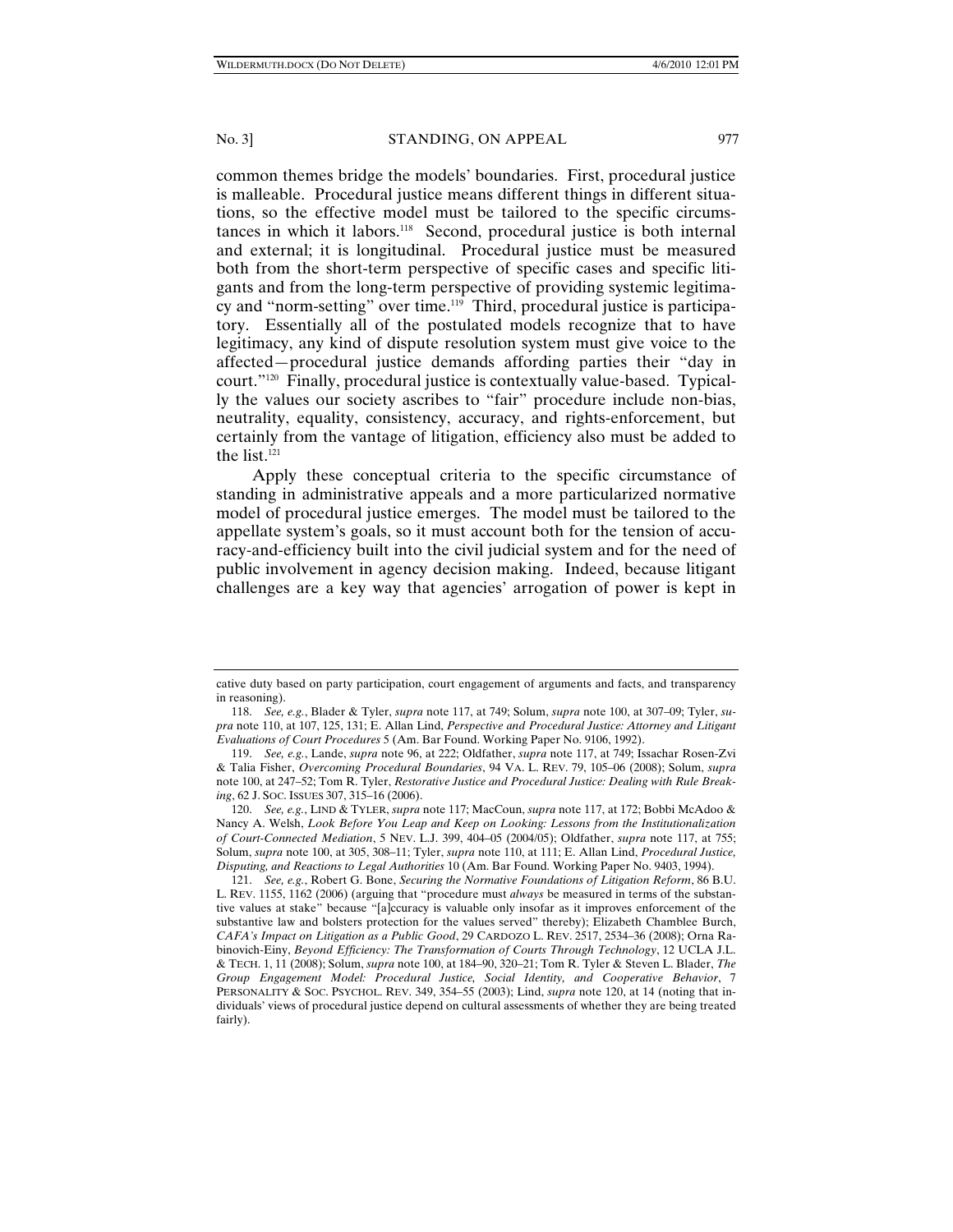check, participation is particularly important in this context.122 The model also must recognize standing's substantive purpose of ensuring that only actually injured parties appear in court, just as it must seek to ensure that standing's limits on judicial access are administered in a neutral way, both on a case-by-case basis and from the perspective of the signals that standing doctrine sends to other appellants as well.<sup>123</sup> From this application, a normative model of procedural justice in the standing on appeal context can be framed around four pillars:

- (1) *Accuracy*, or ensuring that decisions are based on a correct application of the substantive law and without any bias for or against either side or any class of litigant, including affording parties a full and fair opportunity to litigate the standing question;
- (2) *Judicial economy*, or resolving the standing question with the minimum expenditure of judicial resources;
- (3) *Procedural economy*, or what might be referred to as *private procedural economy*, meaning that the expenditure of party resources to establish standing also should be minimized; and
- (4) *Access to justice*, or ensuring that standing is not used by either the agency or the courts to render, or to avoid rendering, decisions on the merits under another name.
- *2. Applying the Model*

After putting the existing case law into this normative frame, the potential problems that standing on appeal cases present become immediately obvious. Together, *Massachusetts*, *Qwest*, and *American Library* demonstrate the point. Although each of these courts adapted to find solutions to resolve the standing question, the very ways they adapted illustrate how each of the tenets of the appellate system's objectives can be frustrated when standing is challenged for the first time in an agency appeal.

# a. Accuracy

The first problem is accuracy. When trial courts make factual findings, there are numerous procedural safeguards in place to help ensure that the facts found are accurate. Foremost, trial courts are relative experts in factfinding because they perform the task on a regular basis.124 They also employ numerous procedures to help develop and decide facts.

 <sup>122.</sup> *See, e.g.*, Am. Ship Bldg. Co. v. NLRB, 380 U.S. 300, 318 (1965) ("The deference owed to an expert tribunal cannot be allowed to slip into a judicial inertia which results in the unauthorized assumption by an *agency* of major policy decisions properly made by Congress." (emphasis added)).

 <sup>123.</sup> *See supra* note 29.

 <sup>124.</sup> Anderson v. City of Bessemer City, N.C., 470 U.S. 564, 574 (1985) ("The trial judge's major role is the determination of fact, and with experience in fulfilling that role comes expertise.").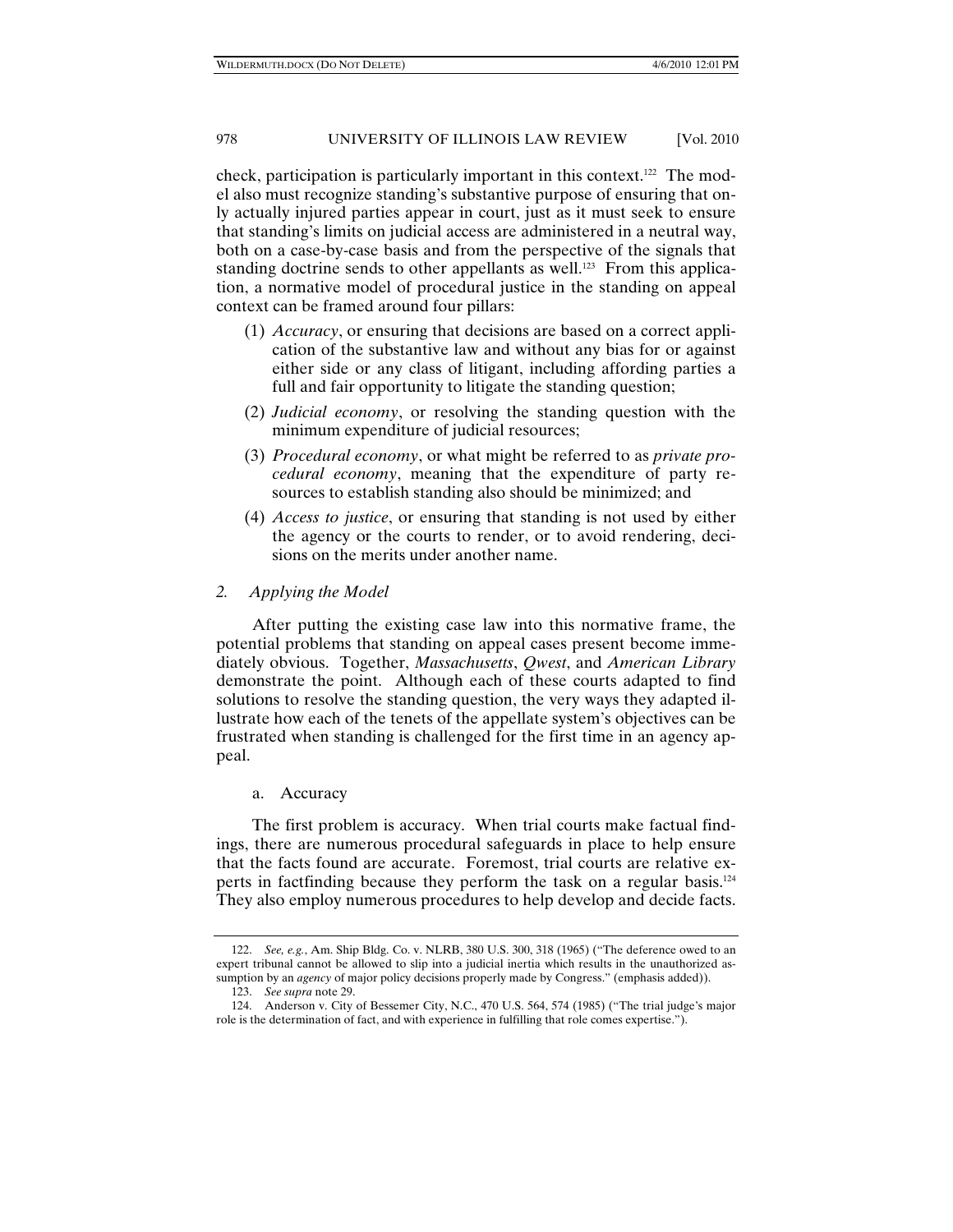Clear burdens of production and persuasion guide who must come forward with evidence at various stages of a civil case.<sup>125</sup> The discovery process allows parties to acquire evidence and test the other side's.126 Cross-examination expands this possibility, $127$  and the factfinder itself, whether the judge or the jury, directly observes witnesses and can thus assess their credibility.128 It is for all these reasons that appellate courts heavily defer to trial courts' factual findings, rather than revisiting them de novo when making legal rulings.129

What appellate courts are asked to do in standing on appeal cases, however, is the very thing they traditionally do not: find facts. Thus, in both *Massachusetts* and *American Library*, the D.C. Circuit examined petitioners' affidavits attempting to show, factually, why they had standing.130 The procedurally strange thing about this was that the affidavits were subject to none of the protections that normally would help ensure accuracy. There was no discovery, no cross-examination, and, obviously, the affiants' credibility could not be fully weighed because they testified on paper, not before the court.<sup>131</sup>

One might contend, of course, that this kind of affidavit submittal is very much like what happens on summary judgment.132 It is, but that misses a critical point: A court enters summary judgment only where

 <sup>125.</sup> *See* Schaffer *ex rel.* Schaffer v. Weast, 546 U.S. 49, 56 (2005) (explaining that the burden of persuasion determines "which party loses if the evidence is closely balanced" and the burden of production determines "which party bears the obligation to come forward with the evidence at different points in the proceeding"); *cf.* 21B CHARLES ALAN WRIGHT & KENNETH W. GRAHAM, JR., FEDERAL PRACTICE AND PROCEDURE: FEDERAL RULES OF EVIDENCE § 5122 (2d ed. 2005) (explaining the history and application of both burdens).

 <sup>126.</sup> *See* FED. R. CIV. P. 26(b)(1) ("Parties may obtain discovery regarding any nonprivileged matter that is relevant to any party's claim or defense . . . ."); Hickman v. Taylor, 329 U.S. 495, 501 (1947) ("The various instruments of discovery now serve[, among other things,] as a device for ascertaining the facts, or information as to the existence or whereabouts of facts, relative to those issues.").

 <sup>127.</sup> *See* California v. Green, 399 U.S. 149, 158 (1970) (calling cross-examination the "'greatest legal engine ever invented for the discovery of truth'" in our adversary system (quoting 3 J. WIGMORE, EVIDENCE § 1367 (3d ed. 1940)); *see also* Christopher B. Mueller, *Post-Modern Hearsay Reform: The Importance of Complexity*, 76 MINN. L. REV. 367, 391 (1992).

 <sup>128.</sup> *See* United States v. Williams, 977 F.2d 866, 870 (4th Cir. 1992) (noting need to give "due deference to the trial court's opportunity to assess credibility"); United States v. Risken, 869 F.2d 1098, 1100 (8th Cir. 1989) ("The district court is in the best position to observe the demeanor of the witnesses and to assess credibility, and such factual findings shall not be set aside unless clearly erroneous."). Not all agree, however, that judges or juries are as good at assessing credibility as originally thought. *See, e.g.*, John P. Rutledge, *They All Look Alike: The Inaccuracy of Cross-Racial Identifications*, 28 AM. J. CRIM. L. 207, 214–15 (2001); Chris William Sanchirico, *Character Evidence and the Object of Trial*, 101 COLUM. L. REV. 1227, 1245 (2001).

 <sup>129.</sup> *See* FED. R. CIV. P. 52(a)(6) ("Findings of fact, whether based on oral or other evidence, must not be set aside unless clearly erroneous, and the reviewing court must give due regard to the trial court's opportunity to judge the witnesses' credibility."); *Anderson*, 470 U.S. at 574–75.

 <sup>130.</sup> *See* Massachusetts v. EPA, 415 F.3d 50, 54–56 (D.C. Cir. 2005); *Am. Library II*, 406 F.3d 689, 696–97 (D.C. Cir. 2005).

 <sup>131.</sup> *See* Appel, *supra* note 55, at 289 n.384 (criticizing the practice of allowing parties to demonstrate standing by submitting affidavits on appeal because there is no opportunity for discovery or cross-examination).

 <sup>132.</sup> *See infra* Part I.C.1.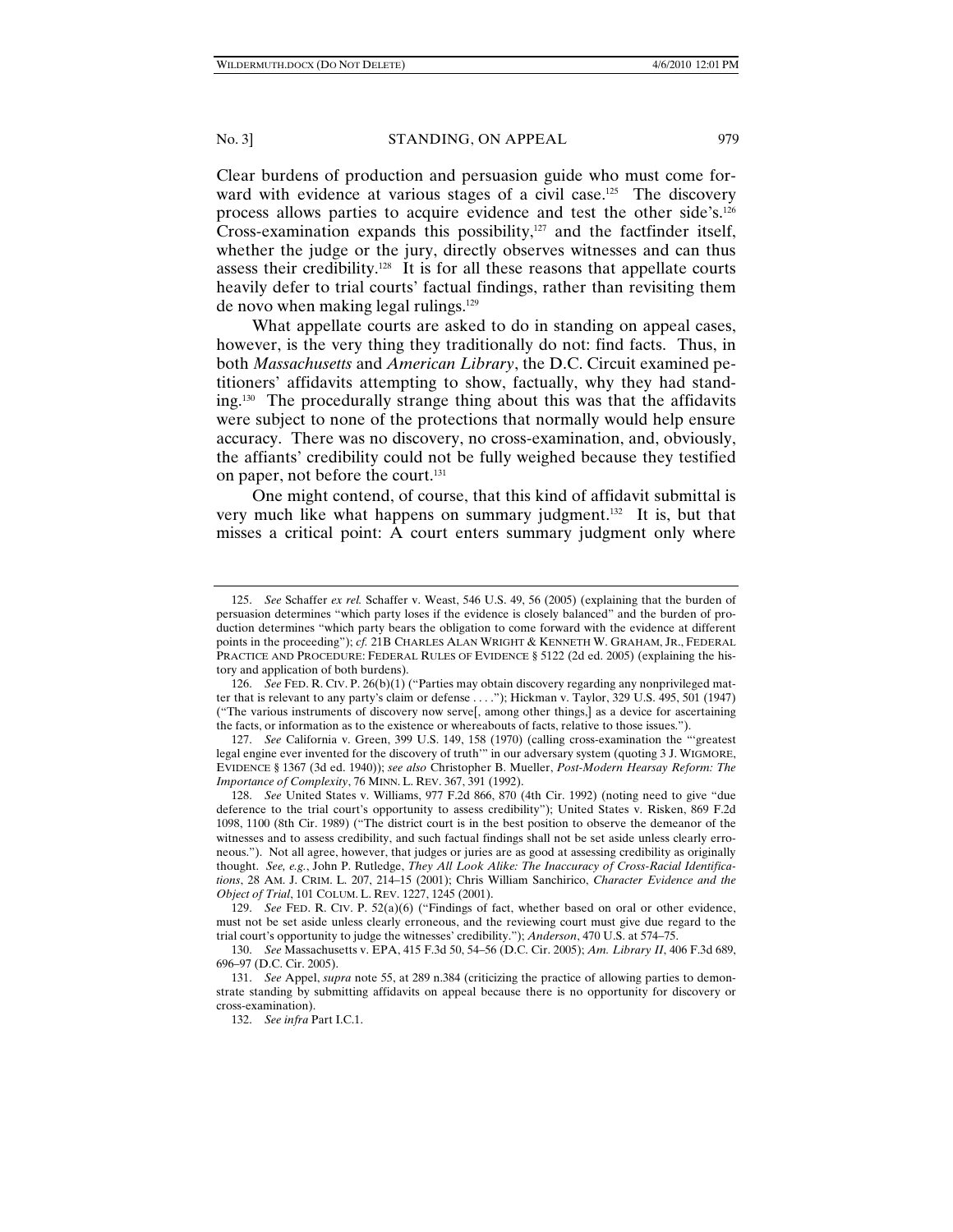there is "no genuine issue as to any material fact."133 In other words, a trial court grants summary judgment only when it is clear that one side must win. It does not grant summary judgment in factually contested cases.134 In those instances, the case proceeds to trial, where traditional mechanisms for factfinding, such as live testimony and crossexamination, are employed.

Unlike the clarity of facts necessary for summary judgment, administrative standing cases increasingly involve hotly contested evidence. This is made plain even by the standards courts have begun to develop to grapple with the standing on appeal problem. As the D.C. Circuit has ruled, a petitioner's "burden . . . is to show a '*substantial probability*' that it has been injured, that the defendant caused its injury, and that the court could redress that injury."135

Applying this standard, Judge Randolph's opinion in *Massachusetts* acknowledged that "petitioners had submitted enough evidence raising genuine issues of material fact to defeat [a summary judgment] motion."136 But that left the court, in Judge Randolph's view, with conflicting factual evidence and no good mechanism for resolving the conflict: "As an appellate court we do not conduct evidentiary hearings in order to make findings of fact."<sup>137</sup> Courts of appeals do not do factfinding; they simply are not built for it.<sup>138</sup>

# b. Judicial Economy

Standing on appeal cases also threaten judicial economy. This may occur in three ways. First, precisely because appellate courts lack factfinding expertise, delays and thus additional costs can result when they must sort through facts. Appellate courts are more efficient at resolving standing disputes if they can do so using an established factual record, just as they do for other questions.<sup>139</sup>

*Massachusetts* and *American Library* both bear this out. Those cases arrived at the court of appeals with no set of established facts with respect to standing. The *Massachusetts* opinions dealt with this by merging the administrative record and newly submitted affidavits and then quib-

 <sup>133.</sup> FED. R. CIV. P. 56(c).

 <sup>134.</sup> *E.g.*, First Nat'l Bank of Ariz. v. Cities Serv. Co., 391 U.S. 253, 288–89 (1968); Kraus v. Sobel Corrugated Containers, Inc., 915 F.2d 227, 230–31 (6th Cir. 1990).

 <sup>135.</sup> Sierra Club v. EPA, 292 F.3d 895, 899 (D.C. Cir. 2002) (emphasis added) (citing Am. Petroleum Inst. v. EPA, 216 F.3d 50, 63 (D.C. Cir. 2000)).

 <sup>136.</sup> Massachusetts v. EPA, 415 F.3d 50, 55 (D.C. Cir. 2005).

 <sup>137.</sup> *Id.*

 <sup>138.</sup> *See* Daniel Egger, Note, *Court of Appeals Review of Agency Action: The Problem of En Banc Ties*, 100 YALE L.J. 471, 481 (1990).

 <sup>139.</sup> *See* Retired Chi. Police Ass'n v. City of Chi., 76 F.3d 856, 862 (7th Cir. 1996) ("Where the district court's resolution of a standing question involved disputed factual matters, we will accept the district court's factual findings unless they are clearly erroneous."); Lopez v. Behles (*In re* Am. Ready Mix, Inc.), 14 F.3d 1497, 1500 (10th Cir. 1994) ("If there is a dispute in the relevant facts, the issue of an appellant's standing should be remanded to the district court.").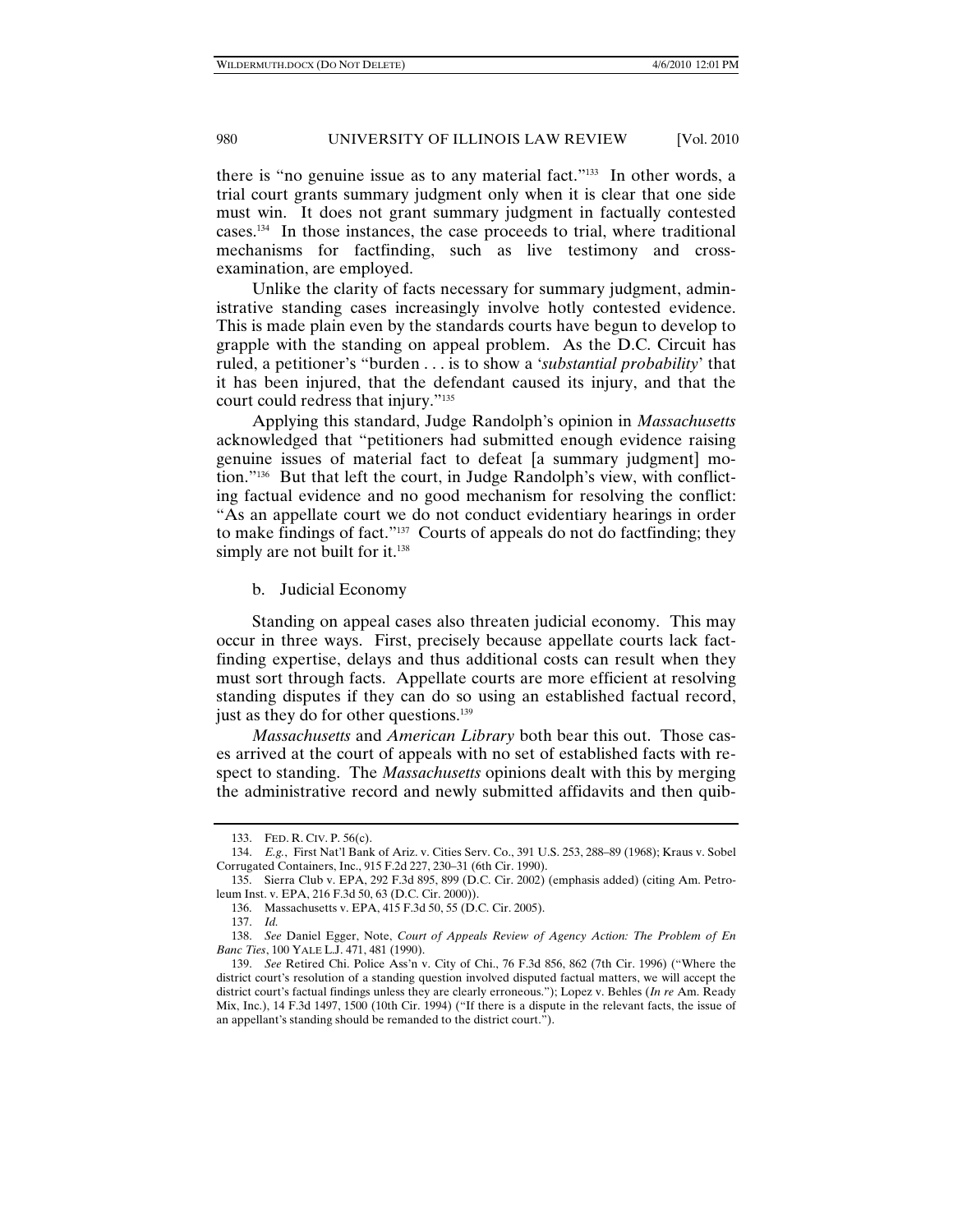bling over what that composite record established.140 The *American Library* court, in contrast, solved the problem by ordering petitioners to supplement the administrative record.<sup>141</sup> Had standing instead been presented to these courts with an established record, there would have been no need to take these steps, and, particularly in *American Library*, scarce appellate resources could have been conserved.

Second, standing on appeal cases risk hampering efficiency by delaying decisions on the merits. Normally in civil cases, most casedispositive issues arise relatively early in a proceeding, such as by a Rule 12 or summary judgment motion. One core reason for this is to limit unnecessary resource expenditure.<sup>142</sup> Standing, however, can be raised at any point in a case.143 Moreover, because the standing inquiry mimics the requirements of private common law actions, standing is more rarely in doubt in those cases.144 In contrast, standing is more difficult to establish in public lawsuits that seek review of government action—precisely the situation in administrative cases. Take, for instance, *American Library*. There, standing was not really in dispute until oral argument. But once it became the focus before the appellate court, it spawned an entire side proceeding complete with its own evidentiary record, briefing schedule, and supplemental submissions.<sup>145</sup>

Third and perhaps most minor, standing on appeal cases may make appellate courts more inefficient by distracting them from their core task: issuing decisions on the merits.146 There is no doubt that this cost is ancillary, not direct. The Federal Rules of Appellate Procedure contemplate motions,<sup>147</sup> and motions practices at the appellate level are not uncommon. Possibly, a standing-based motion to dismiss early on in a proceeding could actually *add* efficiency because it might result in prompt resolution before resources are expended on the merits. But to the extent motions are not filed early on, or are used by parties to make an end-run around the length limitations for merits briefs,<sup>148</sup> appellate courts may find themselves expending more time addressing motions and less time

 <sup>140.</sup> *See Massachusetts*, 415 F.3d at 55–56.

 <sup>141.</sup> *See Am*. *Library II*, 406 F.3d 689, 696–97 (D.C. Cir. 2005); *Am*. *Library I*, 401 F.3d 489, 496 (D.C. Cir. 2005).

 <sup>142.</sup> *See* Robert H. Abrams & Paul R. Dimond, *Toward a Constitutional Framework for the Control of State Court Jurisdiction*, 69 MINN. L. REV. 75, 105–06 n.150 (1984); Marilyn E. Phelan, *Scope of Due Diligence Investigation in Obtaining Title to Valuable Artwork*, 23 SEATTLE U. L. REV. 631, 714 n.426 (2000).

 <sup>143.</sup> *See supra* note 30.

 <sup>144.</sup> *See* F. Andrew Hessick, *Standing, Injury in Fact, and Private Rights*, 93 CORNELL L. REV. 275, 301 (2008).

 <sup>145.</sup> *See Am*. *Library I*, 401 F.3d at 495–96; *see also* Terris, *supra* note 55, at 181–82 ("Extensive briefing, oral argument and sometimes a factual hearing are needed to resolve the standing issue. The resulting litigation may consume almost as much of the parties and the courts' resources as litigation of the liability and relief issues. The fact is that standing is nearly always a side show . . . .").

 <sup>146.</sup> *See, e.g.*, Elk Grove Unified Sch. Dist. v. Newdow, 542 U.S. 1, 9–10 (2004) ("The Court of Appeals . . . issued three separate decisions discussing the merits and [petitioner's] standing.").

 <sup>147.</sup> *See* FED. R. APP. P. 4, 12, 27.

 <sup>148.</sup> *See id.* R. 32(a)(7) (limiting merit briefs to 30 pages, 14,000 words, or 1300 lines).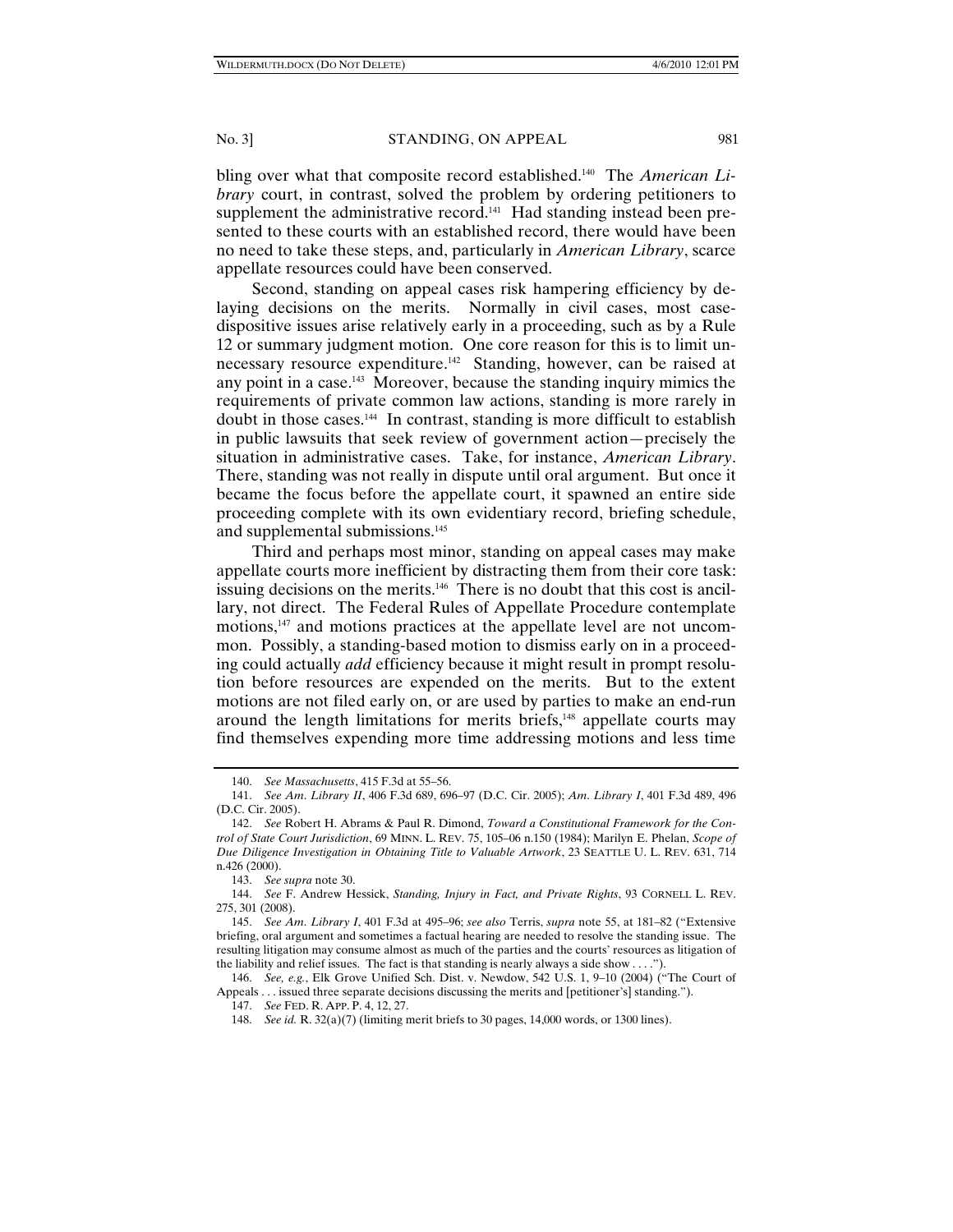deciding cases. In fact, in *Qwest* the Tenth Circuit invited this possibility. It ruled that Qwest lacked standing because it did not move to supplement the administrative record.<sup>149</sup> If Qwest had made that motion, the almost certain result would have been more resource expenditure on non-merits questions. As any litigator will attest, the most likely immediate outcome of any motion is not quick resolution, but more motions practice.

# c. Procedural Economy

The judicial inefficiencies these cases can create have corollaries for private parties as well. If parties do not clearly understand what level of factual proof they must offer to establish standing, they may incur additional costs by presenting one form of evidence (e.g., allegations or administrative record citations) only to find later that the court demands more (e.g., affidavits). Had the parties understood the court's expectation from the beginning, they could have avoided the middle step of providing less evidence than required.

Likewise, the lack of a clear mechanism for how courts of appeals deal with the standing issue means that parties may expend, cumulatively, more resources than they otherwise would. For instance, a party who participated heavily in an agency proceeding but knew it might have difficulty establishing standing on appeal might decide to forego seeking review altogether, or choose to allocate its resources to assisting another party instead.150 Correspondingly, there is a risk that if some courts impose one type of evidentiary requirement on standing but other courts employ a less stringent standard, parties may, to the extent possible, forum shop.<sup>151</sup>

By the same token, ambiguity in evidentiary requirements may effectively encourage parties to stretch their standing assertions, thereby imposing unnecessary costs on the agencies and intervenors defending the agency action.<sup>152</sup> This risk, in fact, runs both ways. Without clear

 152. *Cf.* Alberto B. Lopez, Laidlaw *and the Clean Water Act: Standing in the Bermuda Triangle of Injury in Fact, Environmental Harm, and "Mere" Permit Exceedances*, 69 U. CIN. L. REV. 159, 191 (2000) ("Although well-intentioned, the affidavits of environmental plaintiffs [on standing] frequently

 <sup>149.</sup> *See* Qwest Commc'ns Int'l, Inc. v. FCC, 240 F.3d 886, 892–93 (10th Cir. 2001) (citing Pennell v. City of San Jose, 485 U.S. 1, 8 (1988)).

 <sup>150.</sup> *See, e.g.*, Rosen-Zvi & Fisher, *supra* note 119, at 105–06 ("[Procedural] rules affect not only court proceedings but also the bargaining process that occurs outside the courtroom. Bargaining does not transpire in a vacuum; it takes place 'in the shadow of the law.' Legal rules and procedures structure the bargain, governing what each party can expect to gain in litigation and giving each party certain bargaining chips—an endowment of sorts." (footnote omitted)).

 <sup>151.</sup> Although some statutes limit venue for appeals of an agency's decision, *see, e.g.*, 7 U.S.C. § 2461 (2006); 42 U.S.C. § 3612(i)(2) (2006), others allow the parties to choose, *see, e.g.*, 15 U.S.C. § 717r(b) (2006); 28 U.S.C. § 2343 (2006); 42 U.S.C. § 10139(a)(2), sometimes resulting in appellate venue "races" or "competitions" through the filing of petitions for review. *See also* Steven Ferrey, *The Eagles of Deregulation: The Role of the Courts in a Restructured Environment*, 32 ENVTL. L. 297, 314 (2002); George P. Roach, *A Default Rule of Omnipotence: Implied Jurisdiction and Exaggerated Remedies in Equity for Federal Agencies*, 12 FORDHAM J. CORP. & FIN. L. 1, 117–19 (2007).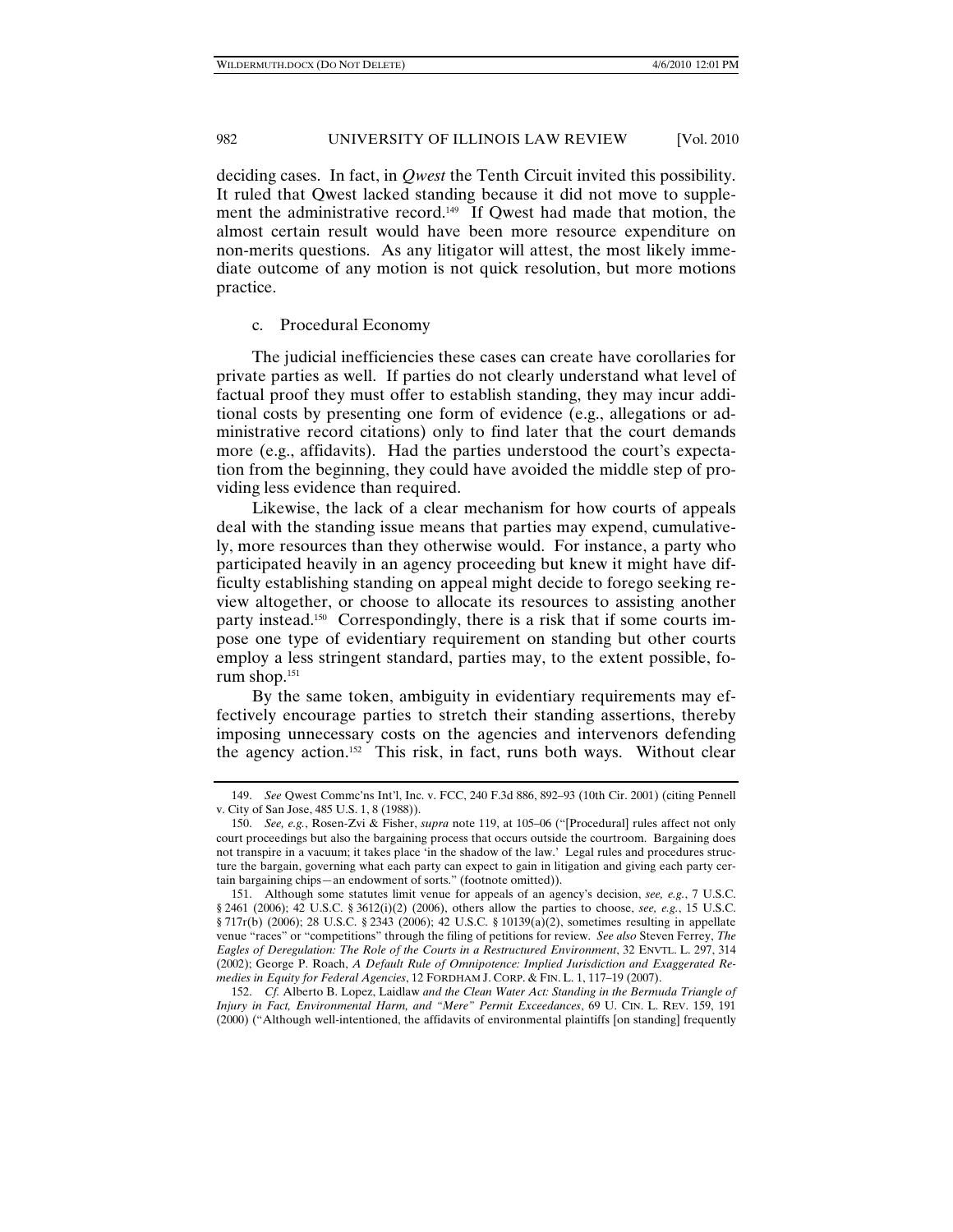evidentiary requirements, both sides might attempt to sandbag the other: Agencies may lull a party into heavy participation below and then suddenly challenge that party's ability to continue participating on appeal, and appealing parties may assert one interest in the agency proceeding, only to state a new theory on appeal.

Almost all of these possibilities are evident in the *Massachusetts-Qwest-American Library* trilogy. In *American Library*, the petitioners initially responded to the intervenor's cursory standing challenge via a correspondingly cursory footnote in their brief, but the back-and-forth then escalated dramatically.153 After standing was raised in oral argument, the petitioners made post-argument letter submittals on standing, and, finally, the D.C. Circuit ordered supplemental briefing and affidavits, with which petitioners complied.154 Had the parties known from the beginning that standing would take on such central importance, they could have skipped to the proof-by-affidavit step.

The opposite problem was present in *Massachusetts*. There, petitioners arrived at the D.C. Circuit armed with scores of affidavits.155 Had they known, however, that the Supreme Court would afford state-based interests elevated importance,<sup>156</sup> they could have focused exclusively on proof from the state parties.

And what of the agencies and intervenors in these cases? If they doubted the factual assertions petitioners made to show standing, they were remarkably constrained in their response. The *American Library*  court gave the parties a chance to oppose the new affidavits by brief,<sup>157</sup> but in neither that case nor *Massachusetts* did parties file opposing affidavits, or seek discovery or cross-examination. The paper evidentiary record built on appeal was one-sided, crafted by those who had the burden to demonstrate standing.

Finally, in *Qwest*, although the Tenth Circuit acknowledged that "there were reasonable grounds for Qwest's failure to adduce evidence of injury before the Commission,"158 it nevertheless faulted Qwest for failing to "obtain<sup>[]</sup> leave to adduce evidence regarding standing."<sup>159</sup> In short, Qwest believed the law to run one way, only to find out it went the other.

boil down to an 'academic exercise in the conceivable.'" (quoting United States v. Students Challenging Regulatory Agency Procedures (SCRAP), 412 U.S. 669, 688 (1973))); Terris, *supra* note 55, at 181 ("The determination whether to bring cases [under the Clean Water Act] is usually made jointly by environmental organizations and their attorneys. . . . The organizations then canvas their members to find ones who use, or would use if there were less pollution, [the water or land]. . . . The plaintiffs' members generally play no role in the litigation except to sign affidavits and to testify as to standing."). 153. *Am. Library I*, 401 F.3d 489, 490–91 (D.C. Cir. 2005).

 <sup>154.</sup> *Id.* at 491, 495–96; *see also Am*. *Library II*, 406 F.3d 689, 696–97 (D.C. Cir. 2005).

 <sup>155.</sup> Massachusetts v. EPA, 415 F.3d 50, 54 (D.C. Cir. 2005).

 <sup>156.</sup> Massachusetts v. EPA, 549 U.S. 497, 518–20 (2007).

 <sup>157.</sup> *See Am*. *Library I*, 401 F.3d at 496.

 <sup>158.</sup> Qwest Commc'ns Int'l, Inc. v. FCC, 240 F.3d 886, 893 (10th Cir. 2001).

 <sup>159.</sup> *Id.*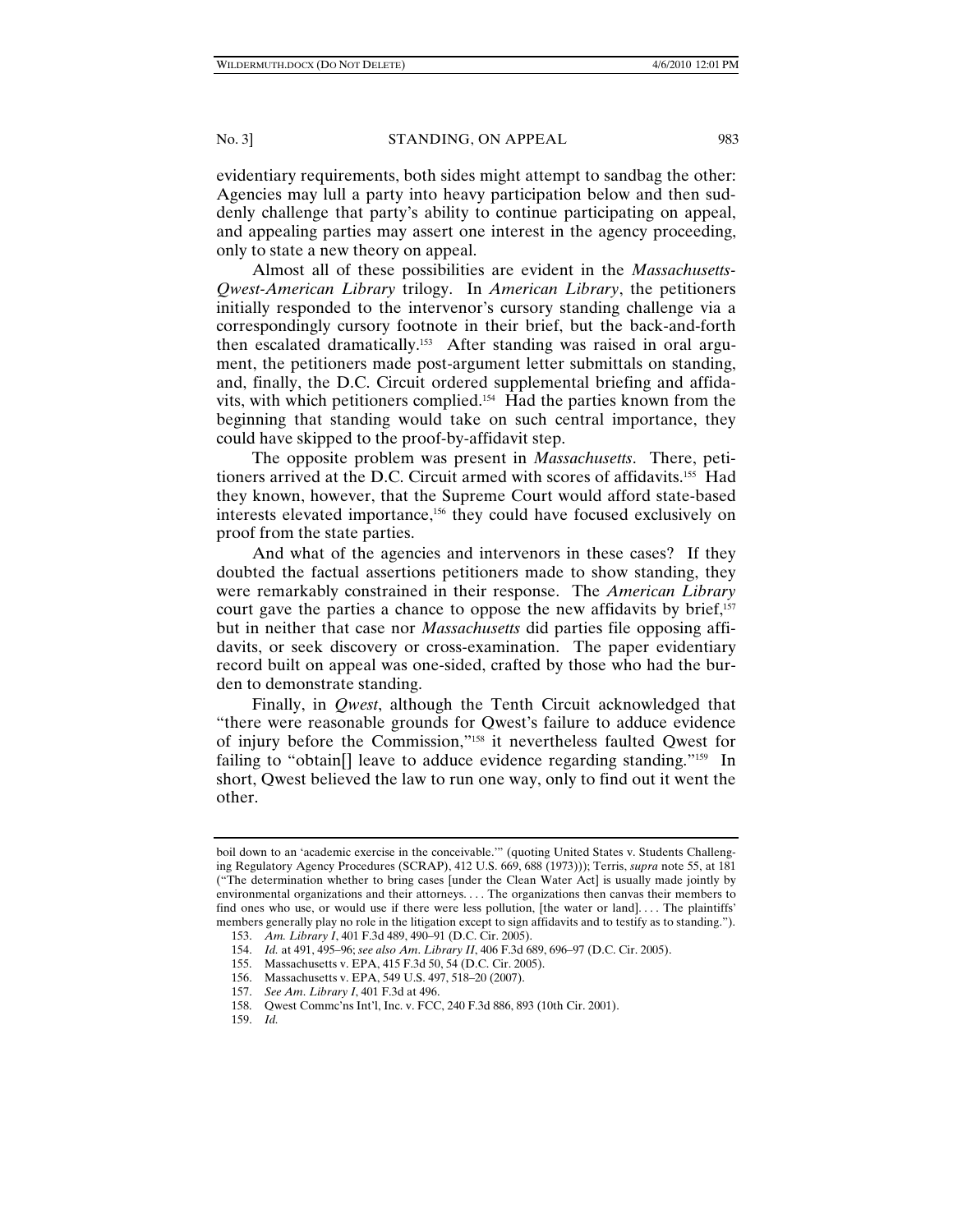The agency's position, too, demonstrated the problems of standing on appeal. The FCC welcomed Qwest as a participant in proceedings below,160 but when Qwest petitioned for review, the FCC initially challenged Qwest's standing but then withdrew its challenge after briefing.<sup>161</sup> After this rollercoaster ride of sorting out where it stood with the agency, one can only imagine that Qwest was stunned when the court, acting sua sponte, concluded that it fell short of the standing hurdle.<sup>162</sup> In short, the lack of clarity as to how any given court will approach the standing question, particularly after cases like *Massachusetts*, *American Library*, and *Qwest*, may cause parties to overspend, in resources or time, on an issue that is by definition ancillary to the merits of their case.

#### d. Access to Justice

Finally, standing on appeal cases may frustrate parties' access to justice. The most troubling possible manifestation of this is if courts use standing to reach a silently desired substantive result without actually ruling on the merits. It is, indeed, a longstanding criticism of standing generally that courts invoke the doctrine as a subterfuge to keep out litigants, or types of cases, for which they lack sympathy. As Professor Richard Pierce has observed, there is a "strong tendency" for "judges to engage in ideologically driven doctrinal manipulation in standing cases."163 "The net effect" is a collective closing of courts' doors, a de facto limitation on "citizens' claims against their government."164 The standing on appeal problem, however, goes beyond this broad critique. It is the risk not only that courts will use standing *doctrine* as a cryptic filter on substance,165 but that they will use the onus of *evidentiary standing re-*

 <sup>160.</sup> *See id.* at 891.

 <sup>161.</sup> *Id.* 162. *Id.* at 893.

 <sup>163.</sup> Richard J. Pierce, Jr., *Is Standing Law or Politics?*, 77 N.C. L. REV. 1741, 1760 (1999); *see also, e.g.*, Lee A. Albert, *Standing to Challenge Administrative Action: An Inadequate Surrogate for Claim for Relief*, 83 YALE L.J. 425, 426 (1974) (arguing that standing is better understood from the perspective that courts blend its components with cases' merits); Gene R. Nichol, Jr., *Abusing Standing: A Comment on* Allen v. Wright, 133 U. PA. L. REV. 635, 635 (1985) (arguing that standing "has been employed without consistent rationale to fence out disfavored federal claims"); Mark V. Tushnet, *The New Law of Standing: A Plea for Abandonment*, 62 CORNELL L. REV. 663, 663–64 (1977); Steven L. Winter, *The Metaphor of Standing and the Problem of Self-Governance*, 40 STAN. L. REV. 1371, 1373 n.14 (1988) ("Although it is probably impossible to document, I suspect that most academics and practicing lawyers at least share the suspicion that standing law is nothing more than a manipulation by the Court to decide cases while not appearing to decide their merits."); Michael A. Wolff, *Standing to Sue: Capricious Application of Direct Injury Standard*, 20 ST. LOUIS U. L.J. 663, 674–75 (1976); Kevin A. Coyle, Comment, *Standing of Third Parties to Challenge Administrative Agency Actions*, 76 CAL. L. REV. 1061, 1081 (1988) (noting criticism that "judges abuse standing in order to vindicate their view of the merits"); Bruce B. Varney & George J. Ward, Jr., Note, *Who Can Stand Up for the Environment?: Standing to Challenge Administrative Agency Actions*, 7 ST. JOHN'S J. LEGAL COMMENT. 443, 459 (1991) ("[W]hen it is not clear whether a plaintiff has standing, federal courts blur the distinction between an examination prior to the merits and an examination on the merits in order to 'tip the scales' towards one determination.").

 <sup>164.</sup> Winter, *supra* note 163, at 1373.

 <sup>165.</sup> *Cf.* Flast v. Cohen, 392 U.S. 83, 128–29 (1968) (Harlan, J., dissenting).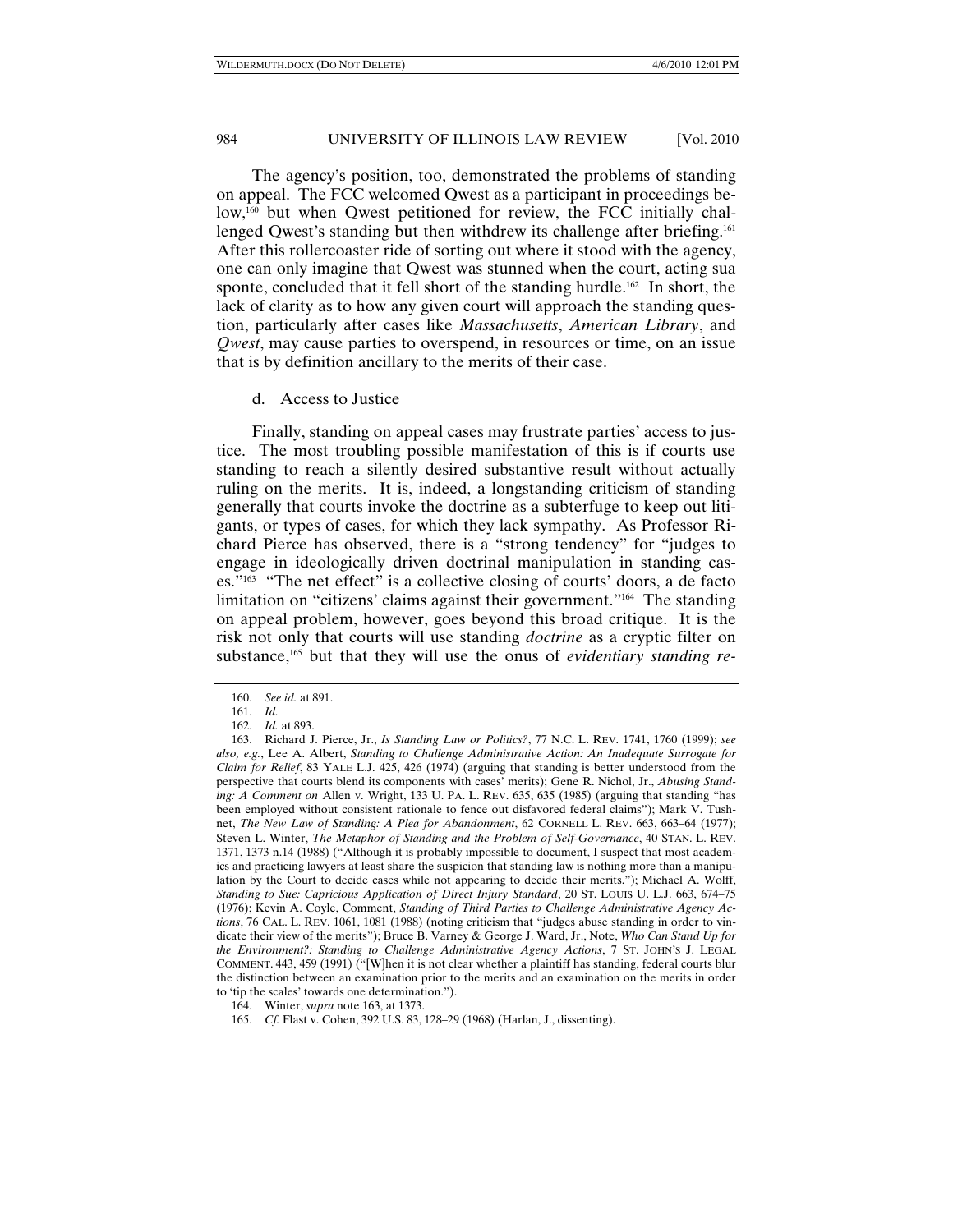*quirements* to further disguise the way in which they manipulate the doctrine. That is, courts need not even render a decision on standing; they can simply chalk it up to an evidentiary failing.

Moreover, even if courts do not use standing in this way, there is a risk of a second, residual impact on access to justice: a chilling effect. If parties see appellate courts' factual treatment of standing as inconsistent—or if courts appear willing to decide fact-based standing questions without the record to do so—the result may be a perception, irrespective of the reality, that courts are using standing improperly. This, in turn, undermines courts' legitimacy. It disincentivizes parties who believe courts will use standing improperly in their case from seeking review. To the extent that happens, a critical check on agencies' tendency to push the boundaries of their statutory authority is weakened. This is most pronounced in the public law context—that is, the precise context in which agency decisions are being challenged for the first time before appellate courts.

Again, the trilogy of *Massachusetts*, *Qwest*, and *American Library* illustrates. In all three cases, whether the party challenging the agency action prevailed aligned neatly with the court's determination on standing. In *American Library* and the Supreme Court's *Massachusetts* decision, the courts found standing present and also found the agencies' actions unlawful.166 Conversely, in *Qwest*, the court found standing lacking and thus dismissed the petition for review.167

To be clear, our argument here is not that whenever a court's decision on standing corresponds to the end result, the standing analysis has been manipulated. Nor, certainly, is it that there was any manipulation of the standing analyses in any of these cases. Indeed, the question about what is "really" inside judges' heads is exactly the sort of inquiry that is impossible to measure.168 But when a key restraint on agency power is citizen and interest group challenges, and when standing is already viewed suspiciously, a tendency for the case result to match the standing decision, especially when the standing "facts" are in play, may exacerbate concerns over the doctrine's manipulability.

# *C. Weighing the Problem—An Initial Empirical Look*

Despite the multitude of ways that standing on appeal might frustrate procedural justice, it may be that, in actual practice, the problems are ameliorated by judicial innovation. It may be that courts have solved the problems. This Section considers that possibility from two angles. It evaluates the judicial approaches adopted thus far, and it takes an initial

 <sup>166.</sup> Massachusetts v. EPA, 549 U.S. 497, 521–26, 533–35 (2007); *Am*. *Library II*, 406 F.3d 689, 696 (D.C. Cir. 2005).

 <sup>167.</sup> *Qwest*, 240 F.3d at 892–93. This ruling applied to portions of Qwest's petition; the court dismissed other portions based on ripeness. *See id.* at 895.

 <sup>168.</sup> *See* Winter, *supra* note 163, at 1373 n.14.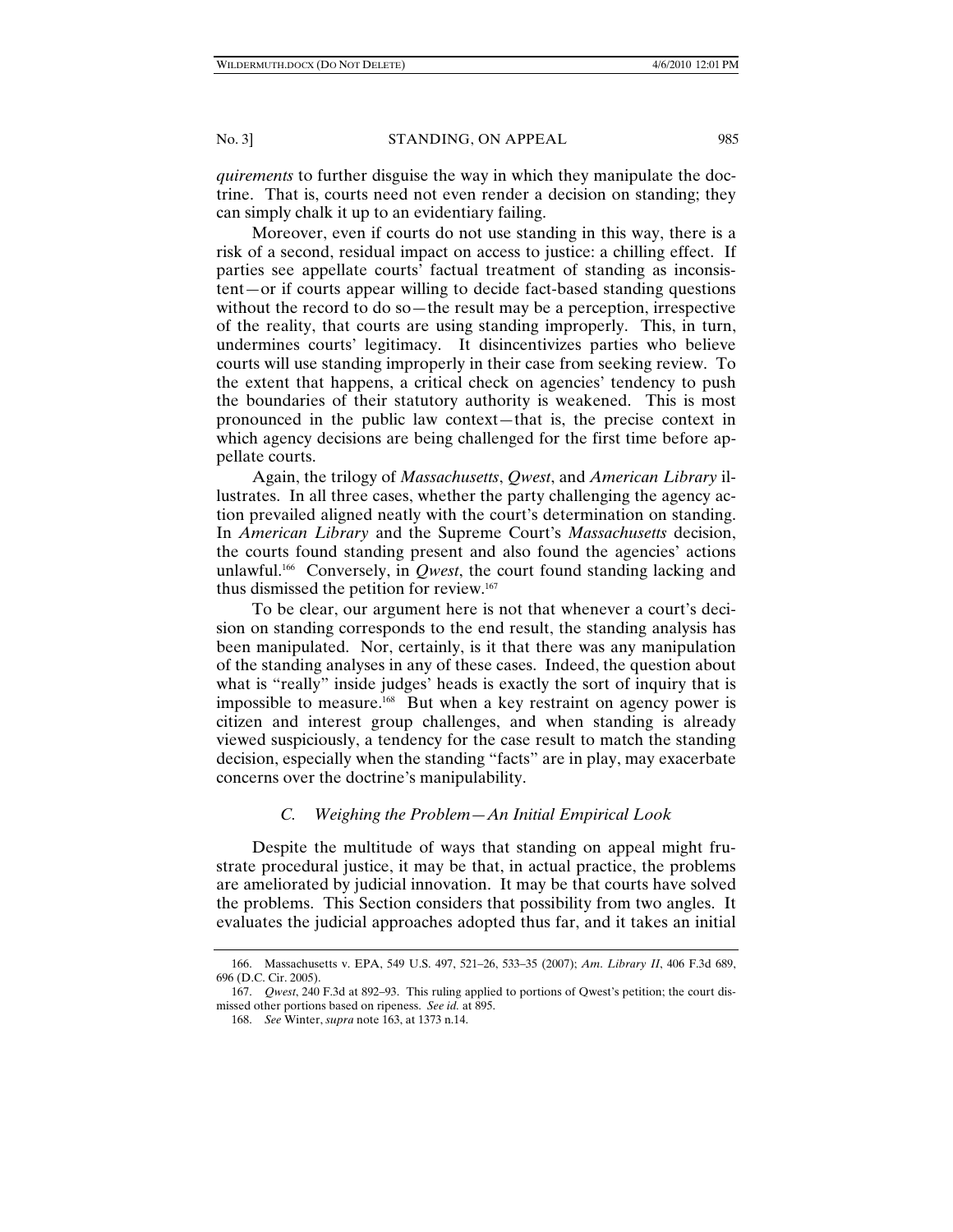empirical look at the extent to which standing on appeal cases actually present the possible procedural problems identified. Together, these assessments confirm that courts need to break new ground in how they approach standing on appeal.

# *1. The Judicial Response*

Courts that have expressly addressed the standing on appeal problem have taken three basic approaches. These approaches differ primarily in the specificity of procedure they prescribe. As such, they might be categorized, respectively, as specific, moderately specific, and ad hoc.

The D.C. Circuit's approach is by far the most specific. This is important because, and perhaps due to the fact that, the D.C. Circuit is regarded as having particular expertise in administrative law.169 The D.C. Circuit first adopted its approach in 2002 in *Sierra Club v. EPA*, 170 but it has since codified the requirement in D.C. Circuit Rule  $28(a)(7)$ .<sup>171</sup> That rule states that in all "direct" appellate challenges to agency decisions, the petitioning party must include "the basis" for its "claim of standing" in its opening brief.<sup>172</sup> What such a "claim of standing" entails is not entirely clear on the rule's face, but the next sentences add some detail: "When the appellant's or petitioner's standing is not apparent from the administrative record, the brief must include *arguments and evidence* establishing the claim of standing. If the evidence is lengthy, and not contained in the administrative record, it may be presented in a separate addendum to the brief."173

*Sierra Club* injects even more substance into the requirement. In *Sierra Club*, public interest groups challenged an EPA rule promulgated under the Resource Conservation and Recovery Act (RCRA).<sup>174</sup> Both the EPA and intervenors disputed standing, to which the Sierra Club responded that the new rule harmed its members who had contacts with areas where chemical plants governed by the rule operated.175 In making this argument, the Sierra Club did not offer any evidence placing its members in those locations; it merely alleged the harm in its reply brief.

The D.C. Circuit found this entirely deficient. Analogizing direct administrative review to summary judgment because "the petitioner [asks] the court of appeals for a final judgment on the merits, based upon the application of its legal theory to facts established [below],"176 the

 <sup>169.</sup> WILLIAM F. FUNK ET AL., ADMINISTRATIVE PROCEDURE AND PRACTICE 66–67 (3d ed. 2006).

 <sup>170. 292</sup> F.3d 895 (D.C. Cir. 2002).

 <sup>171.</sup> D.C. CIR. R. 28(a)(7), *available at* http://www.cadc.uscourts.gov/ (follow "Rules and Operating Procedures" hyperlink; then follow "Circuit Rules" hyperlink).

 <sup>172.</sup> *Id.*

 <sup>173.</sup> *Id.* (emphasis added) (citation omitted).

 <sup>174.</sup> *Sierra Club*, 292 F.3d at 896.

 <sup>175.</sup> *Id.* at 898.

 <sup>176.</sup> *Id.* at 899.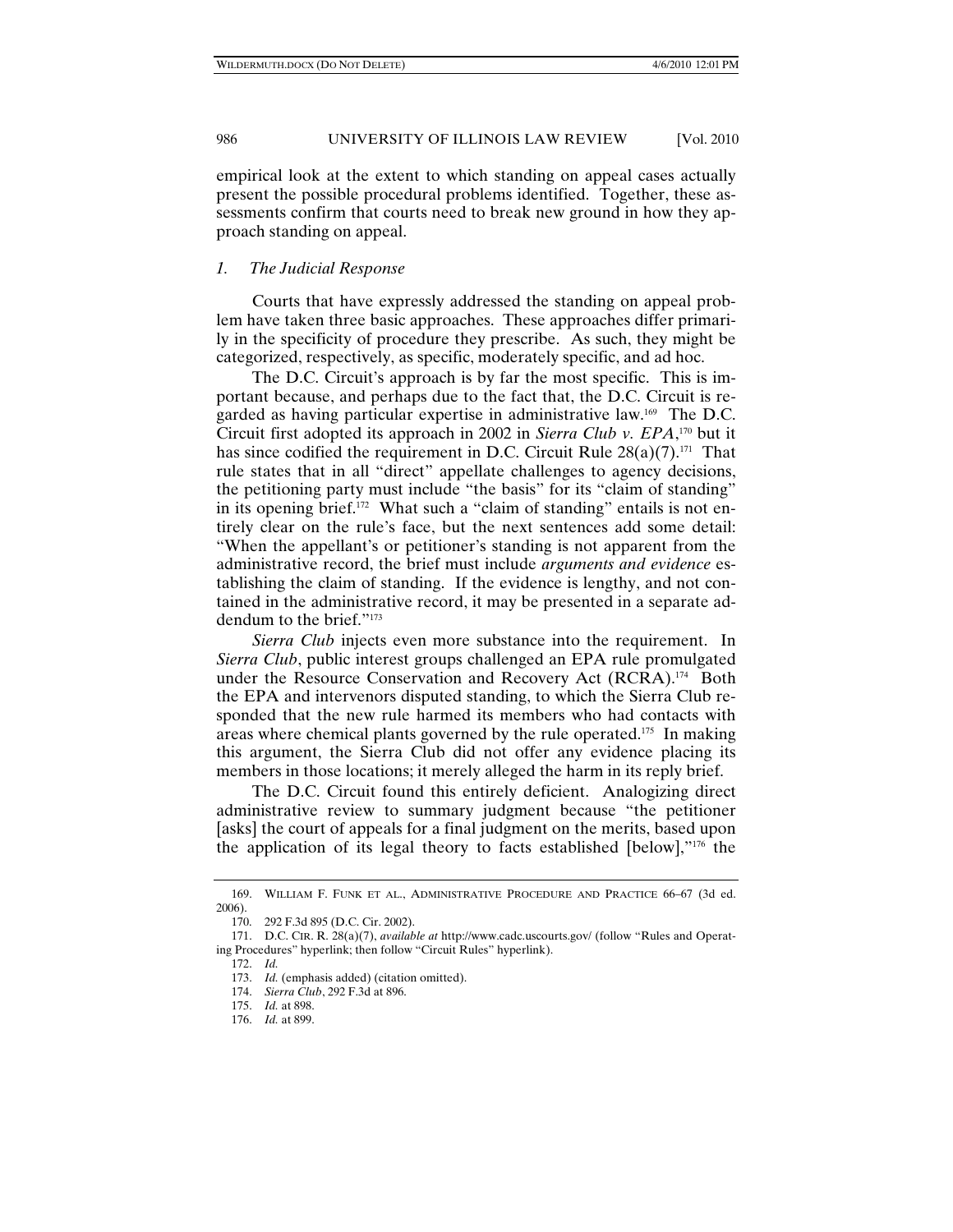court found the Sierra Club obliged to provide more than "[b]are allegations" on standing.177 Accordingly, it was the Sierra Club's responsibility either to "identify in [the administrative] record evidence sufficient to support its standing . . . or, if there is none because standing was not an issue before the agency, submit additional evidence to the court of appeals" at the earliest possible point, not in its reply brief:178

[A] petitioner whose standing is not self-evident should establish its standing by submissions of its arguments and any affidavits or other evidence appurtenant thereto *at the first appropriate point in the review proceeding*. In some cases that will be in response to a motion to dismiss for want of standing; in cases in which no such motion has been made, it will be *with the petitioner's opening brief*—and not, as in this case, in reply to the brief of the respondent agency.<sup>179</sup>

With this ruling, the D.C. Circuit thus set the new rules for standing on appeal. It specified, "[h]enceforth," the burden, evidentiary requirements, and time for parties to show standing.180

Courts from three other circuits have followed aspects of *Sierra Club*, 181 but no circuit has yet amended its local rules to mandate either the specificity in timing or type of factual proof the D.C. Circuit now demands. Rather, most circuits appear either not to have squarely addressed the question yet or to have done so with much less specificity. The Fifth and Tenth Circuits are indicative of what might be referred to as the moderately specific approach. Both jurisdictions have begun emphasizing that petitioners must carry their standing burden through affidavits or similar evidence, but they have yet to announce a mandatory timeline for doing so. *Qwest*, of course, is a prime example of this rule.<sup>182</sup> Another is *Central & South West Services, Inc. v. EPA*.<sup>183</sup> Petitioners there challenged an EPA rule governing disposal of polychlorinated biphenyls (PCBs).184 Although the Sierra Club offered affidavits attempting to show how the rule would harm its members, the Fifth Circuit dismissed the appeal on standing grounds because those affidavits failed to include the necessary "facts."185 The court wrote, "Sierra Club has failed

 <sup>177.</sup> *Id.* at 898.

 <sup>178.</sup> *Id.* at 899.

 <sup>179.</sup> *Id.* at 900 (emphasis added).

 <sup>180.</sup> *Id.*

 <sup>181.</sup> Manufactured Hous. Inst. v. EPA, 467 F.3d 391, 398 (4th Cir. 2006); Heide v. FAA, 110 F. App'x 724, 726 (8th Cir. 2004); Piedmont Envtl. Council v. U.S. Dep't of Transp., 58 F. App'x 20, 23– 24 (4th Cir. 2003); *cf.* Tex. Indep. Producers & Royalty Owners Ass'n v. EPA, 410 F.3d 964, 970–71 n.7 (7th Cir. 2005) (rejecting argument that petitioners were not required to address standing until challenged).

 <sup>182.</sup> *See supra* notes 78–86 and accompanying text.

 <sup>183. 220</sup> F.3d 683 (5th Cir. 2000).

 <sup>184.</sup> *Id.* at 687.

 <sup>185.</sup> *Id.* at 700.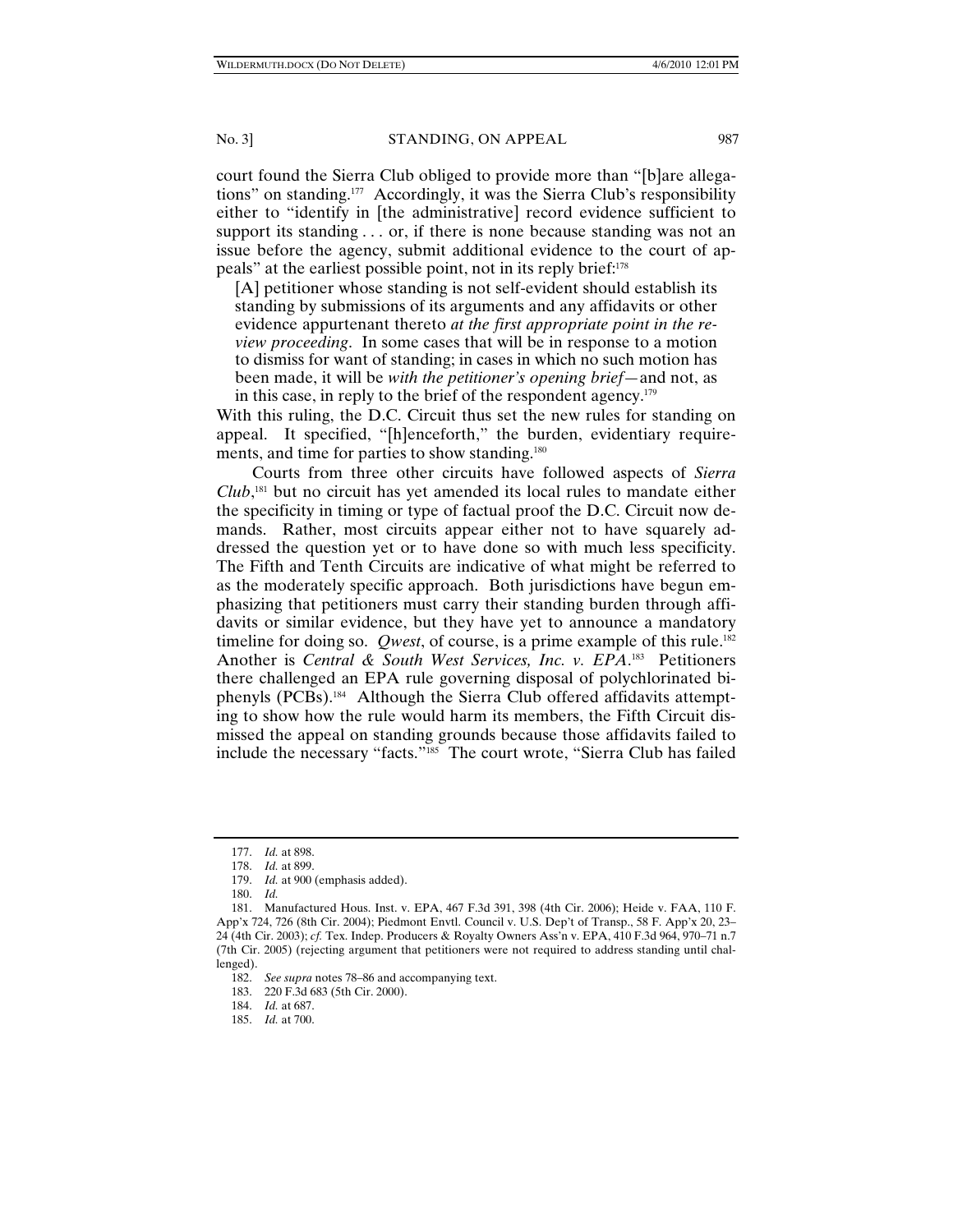to present any affidavits or other evidence explaining how PCBs . . . could migrate into aquifers and waterways."186

Indicative of the final category—the ad hoc approach—are the Ninth and Eleventh Circuits. Their approach can be denominated ad hoc because, while they emphasize the rule that petitioners bear the burden of proving standing, these courts have not provided specific directives either on what type of evidence must be produced to do so, or the circumstances in which it must be produced. In *Northwest Environmental Defense Center v. Bonneville Power Administration*, for instance, the Ninth Circuit allowed petitioners' affidavits over a motion to strike.187 But it did not mandate, as *Sierra Club* did, that subsequent parties in other cases offer the same type of evidence.188 Likewise, in *Tennessee Valley Authority v. EPA*, the Eleventh Circuit used evidence provided by petitioners to reject a standing challenge, even though it did not expressly require them to tender that evidence.<sup>189</sup> In fact, in accepting this evidence, the court seemed to assume its veracity.<sup>190</sup>

These courts' burgeoning emphasis on petitioners' burden to establish standing is understandable. It is what the Supreme Court has demanded.<sup>191</sup> Consistent with this requirement, it is also not surprising that courts have begun requiring parties to submit evidence to show standing, for that is the very nature of the standing on appeal problem: Administrative challenges end up in the appellate courts without a sufficient, or certain, factual record.

What is troubling, however, is that courts do not appear to recognize the special nature of this problem. Certainly some courts, such as the D.C. Circuit in *Sierra Club*, have acknowledged that these cases are different from normal civil appeals.<sup>192</sup> Courts' default approach, however, is nevertheless to seek solutions by analogizing to the civil proceedings that are by definition different.

 <sup>186.</sup> *Id.* at 701; *cf.* Am. Mining Cong. v. Thomas, 772 F.2d 640, 650–51 (10th Cir. 1985) (finding standing lacking, despite "generous[]" reading of petition and affidavit, for failure to provide allegation or proof of actual harm).

 <sup>187. 117</sup> F.3d 1520, 1527–28 (9th Cir. 1997).

 <sup>188.</sup> *Id.* ("Because standing was not at issue in earlier proceedings, we hold that petitioners in this case were entitled to establish standing anytime during the briefing phase.").

 <sup>189. 278</sup> F.3d 1184, 1206–07 (11th Cir. 2002).

<sup>190.</sup> *Id.* ("APC and Duke have submitted expert declarations ...; moreover, we note that '[a]t the pleading stage, . . . we presum[e] that general allegations embrace those specific facts that are necessary to support the claim.'" (second alteration added) (citation omitted)); *see also, e.g.*, Nuclear Info. & Res. Serv. v. NRC, 457 F.3d 941, 951–54 & n.4 (9th Cir. 2006) (considering affidavits submitted to court of appeals in assessing standing challenge); Idaho Rivers United v. FERC, 189 F. App'x 629, 632 (9th Cir. 2006) (same); Defenders of Wildlife v. EPA, 420 F.3d 946 (9th Cir. 2005) (same); Tex. Indep. Producers & Royalty Owners Ass'n v. EPA, 410 F.3d 964, 971–74 (7th Cir. 2005) (considering affidavits on standing after ordering petitioners to supplementally brief issue); Goos v. ICC, 911 F.2d 1283, 1289–90 (8th Cir. 1990) (weighing cross-affidavits on standing).

 <sup>191.</sup> Lujan v. Defenders of Wildlife, 504 U.S. 555, 560–61 (1992).

 <sup>192.</sup> Sierra Club v. EPA, 292 F.3d 895, 899 (D.C. Cir. 2002).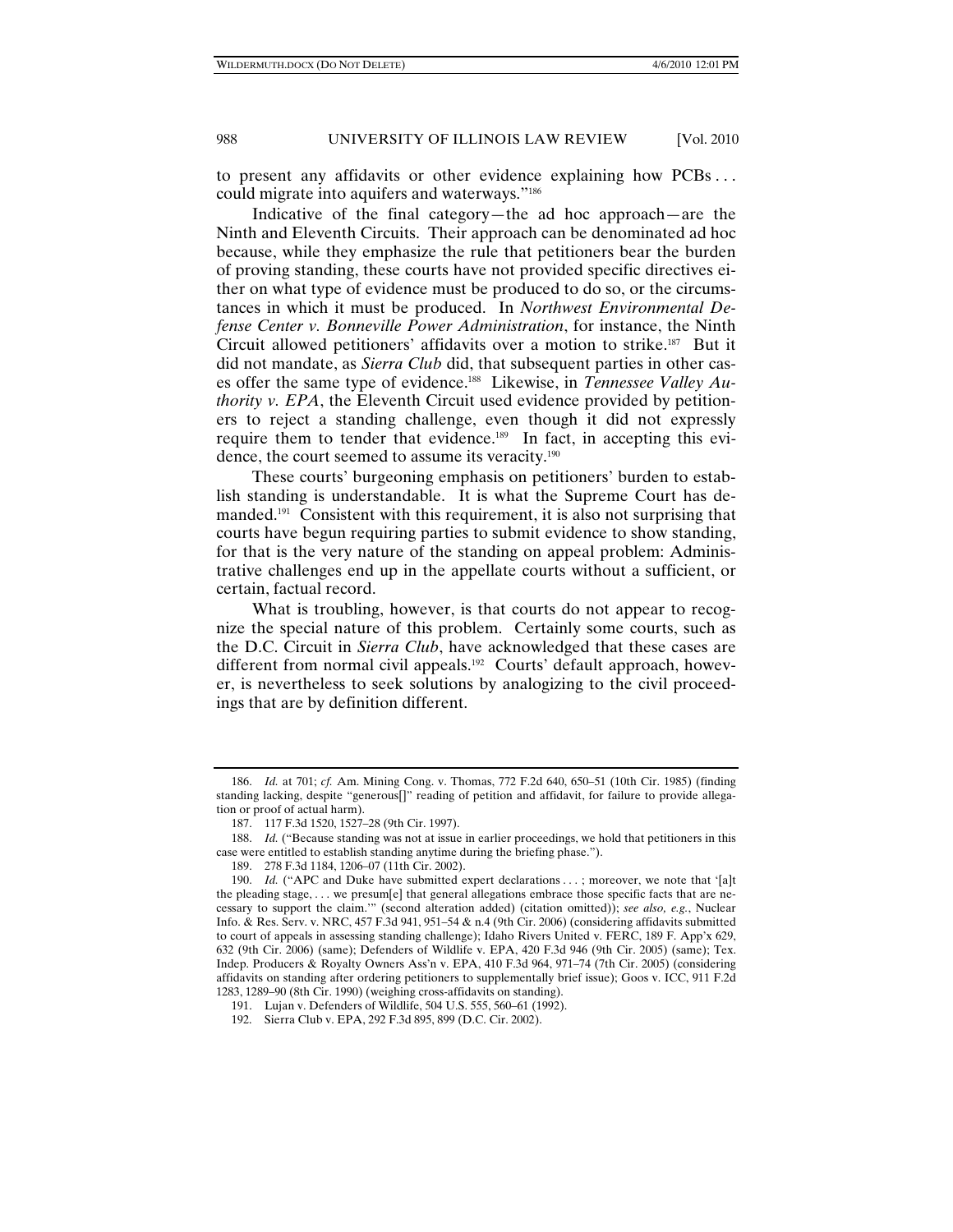The bankruptcy of this approach is immediately apparent from even a brief juxtaposition of *Sierra Club*, where the D.C. Circuit was convinced that administrative appeals are like summary judgment, and *Massachusetts*, where the very same court splintered on whether they are more like summary judgment or trial.<sup>193</sup> It is true, as *Sierra Club* acknowledged, that administrative *appeals themselves* are generally much like summary judgment in that they require application of the law to, typically, facts found by the agency.<sup>194</sup> Yet it is also true, as Judge Randolph observed in *Massachusetts*, that the factual questions *about standing* on appeal often are in such dispute that something more like a trial is needed.<sup>195</sup> The fact is, depending on where the case is procedurally, appellate review of administrative decisions reflects different facets of different parts of district court civil proceedings at different times. But they are not one in the same.

Thus, even the most sophisticated approach adopted so far to deal with the standing on appeal question appears to perpetuate, if not exacerbate, the procedural problems these cases create. *Sierra Club* demonstrates virtually no concern for accuracy. It does not contemplate any testing of the evidence submitted; it says nothing about discovery, cross-examination, or opposing affidavits. Nor does *Sierra Club* promote judicial efficiency, because it both calls for the creation of a new factual record on appeal and encourages parties to instigate satellite litigation dedicated to standing, not the merits.

Indeed, the inherent malleability of *Sierra Club*'s trigger—that a party must provide evidence only when standing is not "self-evident"196 practically begs for litigation over what "self-evident" means. Agencies are bound to claim that standing is never self-evident, naturally leading to standing challenges cropping up only after merits briefing has begun. Parties seeking review, conversely, have an incentive either always to assert that standing is self-evident or, perhaps more likely, to place standing evidence in the administrative record every time they participate in an agency proceeding.<sup>197</sup> The problem with the former approach is that it leads to the *American Library* quandary; it is impossible for courts to assess whether parties have claimed self-evidence in good faith, and even if they have, the court may still want factual proof.<sup>198</sup> The difficulty with the latter possibility is again accuracy; because the agency rarely has reason to launch an Article III standing inquiry in an agency proceeding,

 <sup>193.</sup> *See id.* at 899; *supra* notes 63–77 (discussing the splinter in the D.C. Circuit panel in *Massachusetts*).

 <sup>194.</sup> *Sierra Club*, 292 F.3d at 899.

 <sup>195.</sup> Massachusetts v. EPA, 415 F.3d 50, 55–56 (D.C. Cir. 2005).

 <sup>196.</sup> *Sierra Club*, 292 F.3d at 900.

 <sup>197.</sup> Likewise, petitioners might paper the court itself with affidavits, as occurred in the D.C. Circuit's *Massachusetts* proceeding.

 <sup>198.</sup> *Am*. *Library II*, 406 F.3d 689, 696–97 (D.C. Cir. 2005); *Am*. *Library I*, 401 F.3d 489, 491, 495– 96 (D.C. Cir. 2005).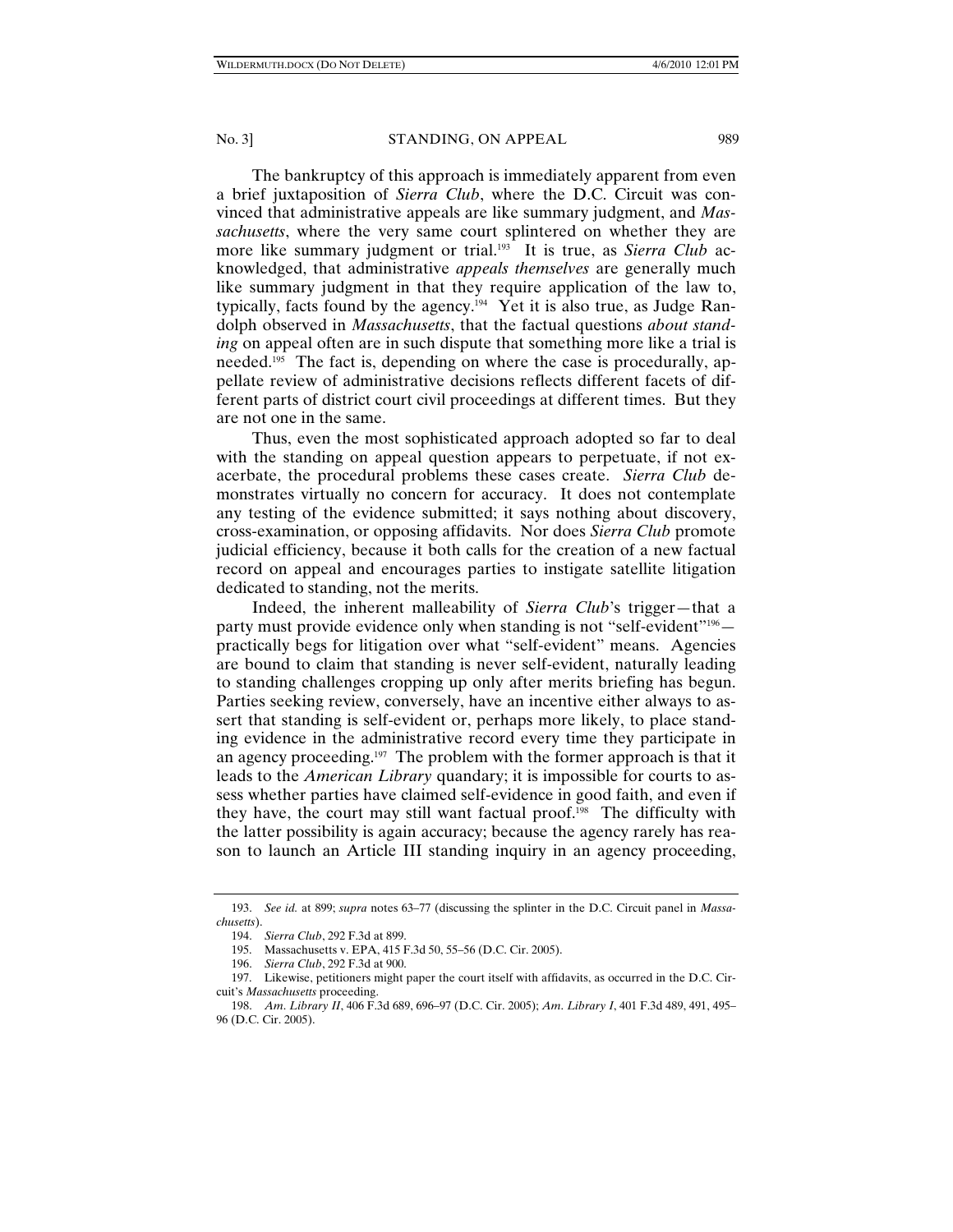whatever evidence the party places in the agency record is likely to go unchallenged.

In this way, *Sierra Club*'s "solution" also impinges both private procedural economy and access to justice, because the lack of a mechanism for the D.C. Circuit to make factual findings on appeal only breeds uncertainty. Likewise, the very idea that a court would decide whether standing exists based on untested (and untestable) factual evidence only raises the specter of standing as a subterfuge.

Moreover, even though the test falls short, it is notable that only the D.C. Circuit has adopted a specific test. This highlights the uncertainty that parties face when assessing how standing may affect their appeals, especially if the petition for review may be filed in more than one circuit.

The conclusion, then, appears clear. A different approach is needed. And the data confirm it.

# *2. The Empirical Landscape*

To begin understanding the extent to which standing on appeal cases may actually frustrate procedural justice, we constructed a dataset of every federal court of appeals opinion we could locate that met three conditions:199 (1) the case was on direct review of an agency ruling rather than an appeal of a district court challenge to an agency action, (2) the court rendered a decision on standing, and (3) the court described the standing challenge as involving a factual dispute, or it was plainly evident from the court's opinion that the standing challenge was factual.200 This yielded a dataset of 94 cases,<sup>201</sup> which we then parsed using nine different procedural traits for how standing arose and was resolved.<sup>202</sup> That analysis—beyond showing that the D.C. Circuit is the only court thus far to engage the standing on appeal problem with any meaningful procedural specificity—produced four substantive conclusions. Each provides initial empirical evidence that standing on appeal cases in fact hamper procedural justice.

First, standing on appeal cases, although modest in total numbers, are increasing. Although we did not choose a cutoff for when to begin

 <sup>199.</sup> We compiled these cases through searches in the CTA database in Westlaw. Thus, our dataset includes both published and unpublished decisions, so long as they are available on Westlaw. The collection is current through December 31, 2009.

 <sup>200.</sup> Cases where we considered the factual nature of the standing challenge "plainly evident" were those where, in the court's opinion, either the parties or the court cited to record or appellate evidence to address standing.

 <sup>201.</sup> Our complete dataset can be found on the *University of Illinois Law Review* Web site at http://www.law.illinois.edu/lrev/publications/200s/2010/2010\_3/Wildermuth\_appendix.pdf.

 <sup>202.</sup> The traits are (1) whether the agency proceeding was a rulemaking or adjudication; (2) who challenged standing; (3) how standing was raised; (4) whether non-administrative record evidence was submitted to the court; (5) the type of such evidence, if any; (6) whether the court relied on evidence from the administrative record in assessing standing; (7) how the court resolved the standing question; (8) whether the court's finding on standing was factual or legal; and (9) the proceeding's substantive resolution.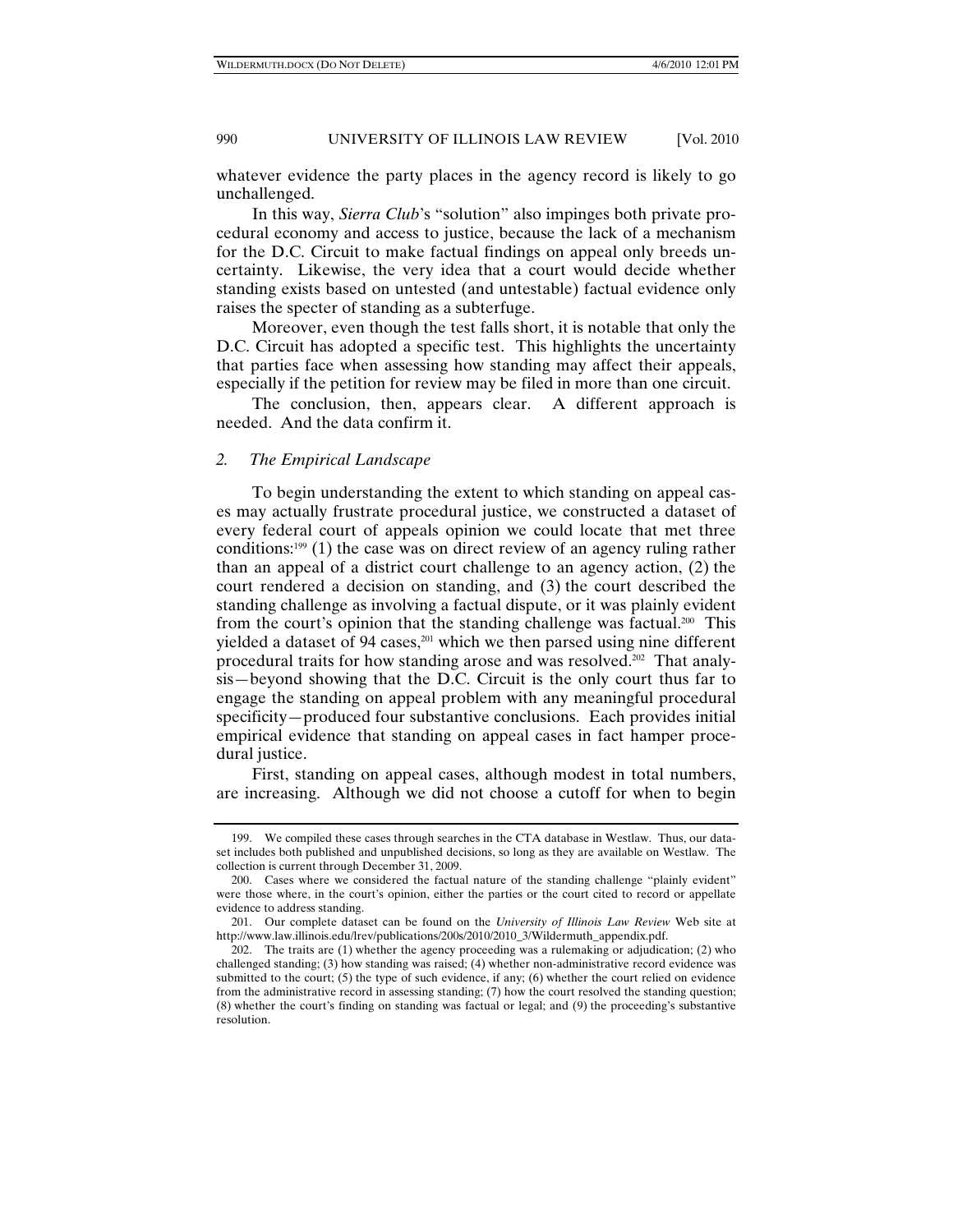including cases, the first case that qualified for inclusion in our dataset was decided in 1975.<sup>203</sup> Only 26 cases prior to 2000 qualified for inclusion. By contrast, 68 cases decided in 2000 or later satisfied the dataset conditions. Some of this trend clearly is attributable to the D.C. Circuit's *Sierra Club* ruling. Prior to *Sierra Club*'s issuance, 37 cases qualified for inclusion in the dataset. Post–*Sierra Club*, however, 56 cases qualified. However, *Sierra Club* does not appear to be the sole reason for the increasing frequency of these disputes. Roughly a quarter of cases that qualified for inclusion were decided in circuits other than the D.C. Circuit: The dataset includes 9 non–D.C. Circuit cases pre-2000 but 15 cases decided in the decade from 2000 to 2009. In short, it appears that courts and litigants should expect to see the problem of standing on appeal to continue arising more often.

To be clear about what this data does and does not explain, we note that we are not suggesting that standing cases have increased comparatively over time. Given the variability in the filing of administrative cases in the courts of appeals since 2000, this kind of comparison is particularly difficult. Between 2001 and 2004, there was a sharp increase in administrative cases heard in courts of appeals on direct review, leaping from 3300 to a whopping 12,255.204 This increase, however, is largely explained by a dramatic jump in immigration appeals, which went from 1760 to 10,812 during that same period.205 Setting these immigration cases aside, the number of administrative cases on direct review in the appellate courts has remained relatively stable since 2004, with the exception of a decline in 2007 that was followed by a slight upward tick in 2008.<sup>206</sup>

For our purposes, because the D.C. Circuit hears more nonimmigration administrative cases than other circuits, $207$  their docket would seem to be most instructive on the question of the overall trend of direct appellate review of administrative decisions. We also note, in this same vein, that it is unlikely that standing would be an issue in the immigration cases, which typically involve an immigrant who is challenging a decision that has a direct impact on his or her immigration status.

 <sup>203.</sup> *See* ACLU v. FCC, 523 F.2d 1344 (9th Cir. 1975).

 <sup>204.</sup> LEONIDAS RALPH MECHAM, 2004 ANNUAL REPORT OF THE DIRECTOR: JUDICIAL BUSINESS OF THE UNITED STATES COURTS 88 (2004) (Table B-3 Sources of Appeals and Original Proceedings Commenced, by Circuit, During the 12-Month Periods Ending September 30, 2000 Through 2004), http://www.uscourts.gov/judbus2004/appendices/b3.pdf.

 <sup>205.</sup> *Id.* at 88, 93 n.1.

 <sup>206.</sup> JAMES C. DUFF, 2008 ANNUAL REPORT OF THE DIRECTOR: JUDICIAL BUSINESS OF THE UNITED STATES COURTS 96 (2008) (Table B-3 Sources of Appeals and Original Proceedings Commenced, by Circuit, During the 12-Month Periods Ending September 30, 2004 Through 2008), http://www.uscourts.gov/judbus2008/appendices/B03Sep08.pdf.

 <sup>207.</sup> *See id.* at 96–101 (showing that the vast majority of administrative cases in other circuits are immigration cases).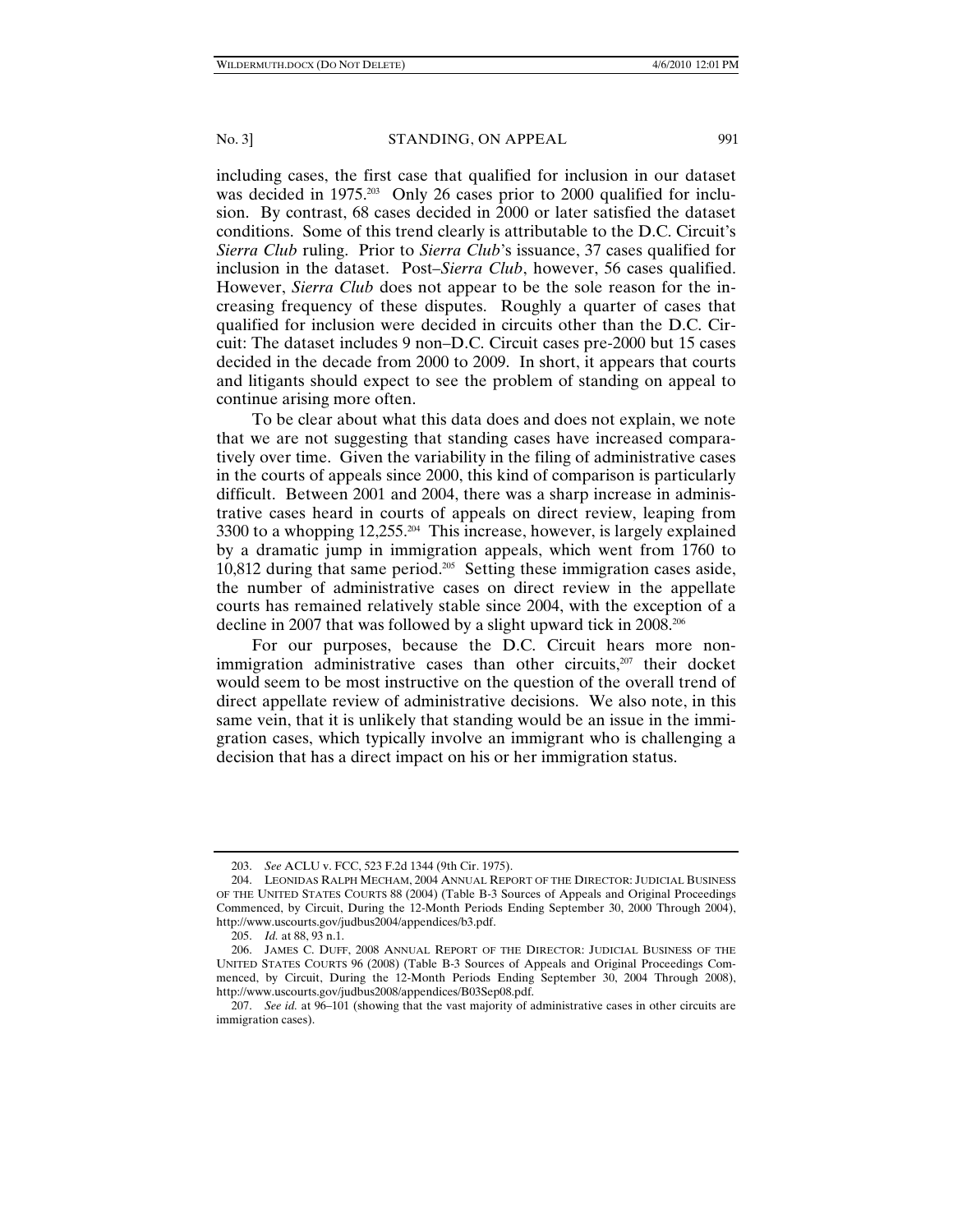The D.C. Circuit began the decade with 567 direct review cases.<sup>208</sup> In 2002, the number dipped to 400; it then increased to 474 by 2004.<sup>209</sup> In 2006, there was another decline, to 420, but the number returned to 483 by 2007, and was 456 in 2008.<sup>210</sup>

Based on these data, the overall picture seems to reflect pendulumlike behavior, with increases and decreases every few years—not a clear increasing or decreasing trend. In contrast, standing on appeal cases which are still few in number at less than 1% of the non-immigration direct review cases in any given year—have increased substantially in the past decade, compared to previous years.

We also acknowledge that many might find it notable that standing on appeal cases began increasing around 2000 after the election of a new, more conservative president, which might suggest a conscious change in government policy of raising standing challenges more frequently. Although there are bound to be variations in policy from one administration to the next, and even variation between offices within the Department of Justice during any particular administration, we have found no document that evinces a policy change for how the government deals with standing. Indeed, the only evidence of a possible shift in policy is modest at best: When comparing the arguments and briefs of the Solicitor General under President Bush to those of prior administrations, some have noted that Bush administration Solicitors General took more extreme positions on standing issues in cases before the Supreme Court.<sup>211</sup> Because the Solicitor General sets the tone for litigation in a particular administration, $212$  it is possible that the Office's position in Supreme Court cases influenced the government's position taken in standing on appeal cases overall. Even if this were true, though, it would not fully explain the increased number of standing on appeal cases because, as shown in *American Library*, the government is not necessarily the party to raise the issue of standing.

Moreover, there are other potential explanations for the shift. For one, there could simply be an increase in overall filings of petitions for review by public interest groups in cases that involve public rights, the

 <sup>208.</sup> *See* MECHAM, *supra* note 204, at 88. Because the totals were tallied differently from report to report, we have added the 500 "Administrative Agencies" cases to the 9 "U.S. Tax Court" cases and the 58 "NLRB" cases.

 <sup>209.</sup> *See id.*

 <sup>210.</sup> *See* DUFF, *supra* note 206, at 96.

 <sup>211.</sup> *See, e.g.*, Jennifer Koons, *Environmental Policy a Specialty of Obama's Solicitor General*, GREENWIRE (Mar. 26, 2009), http://www.eenews.net/public/Greenwire/2009/03/26/1. The Solicitor General is charged with, among other things, conducting all litigation on behalf of the United States in the Supreme Court. 28 C.F.R. § 0.20(a) (2009).

 <sup>212.</sup> *See* United States Department of Justice, Office of the Solicitor General, About the Office of the Solicitor General, http://www.justice.gov/osg/about\_us.htm (last visited Mar. 8, 2010) (noting that in addition to arguing cases for the government before the Supreme Court, the Solicitor General "review[s] all cases decided adversely to the government in the lower courts to determine whether they should be appealed and, if so, what position should be taken.").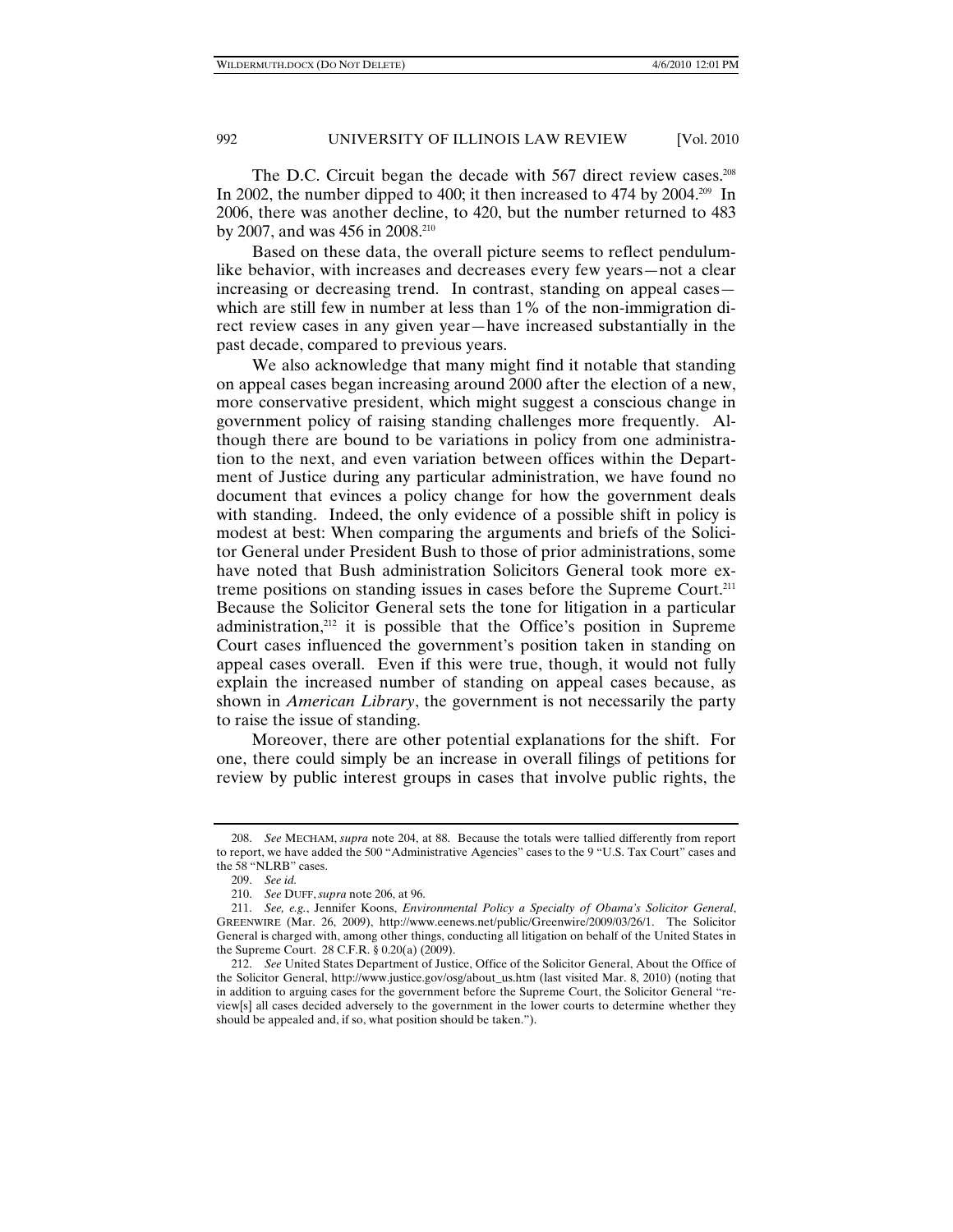sort of cases that pose the greatest standing problems, leading to a concomitant uptick in standing on appeal cases.

More plausible in our view is that, because *Lujan* was decided in 1992, it took a few years for courts and litigators to determine the contours of its requirements, a process that is still ongoing.213 But as standing has had time to develop into more certain law, judges (and, as a result, litigants) have focused more attention on standing. The number of cases taking up the issue then naturally increased.

In addition to our documentation of an increase in standing on appeal cases, our dataset reveals that these cases in fact present accuracy problems. Of the 94 cases in our dataset, well over half—55 cases involved declarations, affidavits, or other evidence submitted to establish standing on appeal. Yet in none of these decisions did the courts discuss the possibility of allowing discovery or cross-examination to test the affiants' testimony. Likewise, even evidence from the administrative record seemed to go untested. Courts relied on administrative record evidence to resolve standing in 36 of our cases. But 20 of those cases involved rulemakings, not administrative adjudications. Thus, presumably, the vast bulk of these cases involved no opportunity for discovery or cross-examination.

Third, standing on appeal cases clearly create efficiency problems for both courts and appealing parties, but these inefficiencies are more complex than might be anticipated. The fact that 55 of the 94 cases involved newly created factual records on appeal is the most basic evidence of this: Standing on appeal cases are indeed putting appellate courts in a position with which they are unfamiliar.

The data do not show, however, that factual standing questions consistently arise late in appellate proceedings. Only 12 of the 94 cases involved post–oral argument briefing or evidentiary submissions on standing, as in *American Library*. Similarly, courts raised standing sua sponte in 50% of those 12 cases, implying that often there is a legitimate reason, beyond party sandbagging, why the question arises so late.

The most problematic aspect of these cases from an efficiency perspective, however, is how often courts actually evaluate the evidence presented. One would expect that, if there really is such a need for factual standing evidence that courts are requiring affidavits on appeal, a substantial portion of their standing decisions would be rendered on the facts. But that is not the case. Rather, in the vast majority of cases—85 of the 94 cases, or 90% of the time—courts decide standing as a matter of law, despite the factual nature of the standing challenge. This is true even when new evidentiary records have been created on appeal through affidavits or other evidence: 49 of 55, or 89%, of those cases were decided as a matter of law. The efficiency impacts of this tendency are ob-

 <sup>213.</sup> *See, e.g.*, Summers v. Earth Island Inst., 129 S. Ct. 1142 (2009).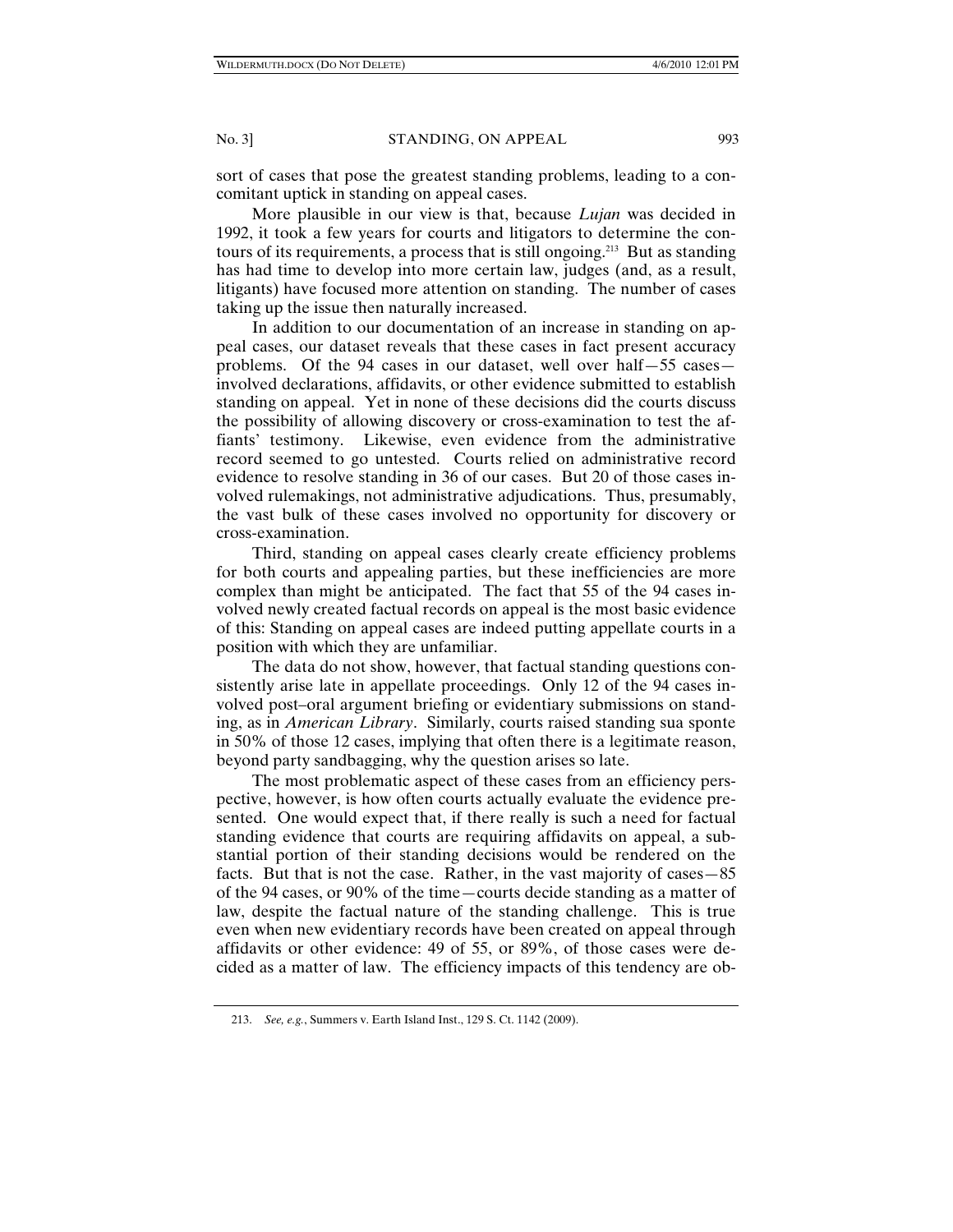vious. If the court could have decided the standing question as a legal matter, before a new evidentiary record was created, the effort expended by both the court and the parties was wasted. This is, to us, puzzling.

The final conclusion is that standing on appeal cases appear to create access to justice problems, but it is unclear whether they do so in a way that corroborates the historical concern that standing is a subterfuge. It is plain that agencies increasingly use standing as a way to avoid review of the merits of their decision: 70% of the standing challenges made in our dataset were lodged, or joined in, by the agency, as opposed to being raised solely by the court or an intervenor. Nor does it matter, it turns out, whether the cases are rulemakings—in which there is no reason at all for parties to provide evidence on standing—or adjudications—in which parties typically have to show at least some kind of interest to participate in the agency proceeding: 44% of cases where agencies challenged standing were rulemaking proceedings; 56% were adjudications.

What the data do not provide, however, is clear evidence that standing is consistently used as a smokescreen in these cases. If that were true, two phenomena should be present: courts should seek to insulate their standing determinations by making factual findings as often as possible, and cases' ultimate results should closely correlate with the courts' standing determinations. Yet our dataset manifests neither trend. As noted above, courts virtually never make their standing findings as a matter of fact; 90% of the time, their findings are legal. More critical, these cases' ultimate outcomes do not align well with their standing determinations. Cumulatively, courts used standing to dismiss the petitions for review (or a portion thereof) in our dataset in 46 cases, or only 49% of the time. Moreover, in cases where the courts found standing present and thus reached the merits, they ruled in the petitioner's favor only 33% of the time. This is telling indeed. Under the subterfuge theory, the presumption is that courts should tend to find standing present when they want to rule substantively in the appellant's favor. As an empirical matter, however, exactly the opposite appears true.

# II. UNTANGLING THE KNOT: POTENTIAL SOLUTIONS FOR THE STANDING ON APPEAL PROBLEM

In summary, our review of the standing on appeal cases to date reveals two principal points: Appellate courts' current approach for evaluating standing in these cases (1) imposes considerable costs and inefficiencies and (2) presents accuracy problems because of appellate courts' limitations in factfinding. In other words, standing doctrine demands courts of appeals to do something that they are not equipped to do, at a high cost to all involved. This begs the questions at the heart of this Part: Is standing worth the trouble? And, if standing doctrine will not change, what are the alternatives for standing on appeal cases?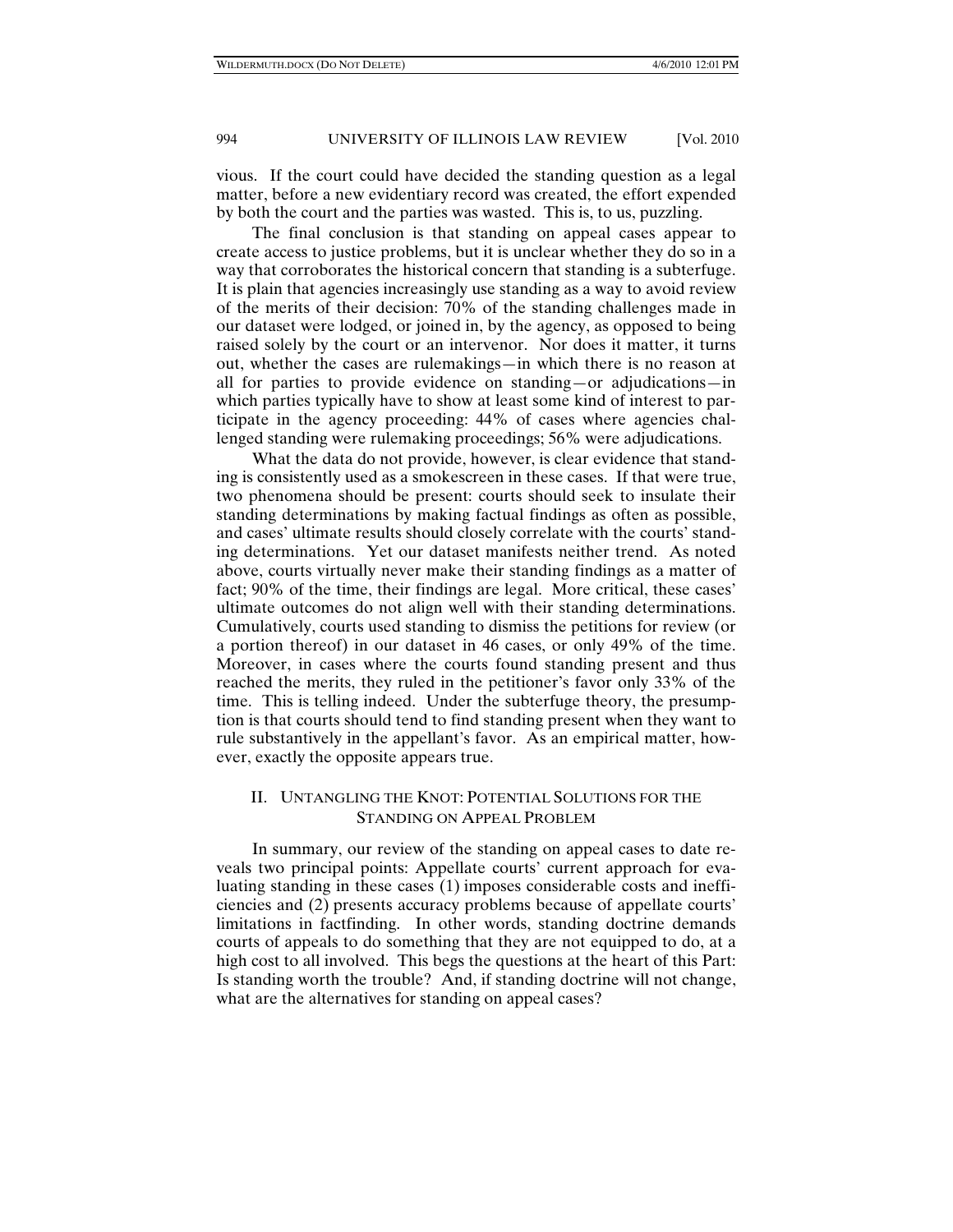# *A. Is Standing Worth It?*

The doctrine of standing, particularly after its articulation in *Lujan*, has spawned hundreds of law journal articles<sup>214</sup> and remains, as evidenced by the Court's recent 5-4 decision in *Summers v. Earth Island Institute*, 215 a contentious area of the law.216 There is a long line of standing detractors,<sup>217</sup> as well as a few notable defenders.<sup>218</sup> The critiques of standing are wide-ranging, but the most common are (1) that there is no constitutional basis for standing, $219$  and (2) that because "standing law suffers from inconsistency, unreliability, and inordinate complexity,"220 courts manipulate standing for unstated purposes.<sup>221</sup> Typically, standing detractors argue for the elimination of standing doctrine altogether, or at least an easing of the standing requirements to allow more parties into federal court.222

The defenses of and justifications for standing also vary,<sup>223</sup> but Justice Scalia, *Lujan*'s author and leading defender of its requirements, has suggested that separation of powers drives the issue. Specifically, Justice Scalia appears to worry that without standing, the legislature and the judiciary will step on the toes of the executive by deciding what laws are enforced, when the Constitution expressly gives that power to the executive. As he wrote in *Lujan*:

The question presented here is whether the public interest in proper administration of the laws . . . can be converted into an individual

 <sup>214.</sup> An admittedly imprecise measure—a search of the JLR database on Westlaw for articles with the word "standing" in the title—yields over 1400 results.

 <sup>215.</sup> *Summers*, 129 S. Ct. 1142.

 <sup>216.</sup> Justice Harlan famously referred to standing as "a word game played by secret rules." Flast v. Cohen, 392 U.S. 83, 129 (1968) (Harlan, J., dissenting).

 <sup>217.</sup> *See, e.g.*, Richard H. Fallon, Jr., *Individual Rights and the Powers of Government*, 27 GA. L. REV. 343, 384–88 (1993); William A. Fletcher, *The Structure of Standing*, 98 YALE L.J. 221, 222–24 (1988); Gene R. Nichol, Jr., *Justice Scalia, Standing, and Public Law Litigation*, 42 DUKE L.J. 1141, 1142–43 (1993); Pierce, *supra* note 163, at 1786–87; Richard J. Pierce, Jr., Lujan v. Defenders of Wildlife*: Standing as a Judicially Imposed Limit on Legislative Power*, 42 DUKE L.J. 1170, 1170–71 (1993); Cass R. Sunstein, *What's Standing After* Lujan*? Of Citizen Suits, "Injuries," and Article III*, 91 MICH. L. REV. 163, 165–66 (1992); Winter, *supra* note 163, at 1418–25.

 <sup>218.</sup> *See* John G. Roberts, Jr., *Article III Limits on Statutory Standing*, 42 DUKE L.J. 1219 (1993); Antonin Scalia, *The Doctrine of Standing as an Essential Element of the Separation of Powers*, 17 SUFFOLK U. L. REV. 881, 890–93 (1983).

 <sup>219.</sup> *See* Nichol, *supra* note 217, at 1142–43; Sunstein, *supra* note 217, at 166; Winter, *supra* note 163, at 1377.

 <sup>220. 3</sup> RICHARD J. PIERCE, JR., ADMINISTRATIVE LAW TREATISE § 16.1, at 1401 (5th ed. 2010).

 <sup>221.</sup> *See* Pierce, *supra* note 163, at 1742–43; Winter, *supra* note 163, at 1373; *see also* Wildermuth, *supra* note 8, at 289–94 (summarizing standing critiques).

 <sup>222.</sup> *See* Wildermuth, *supra* note 8, at 292.

 <sup>223.</sup> *See, e.g.*, Maxwell L. Stearns, *Standing Back from the Forest: Justiciability and Social Choice*, 83 CAL. L. REV. 1309, 1310 (1995) ("[S]tanding ground rules . . . presumptively prevent[] ideological litigants from opportunistically manipulating the critically important path of case decisions in the Supreme Court and in lower federal courts."); Ann Woolhandler & Caleb Nelson, *Does History Defeat Standing Doctrine?*, 102 MICH. L. REV. 689, 691 (2004) ("[H]istory does not *defeat* standing doctrine; the notion of standing is not an innovation, and its constitutionalization does not contradict a settled historical consensus about the Constitution's meaning.").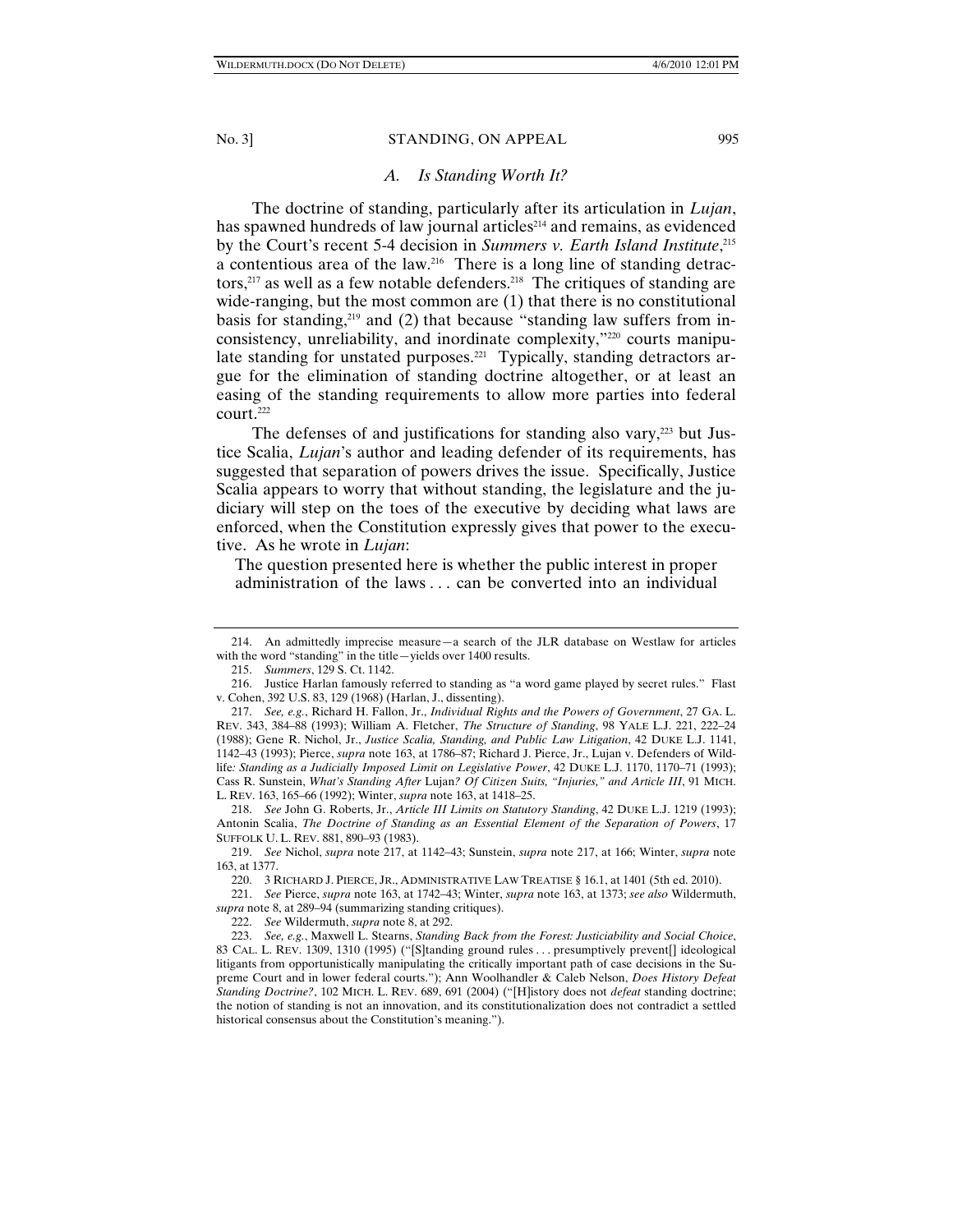right by a statute that denominates it as such, and that permits all citizens . . . to sue. If the concrete injury requirement has the separation-of-powers significance we have always said, the answer must be obvious: To permit Congress to convert the undifferentiated public interest in executive officers' compliance with the law into an "individual right" vindicable in the courts is to permit Congress to transfer from the President to the courts the Chief Executive's most important constitutional duty, to "take Care that the Laws be faithfully executed," Art. II, § 3. It would enable the courts, with the permission of Congress, "to assume a position of authority over the governmental acts of another and co-equal department," and to become "'virtually continuing monitors of the wisdom and soundness of Executive action.'" We have always rejected that vision of our role  $\ldots$ <sup>224</sup>

At bottom, then, Justice Scalia's central concern is Article II, even though the Court long has moored standing in the "case and controversy" requirement of Article III. Nevertheless, for lack of a better vehicle,<sup>225</sup> standing remains grounded in Article III. The Article II concern, however, has important implications for standing on appeal cases because these are the very cases that Justice Scalia has argued present more problems than ordinary cases.

The end result of *Lujan* is that a plaintiff in any private law action, whether based on common law or a statute, should easily satisfy standing's requirements.226 Indeed, injury, causation, and redressibility map very nicely on the usual requirements for a negligence action—duty, breach, causation, and damages—and this is no accident. In fact, there is a strong argument that the standing test is by definition "superfluous" in private law actions.227

For those lodging public actions, however, the standing hurdle is much higher. Such actions seek to ensure the proper administration of laws, which is the goal of basically every administrative law case. It is in this arena that standing doctrine traditionally has been criticized,228 because there is a concern that standing unnecessarily shuts the courthouse doors when the judiciary is needed to keep the Executive Branch in check.229

 <sup>224.</sup> Lujan v. Defenders of Wildlife, 504 U.S. 555, 576–77 (1991) (citations omitted); *see also* Scalia, *supra* note 218, at 881; *cf.* Robin Kundis Craig, *Will Separation of Powers Challenges "Take Care" of Environmental Citizen Suits? Article II, Injury-In-Fact, Private "Enforcers," and Lessons from* Qui Tam *Litigation*, 72 U. COLO. L. REV. 93, 95–99 (2001) (describing the separation of powers concerns of Justice Scalia and Justice Kennedy in their opinions in Friends of the Earth, Inc. v. Laidlaw Envtl. Servs. (TOC), Inc., 528 U.S. 167 (2000)).

 <sup>225.</sup> *See* Scalia, *supra* note 218, at 881.

 <sup>226.</sup> *But cf.* Hessick, *supra* note 144, at 310–17 (discussing private law cases where standing has been denied).

 <sup>227.</sup> *Id.* at 301.

 <sup>228.</sup> *Id.* at 277.

 <sup>229.</sup> *See, e.g.*, Flast v. Cohen, 392 U.S. 83, 111 (1968) (Douglas, J., concurring) ("The judiciary is an indispensable part of the operation of our federal system. With the growing complexities of gov-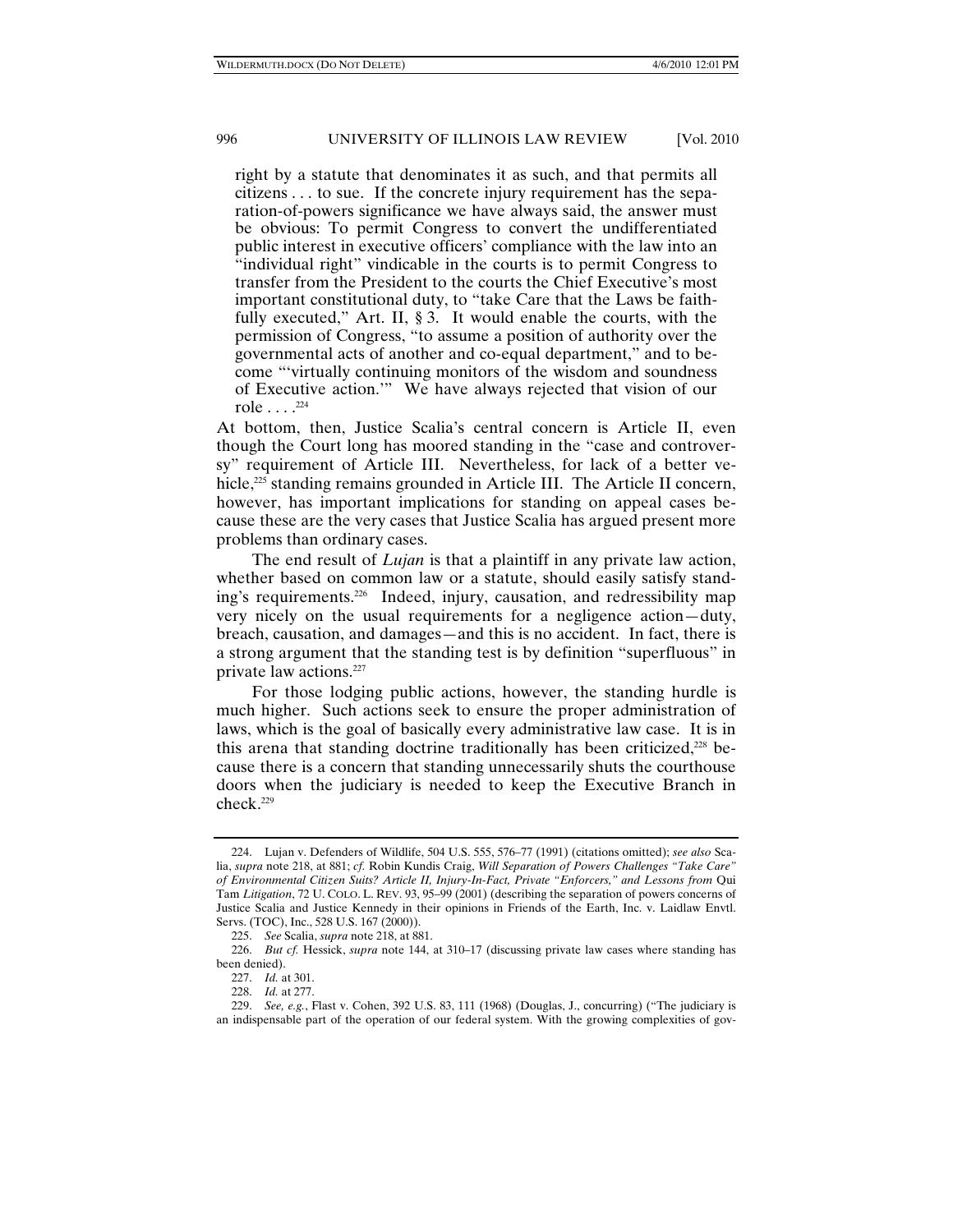Picking up these themes, Professor Heather Elliott recently argued that standing fails to accomplish one primary objective the Supreme Court has ascribed to it: separation of powers.230 Professor Elliott identifies three separation-of-powers functions that standing potentially could serve: ensuring that courts hear cases in an adversary context, allowing courts to refuse to hear cases that are better suited to the political process, and acting as a bulwark against legislative overreaching.231 Professor Elliott shows that standing in fact does not serve any of these purposes well.232 She then makes two critical points, exemplary of how deeply standing critiques cut.

First, echoing the discussion above, Professor Elliott notes that Justice Scalia objects to citizen suits in which private parties are given the power to enforce federal law by suing in federal court. She observes that the concerns "motivat[ing] Justice Scalia are Article II concerns. His true problem is with the transfer of executive power to private citizens."233 To remedy this, she recommends: "Rather than using standing doctrine to address this question, the Court needs to confront the Article II issue directly."234

Though Professor Elliott makes this observation in a different context, it also has import for standing on appeal cases. It suggests that if there is a problem with some, or even all, administrative cases under Article II, the Supreme Court should squarely face and address that issue. It should not use an indirect device that only roughly remedies what some view as interfering with the Executive's prerogative.

Second, Professor Elliott suggests replacing the current standing doctrine entirely with a prudential abstention doctrine along the lines of what Professor Louis Jaffe proposed years ago.<sup>235</sup> As one example, she notes that in *Massachusetts*, the Supreme Court fundamentally disagreed about whether it should enter into the climate change debate given that debate's highly political context.236 Instead of addressing the political abstention question head-on, though, the Court "argued in terms of the plaintiffs' standing—a fruitless exercise under current doctrine."237 In or-

ernment it is often the one and only place where effective relief can be obtained. If the judiciary were to become a super-legislative group sitting in judgment on the affairs of the people, the situation would be intolerable. But where wrongs to individuals are done by violation of specific guarantees, it is abdication for courts to close their doors."); AHARON BARAK, THE JUDGE IN A DEMOCRACY 177– 89 (2006); David C. Vladeck & Alan B. Morrison, *The Roles, Rights, and Responsibilities of the Executive Branch*, *in* THE REHNQUIST COURT: JUDICIAL ACTIVISM ON THE RIGHT 169, 171–73 (Herman Schwartz ed., 2002).

 <sup>230.</sup> Heather Elliot, *The Functions of Standing*, 61 STAN. L. REV. 459, 463–64 (2008).

 <sup>231.</sup> *Id.* at 461–63.

 <sup>232.</sup> *Id.* at 463–64.

 <sup>233.</sup> *Id.* at 514 (footnote omitted).

 <sup>234.</sup> *Id.*

 <sup>235.</sup> *Id.* at 510 (citing Louis L. Jaffe, *Standing to Secure Judicial Review*: *Public Actions*, 74 HARV. L. REV. 1265 (1961)).

 <sup>236.</sup> *Id.* at 512.

 <sup>237.</sup> *Id.*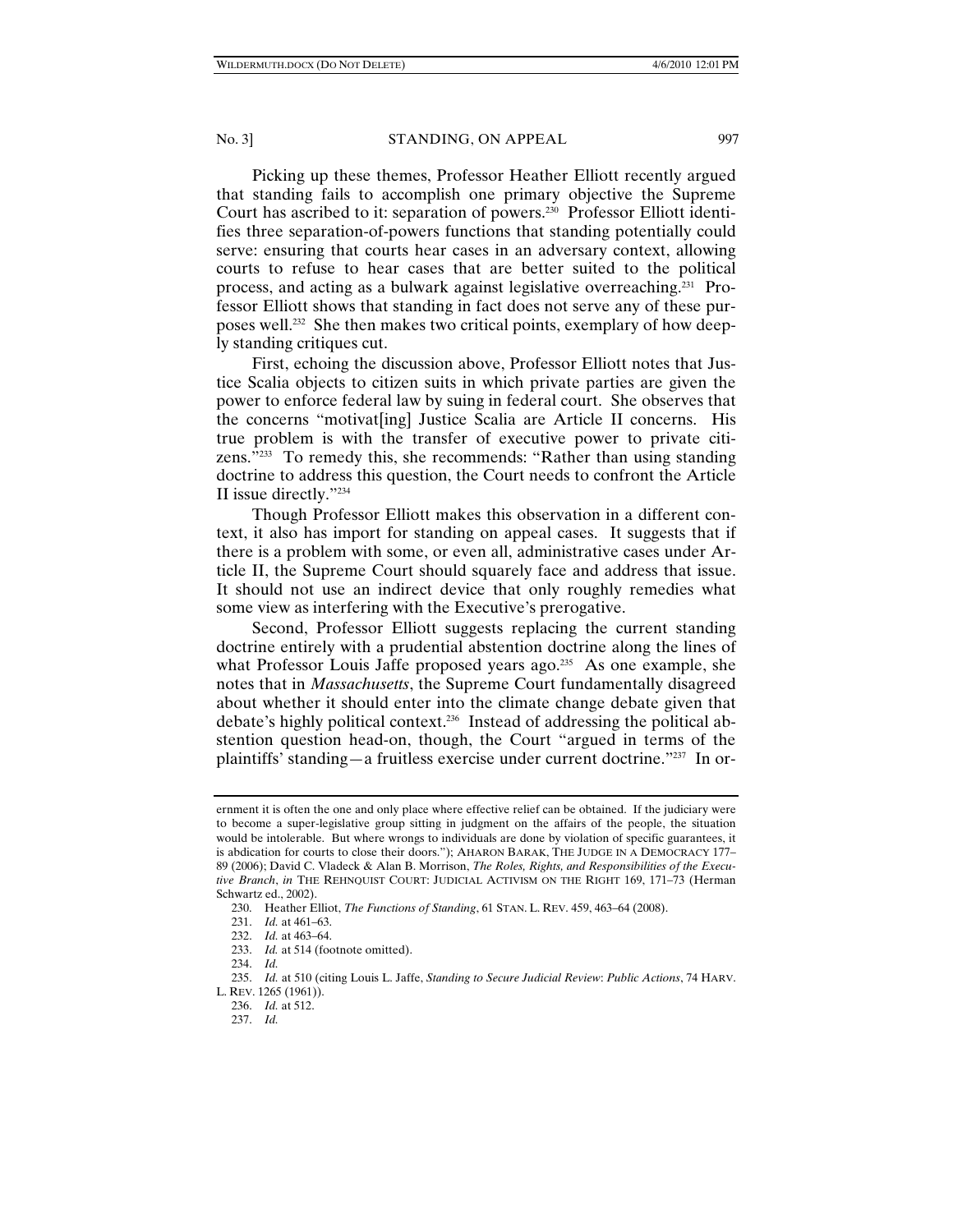der to avoid "criticism that standing doctrine is at bottom dishonest and offer[] clearer rules to the lower courts,"238 Professor Elliott recommends that the Court "dramatically reduce its use of standing as a tool for separation-of-powers functions so that it may explicitly confront the separation-of-powers issues it now addresses implicitly (and confusingly) through standing analysis."239

Professor Elliott's proposal to adopt an abstention doctrine in lieu of standing appears to solve many of the problems we have identified with respect to standing on appeal cases. Most importantly, an abstention doctrine would allow courts to focus on whether the parties are in fact adverse, as well as whether the case involves a question that is better left to the political branches of the government. These inquiries should require less factfinding, and therefore are better suited for appellate courts than the necessarily fact-intensive standing analysis.

On the other hand, Professor Elliott's proposal could raise other issues. Like forum non conveniens or the political question doctrine, malleable tests in which some scholars see judicial maneuvering,<sup>240</sup> a prudential abstention doctrine may be subject to manipulation by courts and lead to result-oriented decision making. Such a result would be worse overall than what we have identified as standing on appeal problems.

More time could be devoted to debating Professor Elliott's proposal, or even returning to the less-demanding standing requirements prior to *Lujan*, but we will leave that to others. The reality is that, although Professor Elliott's proposal and other similar suggestions<sup> $241$ </sup> have much to offer in rethinking standing doctrine, the Court remains unmoved on standing, making only modest adjustments in *Lujan*'s application over time,<sup>242</sup> not throwing it out entirely. Because the Court simply "is unlikely to change its standing test in the near future,"243 it appears *Lujan* will continue to govern entry into federal court.

 <sup>238.</sup> *Id.* at 517.

 <sup>239.</sup> *Id.*

 <sup>240.</sup> *See, e.g.*, Elizabeth T. Lear, *National Interests, Foreign Injuries, and Federal Forum Non Conveniens*, 41 U.C. DAVIS L. REV. 559, 602–03 (2007) ("Federal forum non conveniens decisions appear to depend more on the individual biases of district court judges than any identifiable legal standard."); Wayne McCormack, *The Political Question Doctrine—Jurisprudentially*, 70 U. DET. MERCY L. REV. 793, 822 (1993) ("[T]he political question doctrine is nothing other than a subterfuge for masking explicit review on the merits of particular claims that come before a court.").

 <sup>241.</sup> *See, e.g.*, Jaffe, *supra* note 235; Richard Murphy, *Abandoning Standing: Trading a Rule of Access for a Rule of Deference*, 60 ADMIN. L. REV. 943 (2008); Pierce, *supra* note 163, at 1775–86; Tushnet, *supra* note 163.

 <sup>242.</sup> The Court, with Justice Kennedy as the swing vote, and as evidenced in its standing cases over the last decade, seems to alternate "between more restrictive applications of standing requirements and less restrictive ones." Wildermuth, *supra* note 8, at 292; *see also, e.g.*, William W. Buzbee, *Standing and the Statutory Universe*, 11 DUKE ENVTL. L. & POL'Y F. 247 (2001).

 <sup>243.</sup> Bradford C. Mank, *Standing and Future Generations: Does* Massachusetts v. EPA *Open Standing for Generations to Come?*, 34 COLUM. J. ENVTL. L. 1, 8 (2009).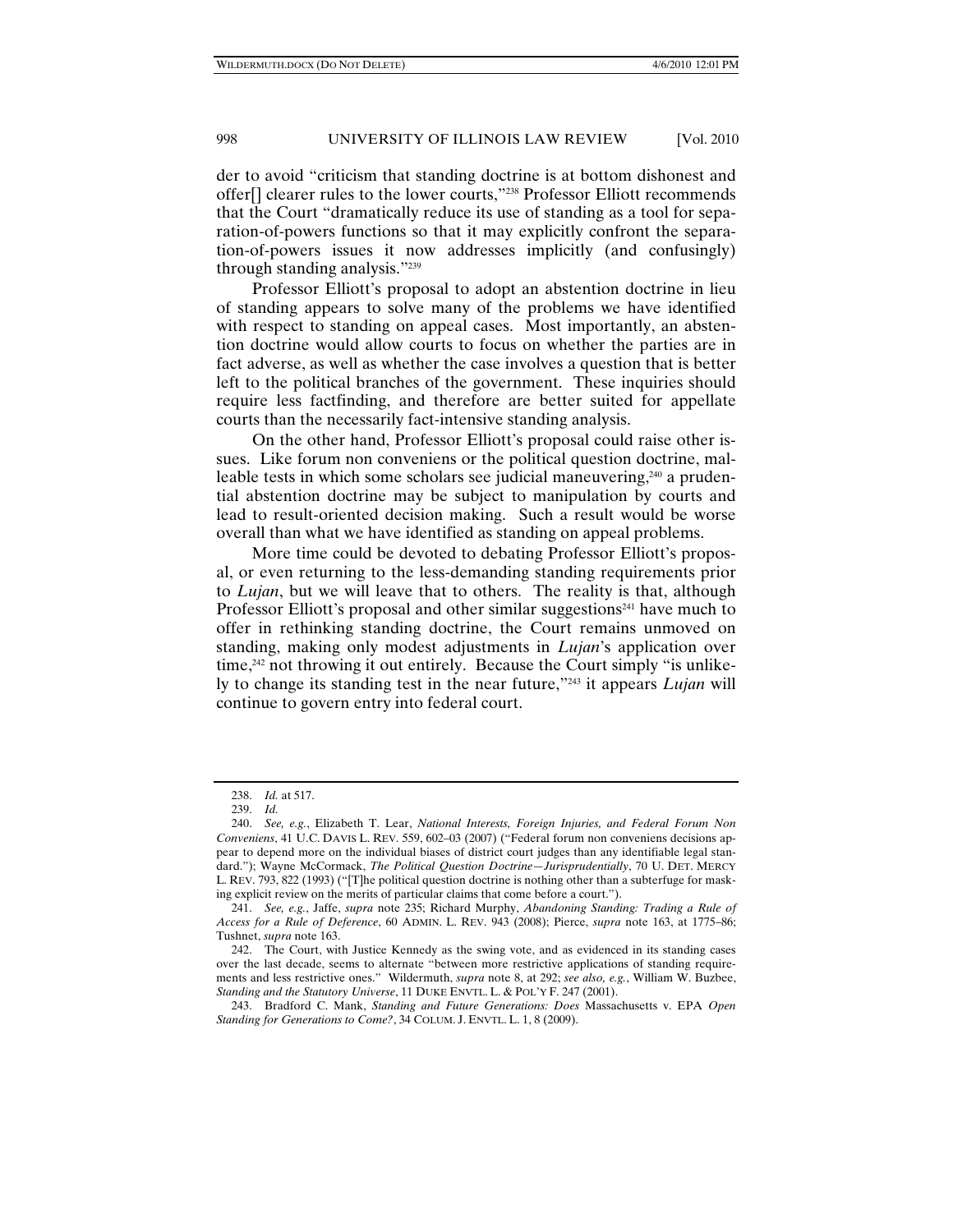# *B. If We Are Stuck with Standing, What Is an Appellate Court to Do?*

Because standing is tethered to Article III and is therefore jurisdictional, courts cannot avoid the standing question in standing on appeal cases. In fact, not only is standing non-waivable, the Supreme Court has instructed that lower courts must address standing first.<sup>244</sup>

Given this, and understanding that appellate courts are not equipped—and are unlikely to become equipped—with the factfinding tools comparable to those of a district court, there are, we think, five possible responses to the problems that standing on appeal cases create. The final two possibilities are quite closely related, however, so we address them here as a single option. That combined response would substantially reduce—or even eliminate—the accuracy and efficiency issues we have identified, and potentially could avoid the access to justice problems as well. The other responses, however, appear far less promising. The possibilities are (1) continuing the practice of having appellate courts make factual findings on standing, as under *Sierra Club*; (2) remanding to the agency for factfinding; (3) changing venue statutes to send all administrative review cases to district courts; and (4) employing special masters to make factual findings, including appointing magistrate judges for this task.245 We take each in turn.

# *1. Perpetuating* Sierra Club

The first possible solution is perpetuating the *Sierra Club*246 test adopted by the D.C. Circuit and then codified, in part, in D.C. Circuit Rule  $28(a)(7)$ . This option leaves factfinding to the appellate court, and thus, perpetuates the very problems created by standing on appeal cases. Nevertheless, as explained more fully in Part III, a modified *Sierra Club* test has much potential in forging a new solution that could cut through the Gordian knot of standing on appeal cases.

Before assessing why *Sierra Club*, as currently formulated, is problematic, a brief review is in order. *Sierra Club* dictates two critical aspects for how to conduct the standing analysis.

 <sup>244.</sup> *See* Steel Co. v. Citizens for a Better Env't, 523 U.S. 83, 94–95 (1998) ("The requirement that jurisdiction be established as a threshold matter 'spring[s] from the nature and limits of the judicial power of the United States' and is 'inflexible and without exception.'" (alteration in original) (quoting Mansfield, Coldwater & Lake Mich. Ry. Co. v. Swan, 111 U.S. 379, 382 (1884))).

 <sup>245.</sup> We do not explore the possibility of sending these cases—already on direct review in the appellate court—to the district court. There is one option to do this under 28 U.S.C. § 2347(b)(3) (2006). But that section applies only to a small number of agency actions, *see* 28 U.S.C. § 2342, and requires that the challenged agency action be an "order," that "a hearing . . . not [be] required by law," and that "a genuine issue of material fact [be] presented." 28 U.S.C. § 2347(b)(3). Because this option is so limited, it does not provide the kind of comprehensive solution that standing on appeal cases demand. Moreover, as we discuss below, if Congress is truly interested in having administrative cases heard in district courts, it could require just that, which would avoid the standing-on-appeals problem altogether.

 <sup>246.</sup> Sierra Club v. EPA, 292 F.3d 895 (D.C. Cir. 2002).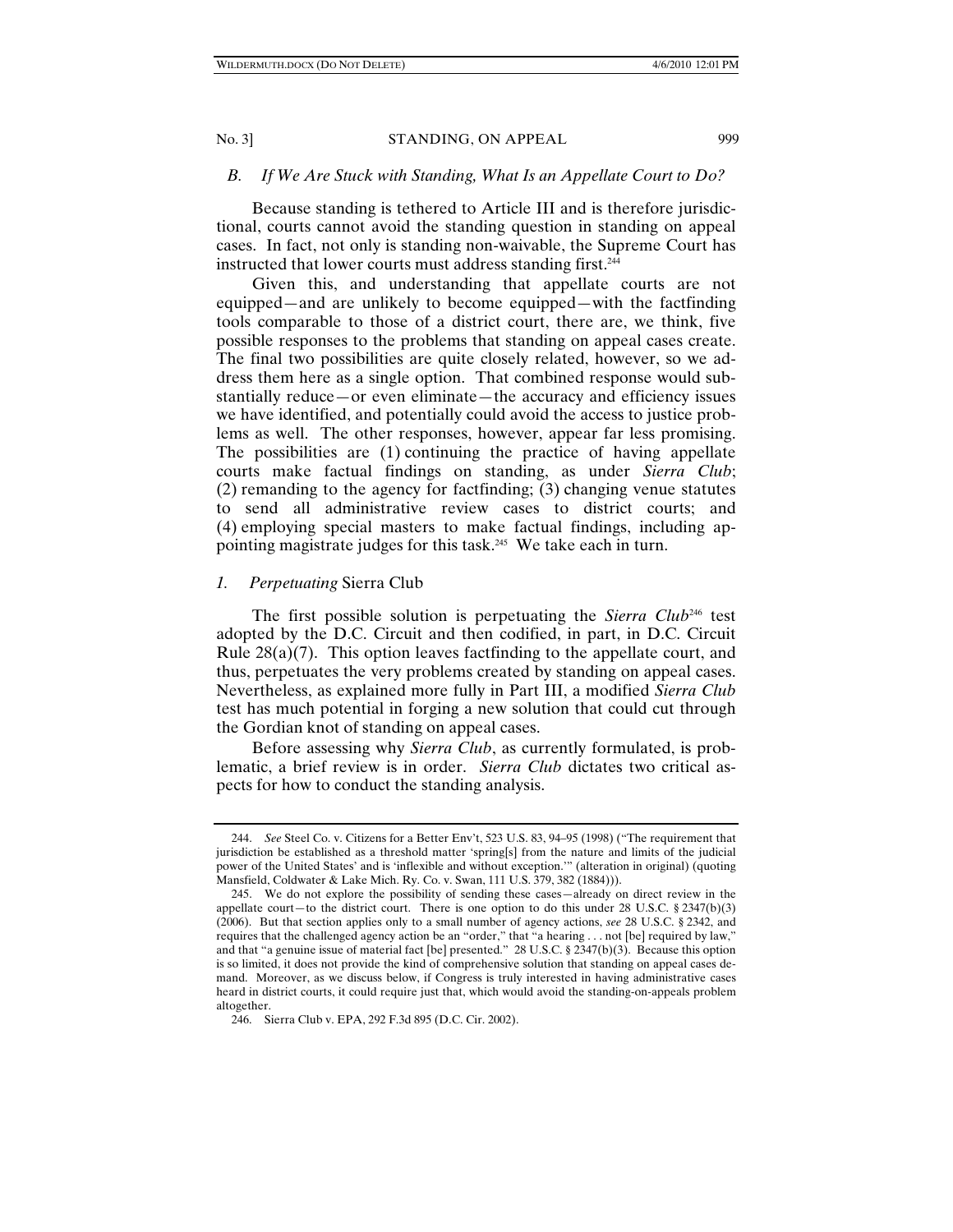First, *Sierra Club* controls *when* parties must demonstrate standing. It teaches that in standing on appeal cases, petitioners whose standing is not "self-evident" must demonstrate their standing by submitting *new* "arguments and any affidavits or other evidence" on standing "at the first appropriate point in the review proceeding."247 The subsequent D.C. Circuit Rule articulates the test using a term other than "self-evident," but the thrust appears to be the same: "When the appellant's or petitioner's standing is not *apparent* from the administrative record, the [opening] brief must include arguments and evidence establishing the claim of standing."248 In both instances, the court requires a petitioner to determine whether, in essence, the standing question is "easy," in which case additional materials are unnecessary, or whether the standing inquiry is "hard," in which case the heightened evidentiary requirement applies.

In adopting this "self-evident" standard, the D.C. Circuit undoubtedly hoped to maximize efficiency: Neither petitioners nor the court should waste resources by collecting and examining affidavits and arguments to demonstrate standing when standing is obvious. The difficulty, however, is that what is "self-evident" is not always clear. Litigants in public rights administrative cases understand that their cases are exactly the sort that *Lujan* was concerned with. Accordingly, prudent petitioners, as a rule, should err on the safe side. They should always include standing materials in their submissions. Yet that risks the very inefficiencies and wasted resources that standing on appeal cases can beget.249 It also may have the ancillary effect of discouraging suits, $250$  particularly when nonprofit groups with limited resources must include the expense of compiling a significant standing record in the calculation of seeking appellate review, even though the standing question may well come out in their favor.

Second, *Sierra Club* dictates not just *when* a petitioner must show standing but also *how*. It requires that petitioners "must support each element" of their standing claims "'by affidavit or other evidence."<sup>251</sup> More specifically, this evidence must meet a "burden of proof" that *Sierra Club* refers to as "a 'substantial probability'" of standing—a substantial probability that the petitioner "has been injured, that the defendant caused its injury, and that the court could redress that injury."252 Where a petitioner's evidence is uncontested and appears on its face to be sound, this inquiry is relatively simple. Standing is present or it is not. But where standing is murkier—when, for instance, the veracity of an affida-

 <sup>247.</sup> *Id.* at 900.

 <sup>248.</sup> D.C. CIR. R. 28(a)(7) (emphasis added), *available at* http://www.cadc.uscourts.gov/ (follow "Rules and Operating Procedures" hyperlink; then follow "Circuit Rules" hyperlink).

 <sup>249.</sup> *See supra* Part I.B.2.b–c.

 <sup>250.</sup> *See supra* Part I.B.2.d.

 <sup>251.</sup> *Sierra Club*, 292 F.3d at 899 (quoting Lujan v. Defenders of Wildlife, 504 U.S. 555, 561 (1992)).

 <sup>252.</sup> *Id.* (citing Am. Petroleum Inst. v. EPA, 216 F.3d 50, 63 (D.C. Cir. 2000)).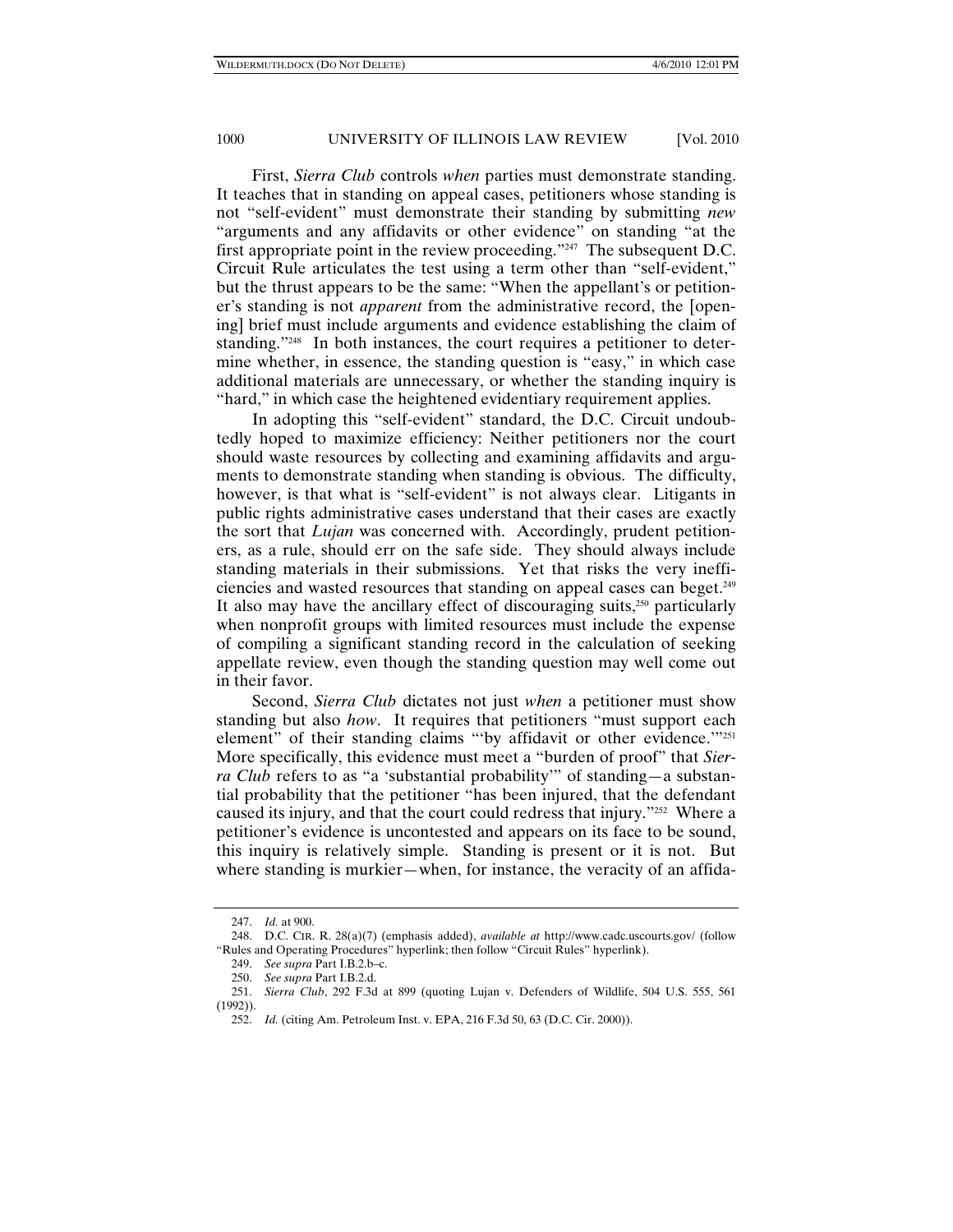vit is challenged, or if a party contests particular facts submitted to the appellate court—the procedural justice problems of standing on appeal cases reemerge.253 The court is put in a place where it lacks expertise; the parties cannot be certain the right outcome will be reached; and some parties may be excluded from the process when they should not be.

As a result, we do not view continued use of *Sierra Club* and D.C. Circuit Rule  $28(a)(7)$  as an optimal path. Rather, the deficiencies in this approach call for an examination of other possibilities that will better promote procedural justice. The remainder of this Part assesses the possibilities for dealing with standing on appeal cases. We return to modifying *Sierra Club* in Part III.

### *2. Remand to the Agency*

Another possibility, suggested by the D.C. Circuit in *Massachusetts*, is to remand standing on appeal cases to the agency from which they came.254 The agency would then compile a factual record on standing that could be reviewed by the appellate court.<sup>255</sup> This approach, however, has several flaws.

The major—and perhaps determinative—problem with this option is that the agency is an interested party. A remand to the agency to determine the standing of its to-be-adversary in court makes little sense.256

In addition, there are at least two other problems with this option. First, as Judge Randolph pointed out in *Massachusetts*, "judgments about standing are the responsibility of the federal courts."257Because standing is about the jurisdiction of a federal court to hear a case, standing questions not only are outside of agencies' expertise but delegating them to the executive could raise significant constitutional questions.258 It therefore makes little sense to give agencies this job. Second, requiring agen-

257. *Id.*

 <sup>253.</sup> *See supra* Part I.B.2.

 <sup>254.</sup> *See* Massachusetts v. EPA, 415 F.3d 50, 55–56 (D.C. Cir. 2005); *id.* at 66 (Tatel, J., dissenting).

 <sup>255.</sup> We note that, if this option were selected, it is likely that agencies would begin to compile standing records before a case was reviewed at the appellate court, eliminating the need to remand the case. *Cf.* Wald, *supra* note 53, at 153 (suggesting a "supplemental dialogue" that continues between the court and parties "beyond the oral argument, when needed by the judge"); Kathryn A. Watts, *Adapting to Administrative Law's* Erie *Doctrine*, 101 NW. U. L. REV. 997, 1002 (2007) (suggesting that courts interact with agencies, that is, ask them for help, rather than interpret a statute that an agency may later reinterpret).

 <sup>256.</sup> *See Massachusetts*, 415 F.3d at 55.

 <sup>258.</sup> *See, e.g.*, Commodity Futures Trading Comm'n v. Schor, 478 U.S. 833, 851 (1986) ("[I]n reviewing Article III challenges, we have weighed a number of factors, none of which has been deemed determinative, with an eye to the practical effect that the congressional action will have on the constitutionally assigned role of the federal judiciary. Among the factors upon which we have focused are the extent to which the 'essential attributes of judicial power' are reserved to Article III courts, and, conversely, the extent to which the non–Article III forum exercises the range of jurisdiction and powers normally vested only in Article III courts, the origins and importance of the right to be adjudicated, and the concerns that drove Congress to depart from the requirements of Article III." (citations omitted)).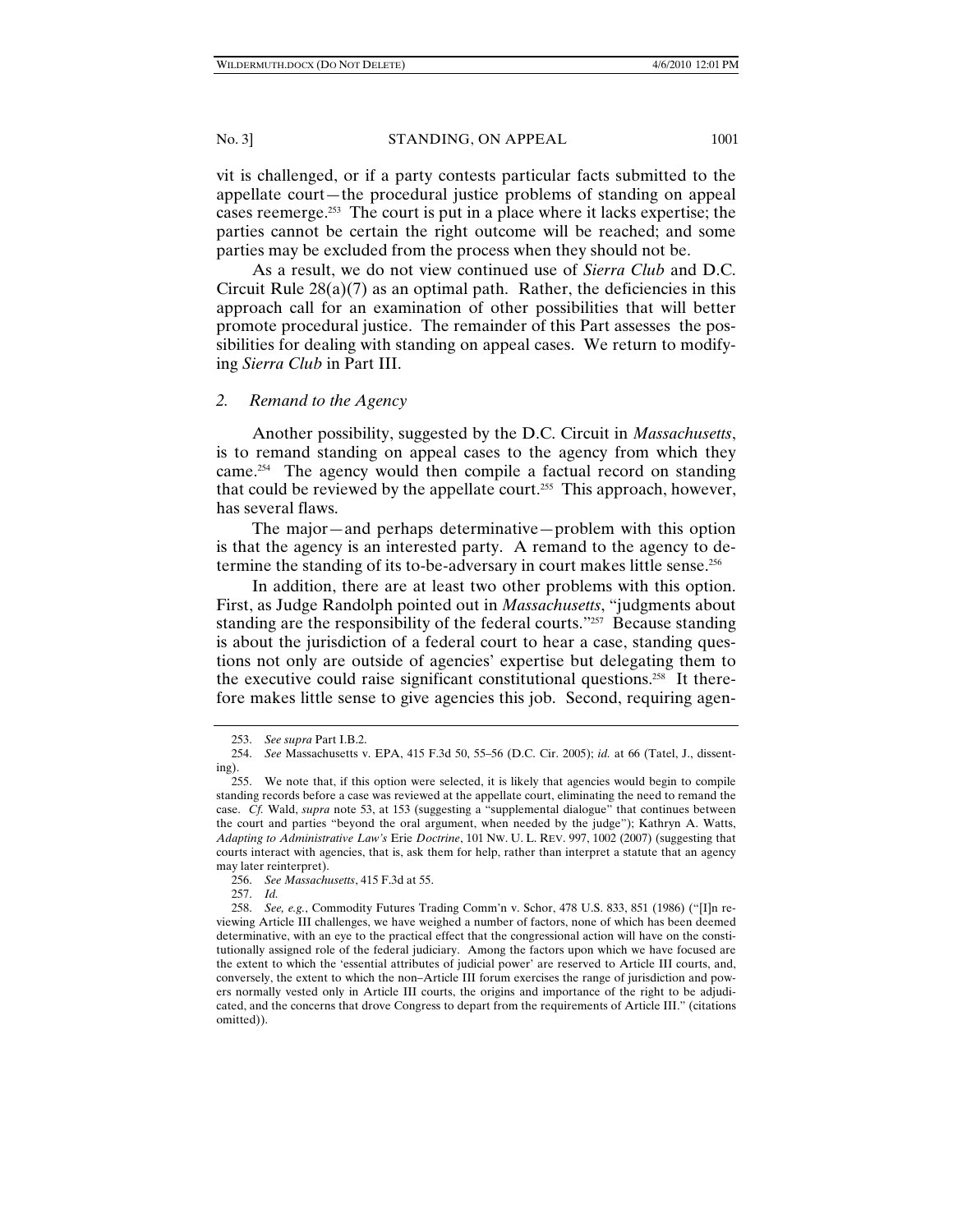cies to take up this task in addition to their many other substantive obligations would likely serve only to further delay agency actions, particularly when resources are limited, as they so often are.<sup>259</sup> For all these reasons, it should be clear that remanding contested standing cases to an agency for factfinding is not a viable solution to this problem—which explains why no court has embraced it to date.

#### *3. Amending Venue Statutes*

Another possible solution is to amend statutes so that agency actions must be challenged in a district court first, rather than by petitions for review directly to a court of appeals in the first instance. This, of course, should solve all of the inefficiency, resource, accuracy, and access problems identified above, because district courts are well equipped to handle factual disputes.<sup>260</sup> In other words, this solution should serve procedural justice well.

There are, however, at least two problems with this solution. First, the mechanics of convincing Congress to amend the many organic statutes that provide for direct review of administrative decisions in appellate courts<sup>261</sup> would seem, at a minimum, difficult, even if it was done in a single housekeeping bill.<sup>262</sup> Passing legislation in Congress, even when it has popular backing and lobbyists, can be tricky enough.<sup>263</sup> One can only imagine that procedural statutes focused on administrative law would be less likely to capture the imagination, and political will, of legislators.

Second and more critical, this solution may amount to throwing the baby out with the bathwater. Many of the venue provisions provide for direct appellate review of administrative actions for a reason: The substance of that review can be performed, and has been performed, efficiently by the appellate courts.264 Standing issues may be coming up more often, but they still remain relatively modest in number. In the vast majority of direct review cases, the courts of appeals are well suited for the substantive review these venue provisions envision. We therefore

 <sup>259.</sup> *Cf., e.g.*, Massachusetts v. EPA, 549 U.S. 497, 527 (2007) (acknowledging that agencies have "broad discretion to choose how best to marshal [their] limited resources and personnel to carry out [their] delegated responsibilities").

 <sup>260.</sup> *See supra* Part I.B.2.

 <sup>261.</sup> *See supra* note 151.

 <sup>262.</sup> *See, e.g.*, Statutory Time-Periods Technical Amendments Act of 2009, Pub. L. No. 111-16, 123 Stat. 1607 (housekeeping bill that changed deadlines in a number of civil procedure statutes).

 <sup>263.</sup> Deborah A. Widiss, *Shadow Precedents and the Separation of Powers: Statutory Interpretation of Congressional Overrides*, 84 NOTRE DAME L. REV. 511, 526 (2009) ("[O]ur constitutional system purposefully makes it relatively difficult to enact legislation, and the growing size of the congressional 'docket' of proposed legislation further reduces the likelihood that any given bill will be enacted. In each session of Congress, there are more than 10,000 bills introduced and fewer than 10 percent of these become law.").

 <sup>264.</sup> *See* FUNK ET AL., *supra* note 169, at 66–67 (noting the relative expertise of the D.C. Circuit in administrative cases).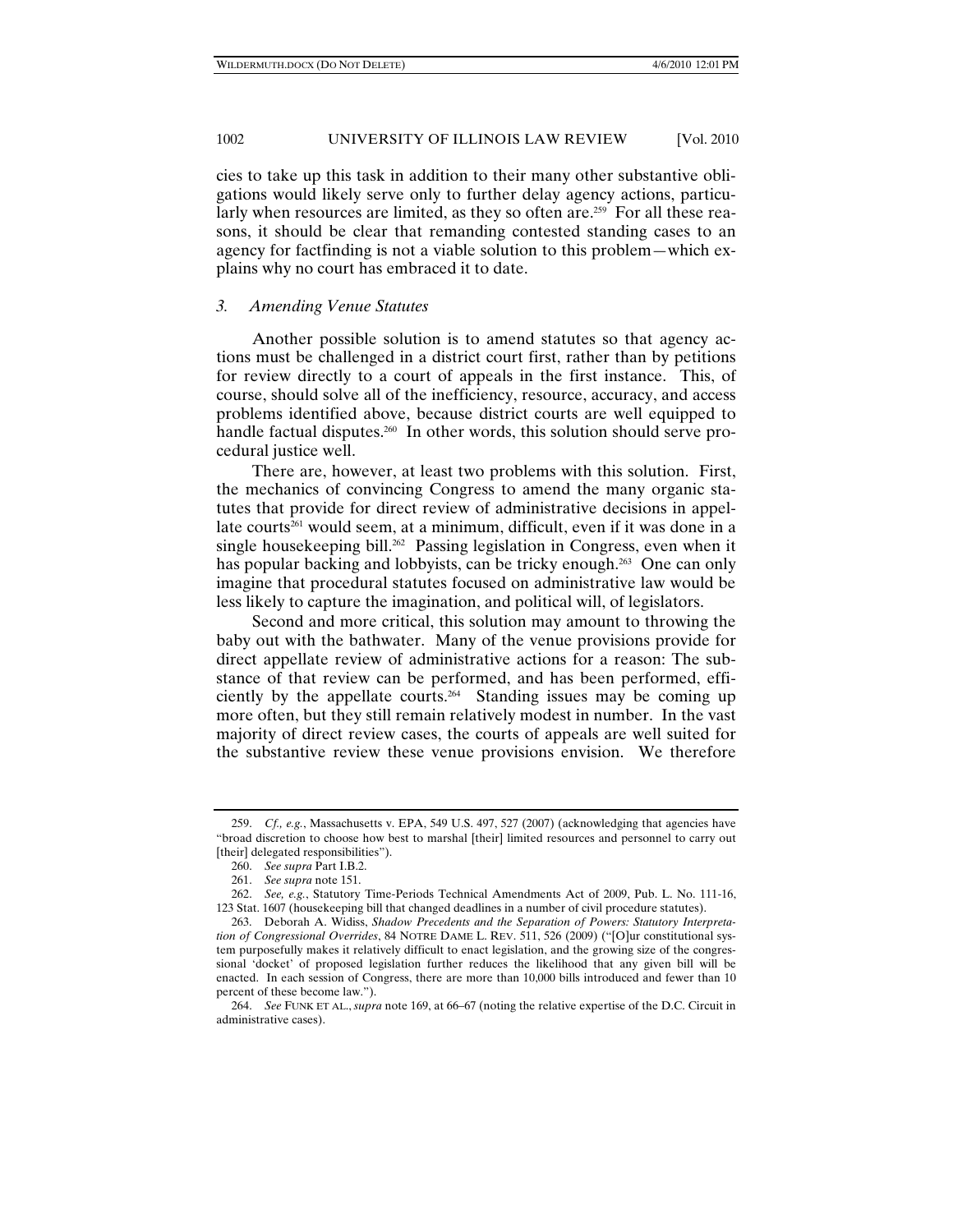see no need to remove all of these cases from the courts of appeals. Doing so would be too blunt of a tool.

We are left, then, with only two additional possibilities, which we consider together given their similarity. We turn to those solutions now.

#### *4. Appointing a Special Master or a Magistrate Judge*

Federal Rule of Appellate Procedure 48 allows appellate courts to "appoint a special master to hold hearings, if necessary, and to recommend factual findings and disposition in matters ancillary to proceedings in the court."265 Special masters are, generally, lawyers "appointed to address a court's need for special expertise in a particular case."266 The Advisory Notes make clear that use of special masters fits neatly with the situation that occurs in standing on appeal cases—when factual issues arise for the first time in the appellate tribunal:

Ordinarily when a factual issue is unresolved, a court of appeals remands the case to the district court or agency that originally heard the case. It is not the Committee's intent to alter that practice. However, when factual issues arise in the first instance in the court of appeals, such as fees for representation on appeal, it would be useful to have authority to refer such determinations to a master for a recommendation.267

Consistent with the Advisory Notes, courts of appeals do not employ Rule 48 frequently. When they do, however, there are three general categories of tasks that masters are appointed to do. First, and by far the most frequent, is to use special masters in civil contempt proceedings in National Labor Relations Board (NLRB) cases.<sup>268</sup> These are typically cases in which a court has enforced an NLRB order against a party and the party then violates the order.<sup>269</sup> The special master is usually employed to oversee the dispute and prepare a report and recommendation.270 Second, the Ninth Circuit uses its Appellate Commissioner as its

 <sup>265.</sup> FED. R. APP. P. 48.

 <sup>266.</sup> *See* THOMAS E. WILLGING ET AL., SPECIAL MASTERS' INCIDENCE AND ACTIVITY: REPORT TO THE JUDICIAL CONFERENCE'S ADVISORY COMMITTEE ON CIVIL RULES AND ITS SUBCOMMITTEE ON SPECIAL MASTERS 1 (2000), http://www.fjc.gov/public/pdf.nsf/lookup/SpecMast.pdf/\$file/SpecMast. pdf [hereinafter SPECIAL MASTERS REPORT].

 <sup>267.</sup> FED. R. APP. P. 48 advisory committee's note.

 <sup>268.</sup> *See* NLRB v. Rosedale Fabricators, L.L.C., No. 04-60480, 2004 WL 1666136 (5th Cir. June 2, 2004); NLRB v. Ketronic, Inc., No. 95-6389, 1997 WL 720384 (6th Cir. Nov. 10, 1997); NLRB v. Fox Painting Co., Nos. 89-6317, 89-6509, 1996 WL 290259 (6th Cir. May 31, 1996); NLRB v. Monfort, Inc., 29 F.3d 525, 527 (10th Cir. 1994); NLRB v. Day, No. 92-3248, 1993 WL 312887 (7th Cir. Aug. 18, 1993); NLRB v. Hospital S.F., Inc., No. 90-2047, 1993 WL 93129 (1st Cir. Mar. 30, 1993); NLRB v. Interstate Material Corp., 930 F.2d 4, 5 (7th Cir. 1991); NLRB v. Blevins Popcorn Co., 659 F.2d 1173, 1182 (D.C. Cir. 1981); NLRB v. Die Supply Corp., No. 6961, 1971 WL 2963 (1st Cir. Apr. 13, 1971).

 <sup>269.</sup> *See, e.g.*, *Monfort*, 29 F.3d at 526; *Hospital S.F.*, 1993 WL 93129, at \*1; *Blevins Popcorn*, 659 F.2d at 1175.

 <sup>270.</sup> *See* Hon. J. Clifford Wallace, *Improving the Appellate Process Worldwide Through Maximizing Judicial Resources*, 38 VAND. J. TRANSNAT'L L. 187, 210 & n.97 (2005) (explaining that the Ninth Circuit rules on NLRB contempt orders).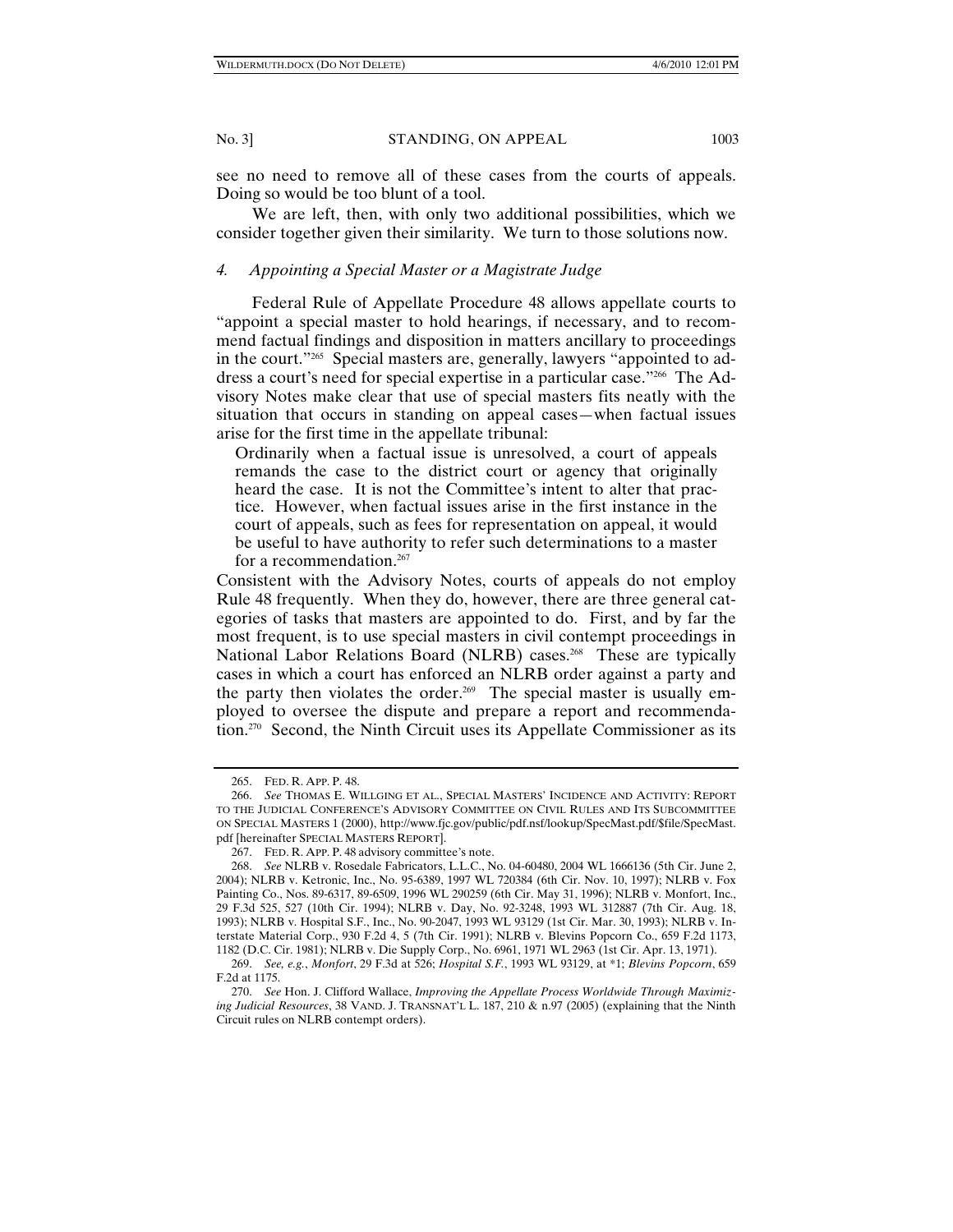special master.<sup>271</sup> Among other things, the Commissioner conducts evidentiary hearings when determining whether to discipline attorneys.<sup>272</sup> Third and finally, as the Notes contemplate, special masters have been appointed to determine attorney's fees.<sup>273</sup>

Despite these traditional categories, many other uses of special masters at the appellate level have been suggested. For example, in *Gulf Power Co. v. United States*, the appellate court had the authority to review and determine whether an FCC rate order provided a utility just compensation for the taking of the utility's property.<sup>274</sup> Concluding that it was an adequate forum for the job, the court noted that, among other possibilities, it could refer the issue to a special master "to hold hearings and gather any additional information the court needs to decide the just compensation issue."275

Likewise, on the academic front, when contemplating the fast pace at which changes take place in cyberspace, Professor Stuart Benjamin has proposed using special masters to perform factfinding in cases where facts change rapidly post-trial.276

Using special masters to conduct factfinding for the purposes of determining standing fits comfortably within the language of Rule 48, as well the ways that appellate courts have used special masters to date. Standing, like attorney's fees or contempt proceedings, is an issue that is largely ancillary or secondary to the merits of the action: by definition, an inquiry into the party's right to be there, not whether the party's substantive challenge to the administrative action has merit. Moreover, a court of appeals would appoint a special master in a standing on appeal case for precisely the same reason courts appoint them in other appellate cases: to resolve factual disputes.

In addition, special masters are empowered to use all of the mechanisms that we have suggested are necessary to achieve procedural justice. Unless a court orders otherwise in appointing the master, the master's "powers include . . . the following: (1) regulating all aspects of a hearing; (2) taking all appropriate action for the efficient performance of the master's duties under the order; (3) requiring the production of evidence on all matters embraced in the reference; and (4) administering oaths and examining witnesses and parties."277 In other words, if it so chooses, the special master could use all the tools necessary to ensure the accuracy of its factual findings.

 <sup>271.</sup> *Id.* at 210.

 <sup>272.</sup> *Id.*; *see also In re* Bagdade, 334 F.3d 568, 570–71 (7th Cir. 2003).

 <sup>273.</sup> *See* AANP v. Am. Ass'n of Naturopathic Physicians, 37 F. App'x 894 (9th Cir. 2002).

 <sup>274. 187</sup> F.3d 1324, 1327 (11th Cir. 1999).

 <sup>275.</sup> *Id.* at 1335.

 <sup>276.</sup> Stuart Minor Benjamin, *Stepping into the Same River Twice: Rapidly Changing Facts and the Appellate Process*, 78 TEX. L. REV. 269, 365 (1999).

 <sup>277.</sup> FED. R. APP. P. 48.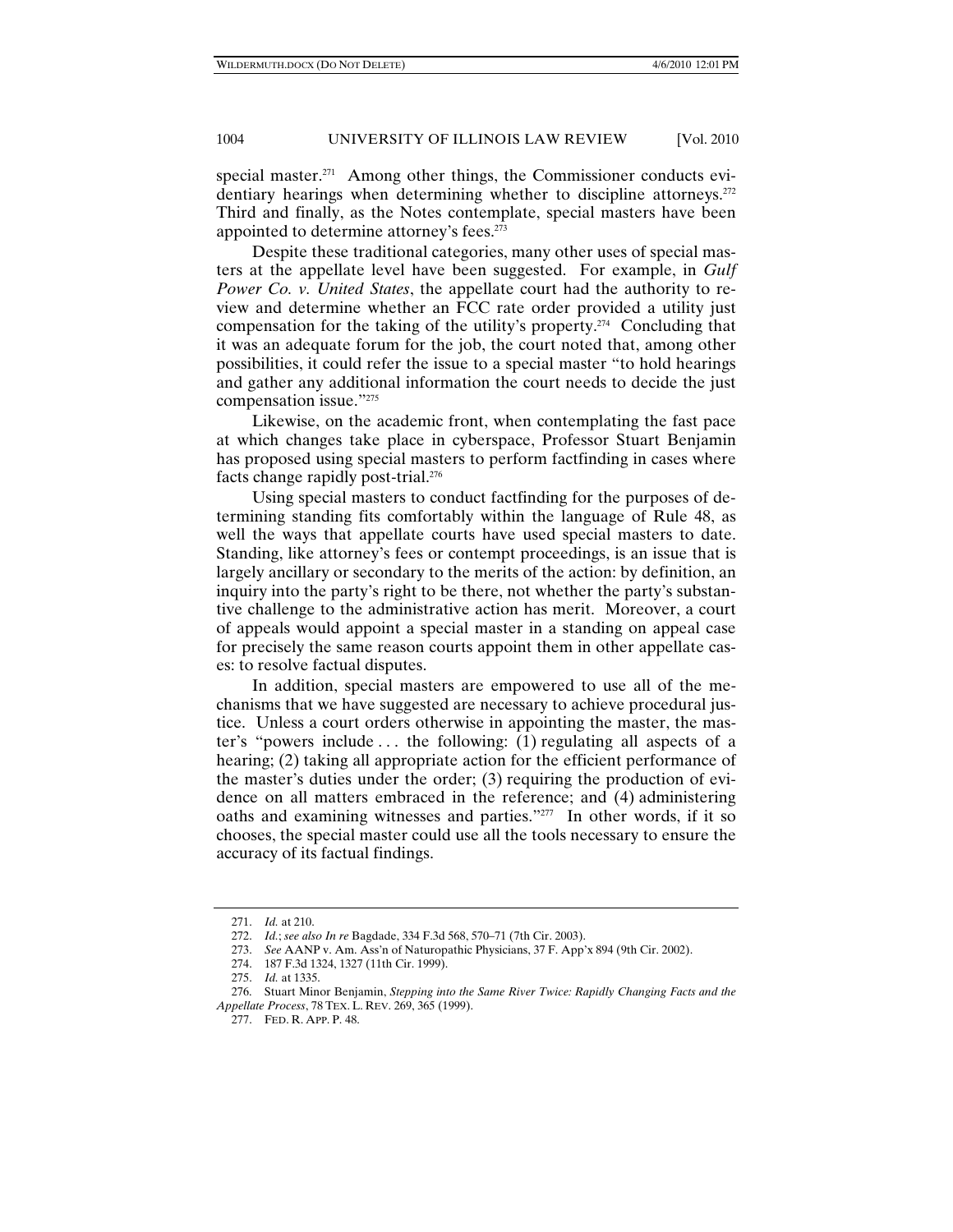It is important, however, to use someone that is expert at the factfinding task at hand. As such, one possibility would be to appoint magistrate judges to conduct standing factfinding. Magistrates are empowered to employ the usual mechanisms of factfinding in civil cases at the district court level and routinely do so.<sup>278</sup> As such, if available to appellate courts as well, they are a perfect fit for the task of factfinding on standing.

The problem, however, is that magistrate judges are judicial officers of the district court. Accordingly, it is the district court—not the appellate court—that, under the statute authorizing the use of magistrate judges, "determines the volume and type of duties to be assigned to a magistrate judge."279 Although there have been proposals to create appellate magistrate judges, none have been adopted yet.280 We imagine, just as we think it would be difficult to convince Congress to change the venue statutes,<sup>281</sup> that gaining blanket congressional authorization for appellate magistrate judges also would be problematic.

Another possibility is to amend the current district court magistrate statute, 28 U.S.C. § 636, more narrowly.<sup>282</sup> That statute could, for instance, be amended to allow appellate courts to, with the district court's permission, designate a magistrate judge to hear, perhaps among other things, standing on appeal factual disputes. This more modest amendment would seem to avoid the problem of appellate courts "borrowing" magistrate judges too frequently from district courts, because the district court's permission would be a prerequisite. In other words, this narrower approach could help avoid a turf war over magistrates because the district court would retain the final say over a magistrate's duties.

One advantage of this path is that magistrate judges generally have more experience with factfinding proceedings than special masters. Indeed, the job of a magistrate judge is largely one of factfinding.283 Special masters, by contrast, are typically lawyers who are appointed for a particular case based on expertise and experience with a complex, technical issue that is the subject of the task at hand.<sup>284</sup> They rarely have as much experience as magistrate judges with overseeing factfinding procedures unless they are, in fact, magistrate judges.<sup>285</sup> In addition, there is the pos-

 <sup>278.</sup> *See* 28 U.S.C. § 636(a) (2006).

 <sup>279.</sup> *See* Philip M. Pro & Thomas C. Hnatowski, *Measured Progress: The Evolution and Administration of the Federal Magistrate Judges System*, 44 AM. U. L. REV. 1503, 1510 (1995).

 <sup>280.</sup> *See* Thomas E. Baker, *Proposed Intramural Reforms: What the U*.*S*. *Courts of Appeals Might Do to Help Themselves*, 25 ST. MARY'S L.J. 1321, 1349 (1994).

 <sup>281.</sup> *See supra* Part II.B.3.

 <sup>282. 28</sup> U.S.C. § 636.

 <sup>283.</sup> *See* Jack B. Weinstein, *Some Benefits and Risks of Privitization of Justice Through ADR*, 11 OHIO ST. J. ON DISP. RESOL. 241, 271 (1996) ("Magistrate judges typically do any intensive factfinding that is necessary to resolve pretrial issues.").

 <sup>284.</sup> *See* SPECIAL MASTERS REPORT, *supra* note 266, at 6. Although this report details the use of special masters at the federal district court level, many of its points about special masters are common to all special masters regardless of the court that appoints them.

 <sup>285.</sup> *Id.* at 10.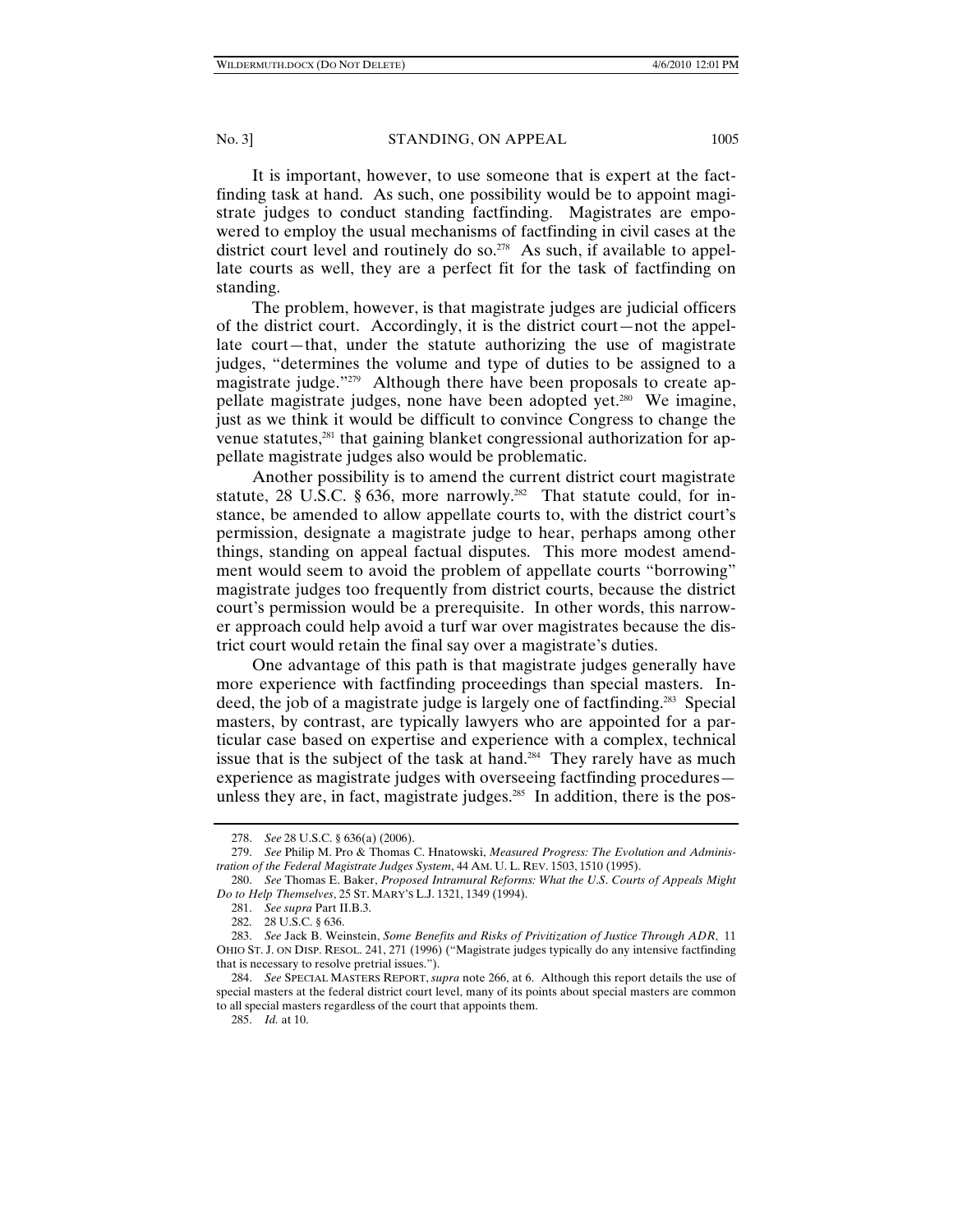sibility that magistrate judges, because of their judicial appointment and title, might lend more authority to proceedings and orders than a practicing attorney deputized by the court.286

Because they appear to be best suited for the job, we prefer a mechanism that would allow magistrate judges to oversee the factfinding process in standing on appeal cases that raise significant factual disputes. The problem, as noted, however, is that the statute governing magistrate duties affords no role to the appellate court in managing the magistrate's duties, and thus, an amendment to the statute would be required.

But what if it were possible to appoint a magistrate judge as a special master in these cases?

Although the Rules do not directly permit this, they do not disallow it either. More importantly, they seem to contemplate the possibility. Rule 48 does not provide a list of who might be eligible to serve as a special master. It does, however, provide that "[i]f the master *is not a judge* or court employee, the court must determine the master's compensation and whether the cost is to be charged to any party."<sup>287</sup> This strongly suggests that the rule drafters contemplated the possibility that any judge, including a magistrate judge, could serve as a special master. Likewise, nothing in 28 U.S.C. § 636 prevents magistrates from being appointed as special masters.288 In fact, Rule 53(h) of the Federal Rules of Civil Procedure expressly permits magistrate judges to be appointed special masters in district court proceedings.289 Finally, the Supreme Court has held that courts have broad powers to appoint those whose aid is needed:

Courts have (at least in the absence of legislation to the contrary) inherent power to provide themselves with appropriate instruments required for the performance of their duties. This power includes authority to appoint persons unconnected with the court to aid judges in the performance of specific judicial duties, as they may arise in the progress of a cause.290

Moreover, there is precedent for an appellate court to appoint a magistrate judge as a special master.<sup>291</sup> For example, in *Public Utility District* 

 <sup>286.</sup> *Id.* at 70.

 <sup>287.</sup> FED. R. APP. P. 48(b) (emphasis added).

 <sup>288.</sup> In fact, § 636(b)(3) provides that "[a] magistrate judge may be assigned such additional duties as are not inconsistent with the Constitution and laws of the United States." 28 U.S.C. § 636(b)(3) (2006).

 <sup>289.</sup> FED. R. CIV. P. 53(h); *see* 9C CHARLES ALAN WRIGHT & ARTHUR R. MILLER, FEDERAL PRACTICE AND PROCEDURE: FEDERAL RULES OF CIVIL PROCEDURE § 2607, at 596–97 (3d ed. 2008); SPECIAL MASTERS REPORT, *supra* note 266, at 69 (exploring situations in which magistrate judges were appointed as special masters in the district court).

 <sup>290.</sup> *Ex parte* Peterson, 253 U.S. 300, 312 (1920) (citation omitted).

 <sup>291.</sup> *See, e.g.*, *In re* Bagdade, 334 F.3d 568, 575 (7th Cir. 2003); Reich v. Sea Sprite Boat Co., Inc., 50 F.3d 413, 414 (7th Cir. 1995); NLRB v. A-Plus Roofing, Inc., 39 F.3d 1410, 1413 (9th Cir. 1994); Kennecott Corp. v. EPA, 804 F.2d 763, 768 (D.C. Cir. 1986); United States v. Daly, 720 F.2d 819, 821 (5th Cir. 1983); Pub. Power Council v. Johnson, 674 F.2d 791, 796 (9th Cir. 1982); *cf.* Rafaelano v. Wilson, 471 F.3d 1091, 1099 (9th Cir. 2006) (Rawlinson, J., dissenting) ("I read Rule 48 as authorizing us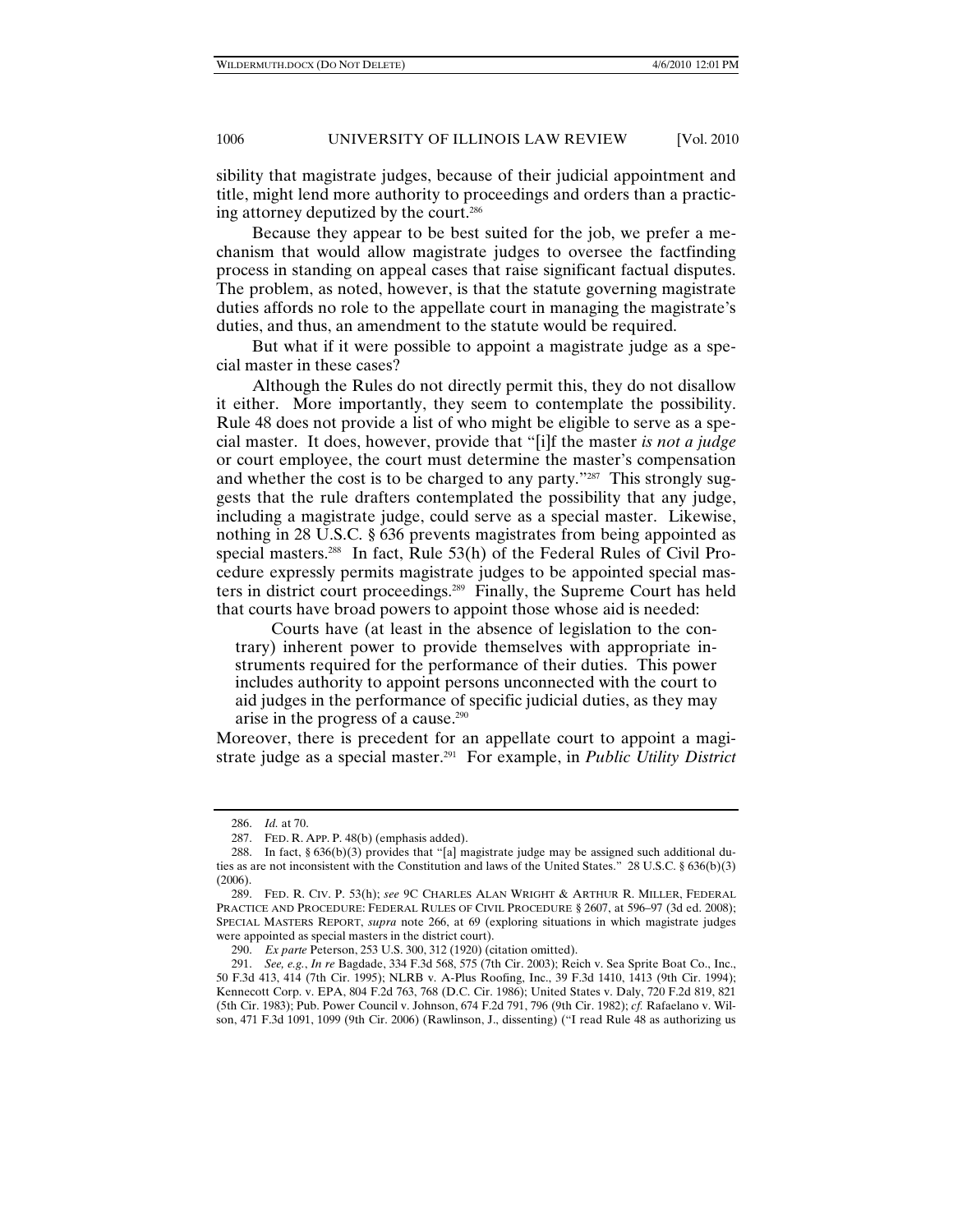*No. 1 of Clark County v. Johnson*, 292 the court appointed a magistrate as a special master to supervise discovery with respect to several claims leveled by petitioners because "neither the nature of the . . . actions being challenged, nor the nature of the claims being asserted were clear."293

In sum, we think it would be appropriate for an appellate court to appoint a magistrate judge as a special master. In fact, in many standing on appeal cases, like *Massachusetts*, the expertise that a magistrate offers is exactly what is needed to resolve significant factual disputes.

This approach, however, is not without potential pitfalls. Because appointing a magistrate judge for this task is a significant investment of resources and could cause major delays in litigation, it must be limited to those cases in which the factual dispute truly requires a magistrate judge's expertise. We now turn to what we believe courts of appeals could do to ensure that this occurs.

# III. CUTTING THE KNOT: TOWARD A NEW SOLUTION

Although finding a better way for appellate courts to conduct factfinding on standing questions would improve the procedural justice problems that standing on appeal cases present, it would not eliminate them altogether. To move closer to that aim, a more comprehensive approach is necessary. Below, we attempt to outline that approach.

Our proposal comes in four parts. It seeks to maximize procedural justice by eliminating, or at least ameliorating, the concerns that standing on appeal cases inherently create. Although abolishing standing requirements in favor of some other mechanism might do the job just as well, if not better, than the approach we craft here, because we see the likelihood of eliminating standing doctrine altogether as remote, we propose a different approach. The approach combines modified aspects of the D.C. Circuit's current *Sierra Club* test with the proposal above to enlist magistrate judges as special masters on factual disputes over standing.

*First*, parties appearing in appellate courts must continue to bear the burden of proving that they have satisfied the elements of standing. Accordingly, all federal courts of appeals should mandate that petitioners seeking direct appellate review of agency decisions show at the first possible opportunity that they have standing to appear, as *Sierra Club* and D.C. Circuit Rule 28(a)(7) now require in that court. That is, all petitioners should address standing in their opening briefs.

*Second*, courts should, as the D.C. Circuit does, require petitioners to submit additional evidence to support their standing claim when ne-

to appoint a special master, including a magistrate judge, to 'recommend factual findings and disposition' in this matter." (citation omitted)).

 <sup>292. 855</sup> F.2d 647 (9th Cir. 1988).

 <sup>293.</sup> *Id.* at 647. Although this case was decided before the adoption of Rule 48, there is no reason to suspect that Rule 48 was intended to change the use of a magistrate judge as a special master, particularly when the rule itself contemplates that judges may serve as special masters.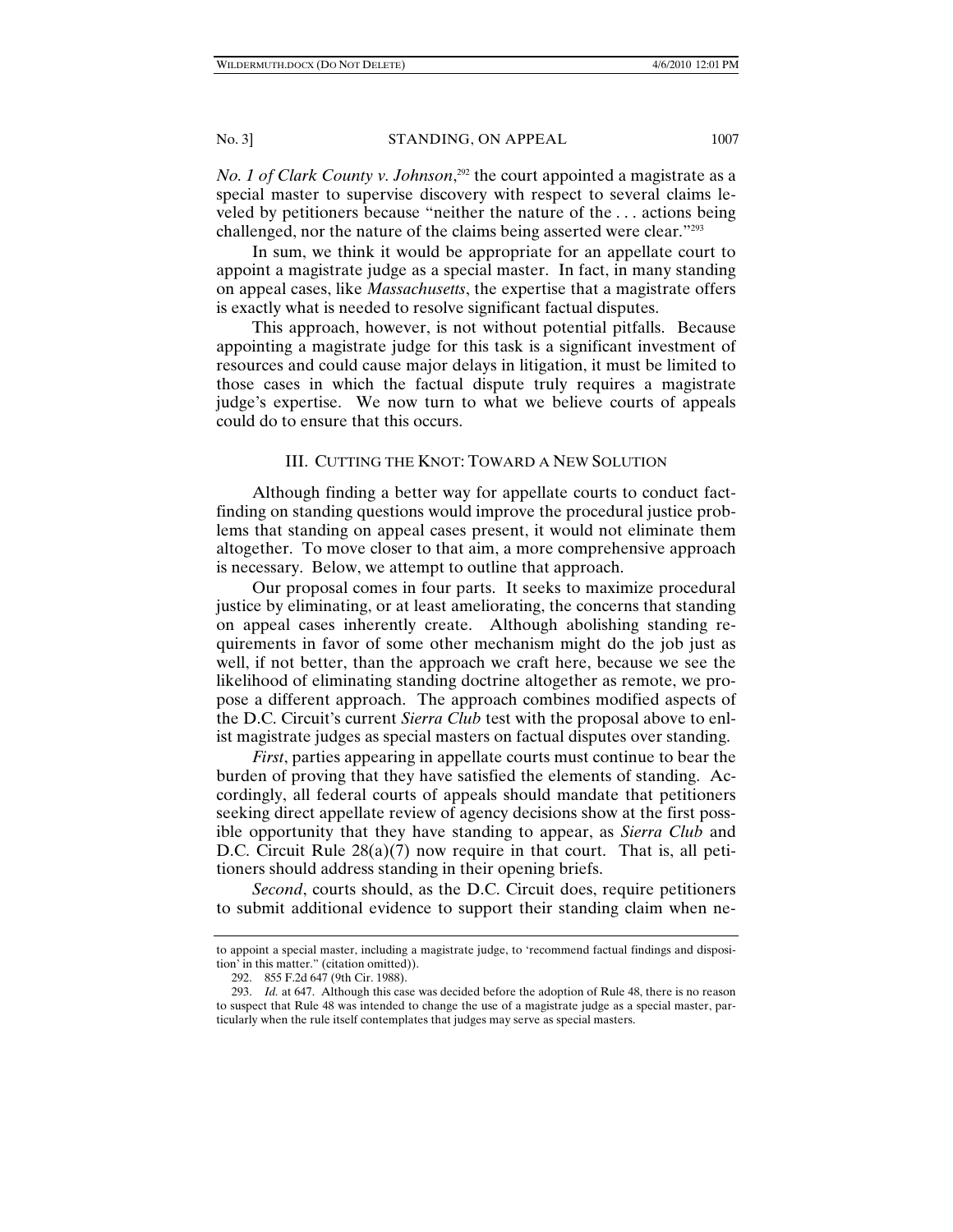cessary. The problem, of course, is determining when such evidence is necessary. It is this problem, in fact, that causes procedural justice problems even under the current *Sierra Club* regime, and it is for that reason that *Sierra Club* should not be imported wholesale. Rather, it must be modified in both of the ways in which we urge its expanded application*.*

The first way in which *Sierra Club* should be modified is to adopt a clearer test for determining when petitioners must provide additional evidence. One solution would be to require standing evidence in all standing on appeal cases. This option would have the advantage of treating all parties the same, and it would provide greater certainty in terms of what is required; but it would also exacerbate the gross inefficiencies already embedded in the standing on appeal process. For that reason, we do not recommend it.

Another option, and our preferred approach, is to institute a brightline test for when additional evidence must be submitted. Presently, *Sierra Club* and D.C. Circuit Rule 28(a)(7) together require additional evidence when standing is not "self-evident." That is the nub, however, of the *Sierra Club* problem. What is "self-evident" is always open to debate.

Accordingly, we propose that courts put in place a less ambiguous test, one that draws on different language in *Sierra Club* as its guide. This test requires that a petitioner not directly regulated by the agency action in question submit additional evidence in order to determine whether it has standing. As the D.C. Circuit noted in *Sierra Club*:

[I]f the complainant is "an object of the action (or forgone action) at issue"—as is the case usually in review of a rulemaking and nearly always in review of an adjudication—there should be "little question that the action or inaction has caused him injury, and that a judgment preventing or requiring the action will redress it."294

In other words, instead of insisting that petitioners contemplate whether standing is self-evident, courts should instead embrace a test that presumes that parties who are directly regulated by the agency action being challenged need not submit additional evidence on standing unless and until ordered to do so by the court.<sup>295</sup> All other petitioners, however, who fail to submit additional evidence on standing do so at their own peril. If a party in this category fails to provide supplemental evidence of standing, the court may rule against it simply based on insufficient information.

 <sup>294.</sup> Sierra Club v. EPA, 292 F.3d 895, 900 (D.C. Cir. 2002) (quoting Lujan v. Defenders of Wildlife, 504 U.S. 555, 561–62 (1992)).

 <sup>295.</sup> *American Chemistry Council v. Department of Transportation*, 468 F.3d 810 (D.C. Cir. 2006), in which the court concluded that regulated entities had no standing to challenge the narrowness of a rule, is a good example of a case where a court would order a regulated entity to brief the issue of standing.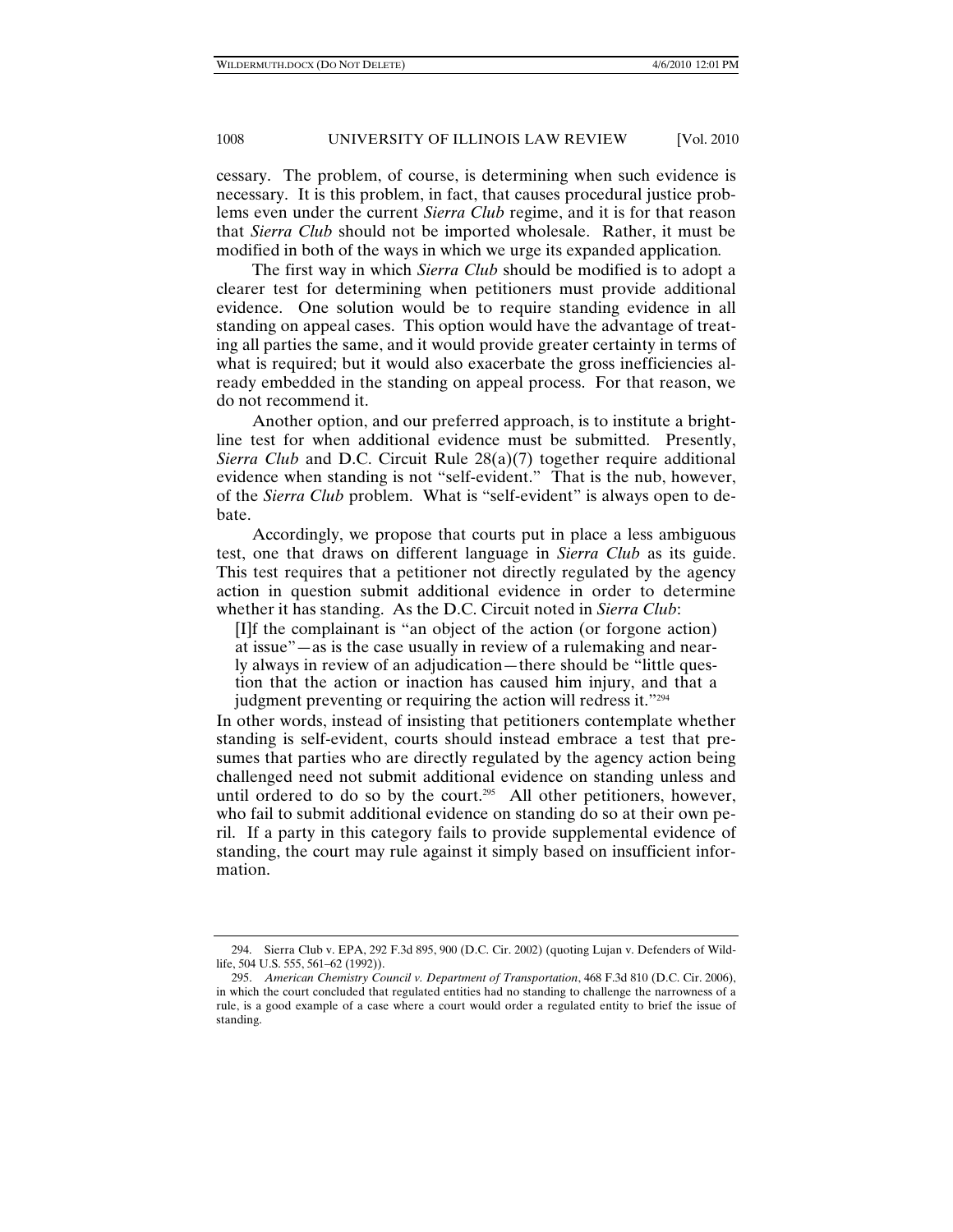This rule, just as the "everyone-must-submit-standing-materials" option, provides more certainty than *Sierra Club* currently does. But it also avoids the trap that the self-evident test has fallen into: a debate, whether played out in the court or in law firm conference rooms, about whether a petitioner reasonably believes its standing is self-evident.<sup>296</sup> This bright-line test also offers an advantage on the efficiency front when compared to the first option.

Nevertheless, even if courts adopt this bright-line, modified–*Sierra Club* test, there are still accuracy problems that must be dealt with. In order to satisfy the "substantial probability standard" when standing is contested, *Sierra Club* allows submission of written and other documentary evidence, primarily in the form of affidavits. Importantly, it does not consider live testimony or cross-examination. Yet as made clear above, $297$  without the ability to use these and other factfinding mechanisms, it is difficult for appellate courts to render an accurate decision on contested facts. This leads to the next aspect of our proposed new solution for standing on appeal cases.

*Third*, courts should address head-on this likelihood of contested facts in standing on appeal cases. To date, the bulk of standing on appeal cases skirt this issue. That is, although courts have been diligent in ferreting out when the evidence on standing is inadequate, they have not squarely addressed what to do when that evidence is in conflict. That was, in fact, exactly the problem identified by Judge Randolph in *Massachusetts*. 298 Granted, giving parties who oppose petitioners' right to appear the ability to contest standing evidence may only lead to further procedure and evidentiary debate and, concomitantly, litigation expense. But the cost of weighing such facts is easily justified by the accuracy it should add.

Accordingly, we urge courts to begin addressing conflicting standing evidence in two ways. The first is for courts to carefully and directly assess which standing issues are legal questions, and which are factual. As noted, our data indicate that 90% of standing on appeal decisions have been made on legal, rather than factual grounds. This seems, to us, quite high given that there appears to be genuine factual disputes in many of these cases.299 Making the analytic distinction between facts and law

 <sup>296.</sup> *Compare* Int'l Bhd. of Teamsters v. TSA, 429 F.3d 1130, 1135–36 (D.C. Cir. 2005) (disallowing later standing submissions and dismissing petition for review where petitioner "could not have reasonably believed . . . standing was self-evident"), *with Am. Library I*, 401 F.3d 489, 492, 493 (D.C. Cir. 2005) (allowing parties to submit affidavits where they "reasonably, but incorrectly, assume[d]" standing to be self-evident).

 <sup>297.</sup> *See supra* Parts I.B.2.a, I.C.

 <sup>298.</sup> Massachusetts v. EPA, 415 F.3d 50, 55–56 (D.C. Cir. 2005).

 <sup>299.</sup> In our dataset provided on the *University of Illinois Law Review* Web site at http://www.law. illinois.edu/lrev/publications/200s/2010/2010\_3/Wildermuth\_appendix.pdf, we identify in two different columns those cases in which affidavits were submitted and/or additional briefing was required at the appellate level on the question of standing. Our general sense is that standing issues that are legal, and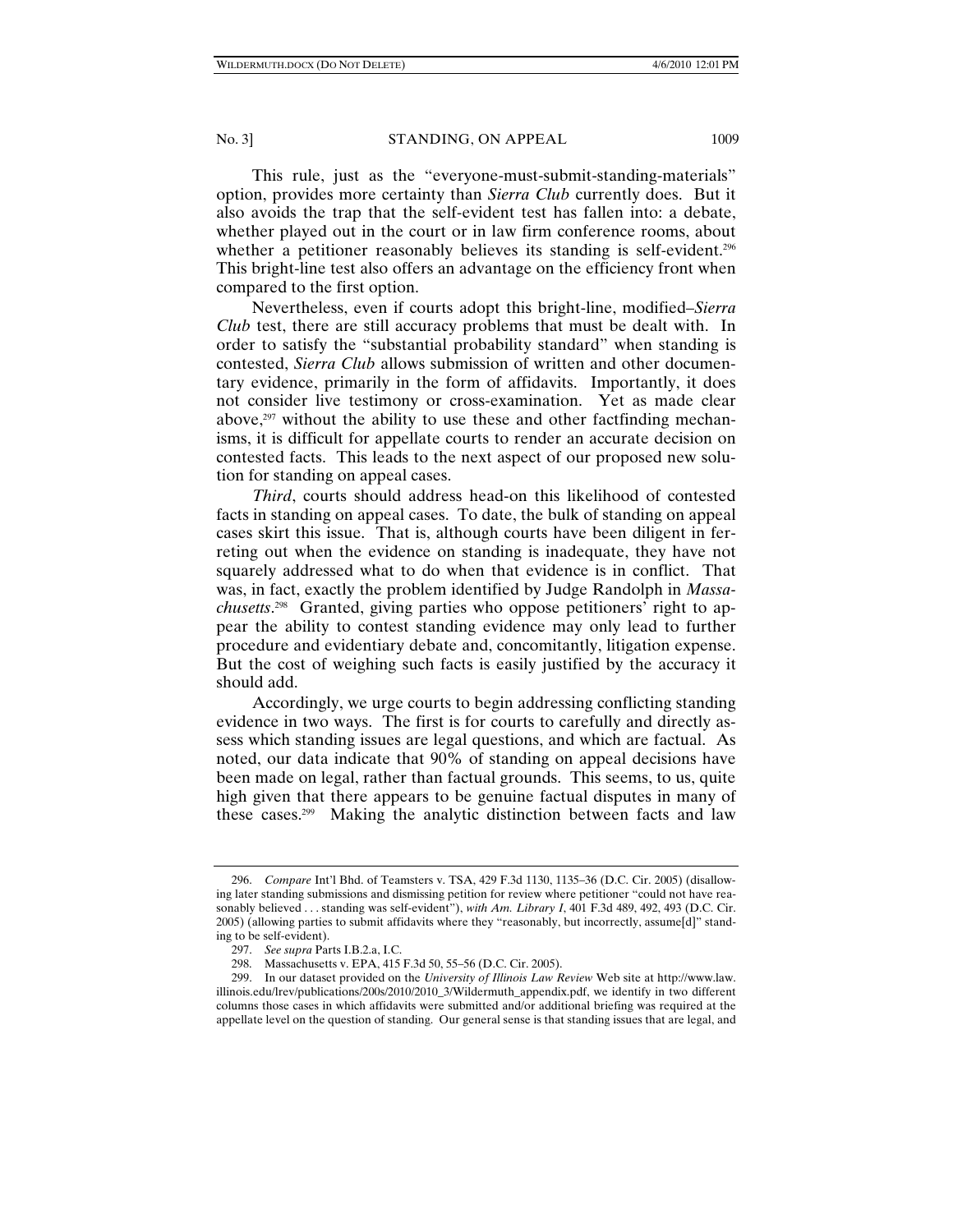clearer would have significant—and positive—procedural justice implications. First, it would go a long way toward easing the access to justice concerns that standing on appeal cases naturally raise. It would also clearly delineate which issues the appellate court is not particularly wellequipped to handle, that is, those that require factfinding. That benefit, in turn, leads to the second aspect of how courts should approach disputed facts in standing on appeal cases. It is the final element of our proposed solution.

*Finally*, after identifying which factual standing issues are disputed, appellate courts should delegate the task of reconciling those evidentiary disputes to an expert factfinder. In line with our analysis above, we believe the best approach here is for courts to delegate factfinding problems in standing on appeal cases to magistrate judges, appointed as special masters. Determining when courts should pass standing issues on in this way should be relatively straightforward. If, after a petitioner's submission of additional evidence, its standing is either contested by other parties or questioned by the court because there is a *factual* dispute as to whether there is a "'substantial probability' that [the petitioner] has been injured, that the defendant caused its injury, [or] that the court could redress that injury,"300 the dispute should be referred to a magistrate judge. If there is no dispute on the facts related to standing, the court should handle the question in usual course: It should either expressly state that it is assuming all evidence on standing to be true as asserted (akin to a 12(b)(6) motion) and determine standing based on those facts, or, if the court has reason to doubt the evidence's veracity, explain as much and refer the matter to a magistrate. The key to this part of the solution is, when a factual dispute arises, to put the factfinding chore firmly in the hands of a judicial officer familiar with that process, thereby maximizing procedural justice.

Although a magistrate judge satisfies most of our concerns, there remains one issue that appointing a magistrate judge does not resolve: What amount of deference should a court of appeals give to the magistrate judge's factual findings?

Rule 48 does not provide a standard of review for the court of appeals to employ. Courts of appeals, however, have typically deferred to a master's findings of fact, employing a clearly erroneous standard.301 That same standard should work well for standing on appeal cases. When the

not factual, could be resolved in the usual course of briefing without affidavits. Accordingly, we consider these cases to at least arguably raise factual disputes.

 <sup>300.</sup> Sierra Club v. EPA, 292 F.3d 895, 899 (D.C. Cir. 2002) (citation omitted).

 <sup>301.</sup> *See* Fla. Steel Corp. v. NRLB, 648 F.2d 233, 236 (5th Cir. 1981); Benjamin, *supra* note 276, at 363 n.347. Although Federal Rule of Civil Procedure 53 was amended several years ago to allow for de novo or clearly erroneous review, depending on the court's preference and parties' preferences, less efficiency would be gained by employing a de novo standard. As such, we recommend that courts of appeals employ a clearly erroneous standard of review of a master's findings in standing on appeal cases.